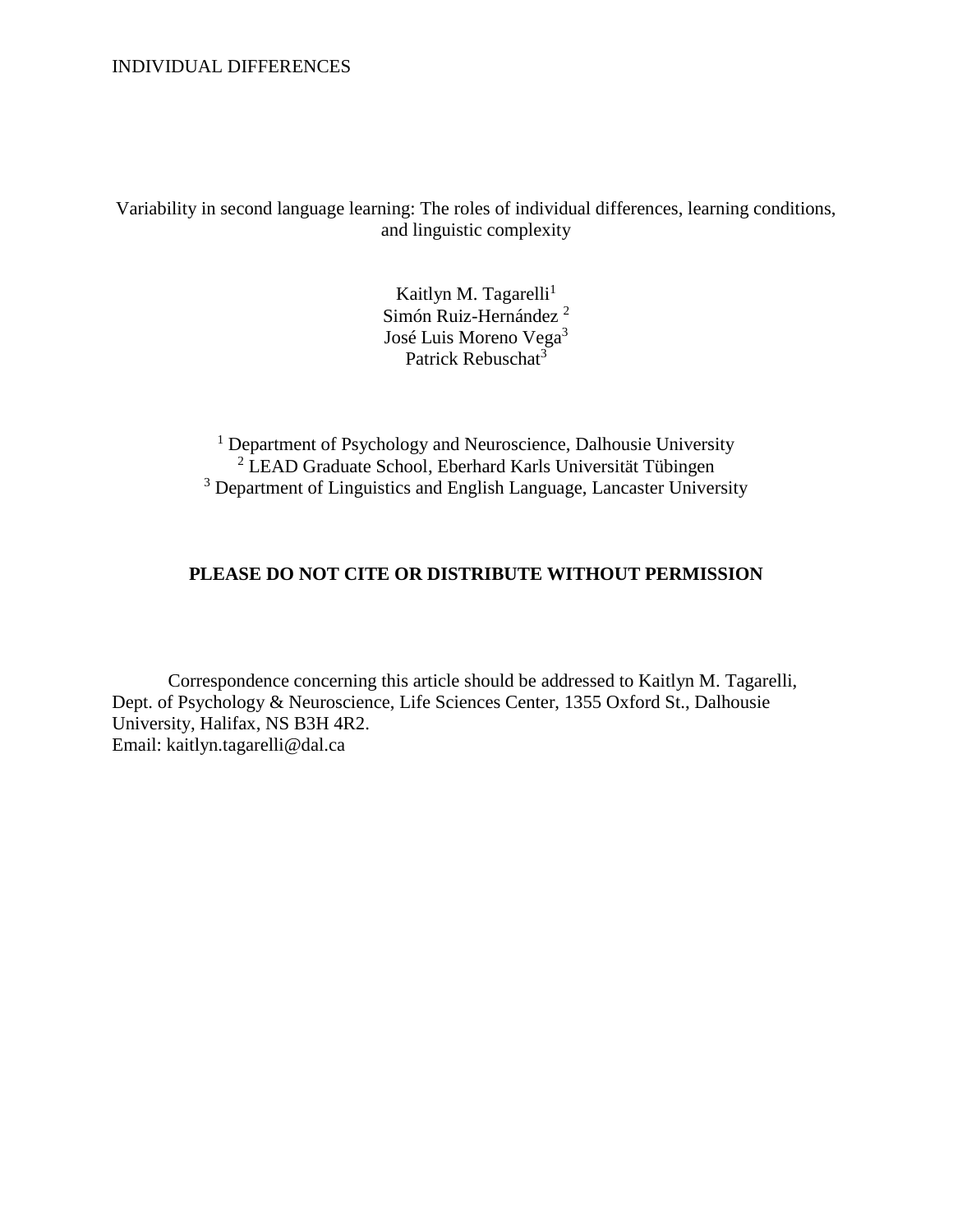### **Abstract**

Second language learning outcomes are highly variable, due to a variety of factors, including individual differences, exposure conditions, and linguistic complexity. However, exactly how these factors interact to influence language learning is unknown. This paper examines the relationship between these three variables in language learners.

Native English speakers were exposed to an artificial language containing three sentence patterns of varying linguistic complexity. They were randomly assigned to two groups – incidental and instructed – designed to promote the acquisition of implicit and explicit knowledge, respectively. Learning was assessed with a grammaticality judgment task, while subjective measures of awareness were used to measure whether exposure had resulted in implicit or explicit knowledge. Participants also completed cognitive tests.

Awareness measures demonstrated that learners in the incidental group relied more on implicit knowledge, whereas learners in the instructed group relied more on explicit knowledge. Overall, exposure condition was the most significant predictor of performance on the grammaticality judgment task, with learners in the instructed group outperforming those in the incidental group. Performance on a procedural learning task accounted for additional variance. When outcomes were analysed according to linguistic complexity, exposure condition was the most significant predictor for two syntactic patterns, but it was not a predictor for the most complex sentence group; instead, procedural learning ability was.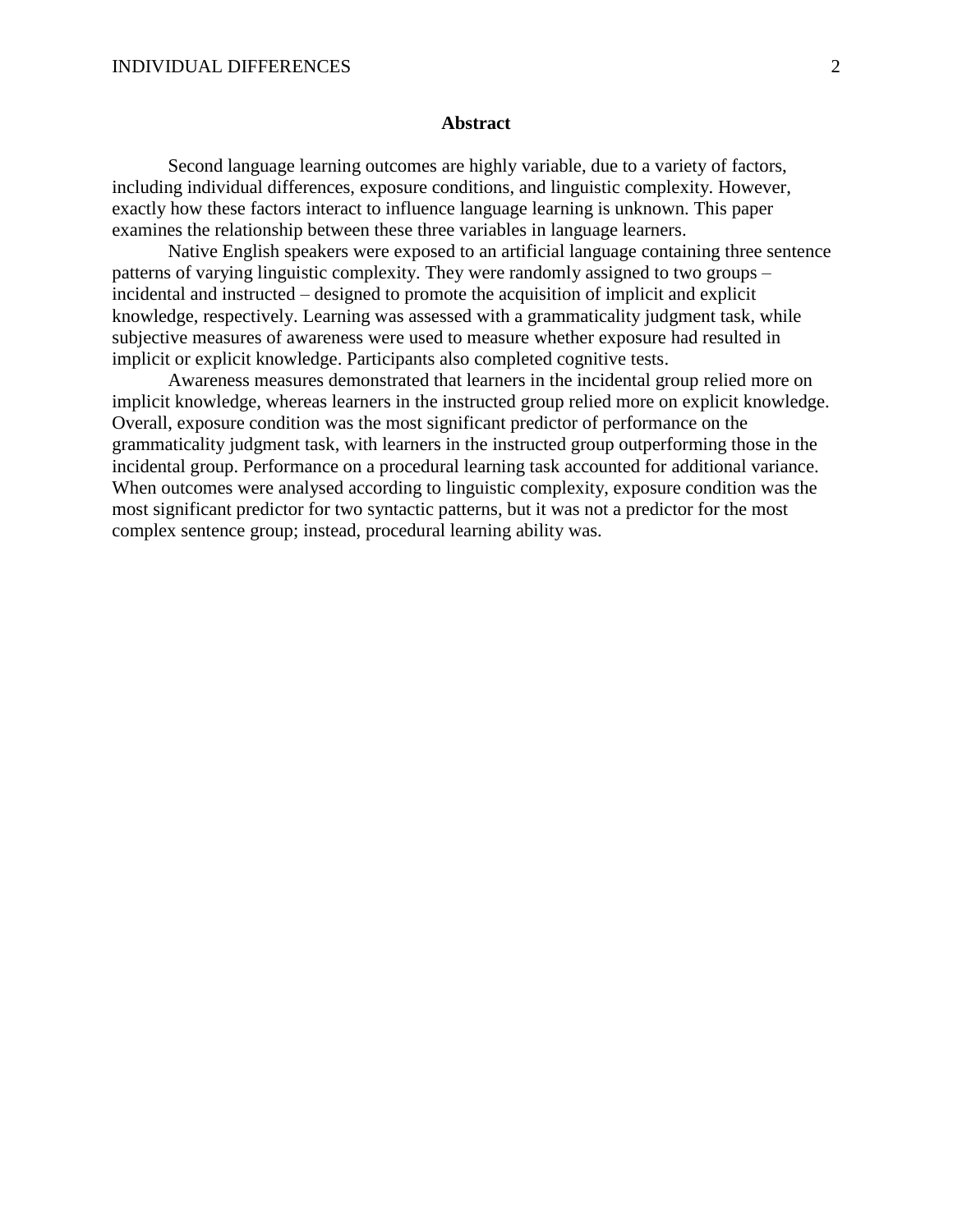#### **Introduction**

Second language (L2) learning outcomes vary considerably. The source of this variation appears to be multifaceted, stemming not only from individual differences (IDs) in cognitive abilities (e.g., Dörnyei, 2006), but also from differences in affective factors like personality and motivation (e.g., Grey, Williams, & Rebuschat, 2015; Masgoret & Gardner, 2003), language exposure conditions (e.g., Godfroid, this issue; Granena, 2013; 2015; Morgan-Short, Sanz, Steinhauer, & Ullman, 2010; Rebuschat, 2008; Tagarelli, Borges Mota, & Rebuschat, 2015), and linguistic complexity (e.g., DeKeyser, 2005; Hawkins, 2004). While examining these factors in isolation can inform the nature of L2 acquisition, we can learn even more by investigating how multiple factors interact to mediate learning processes and outcomes. This paper aims to contribute to our understanding of the sources of variation in L2 success by focusing on three major factors that have been shown to influence it – IDs in cognitive abilities, exposure conditions, and linguistic complexity – and the interactions between them.

#### **Individual Differences**

According to Skehan (1998), IDs in aptitude could have major relevance for language development, inasmuch as this development requires a certain capacity to process and restructure input. Indeed, IDs such as aptitude, working memory (WM), personality, attitude, motivation, learning styles, and learning strategies, have been shown to influence L2 processing and achievement (Dörnyei, 2006; Juffs & Harrington, 2011).

**Individual differences and exposure conditions.** While IDs may predict L2 success, the ways in which cognitive abilities interact with instructional methods cannot be ignored. In L2 research, language exposure is often manipulated on a continuum from *explicit* conditions, in which learners are provided with metalinguistic information (e.g. pedagogical rules) or instructed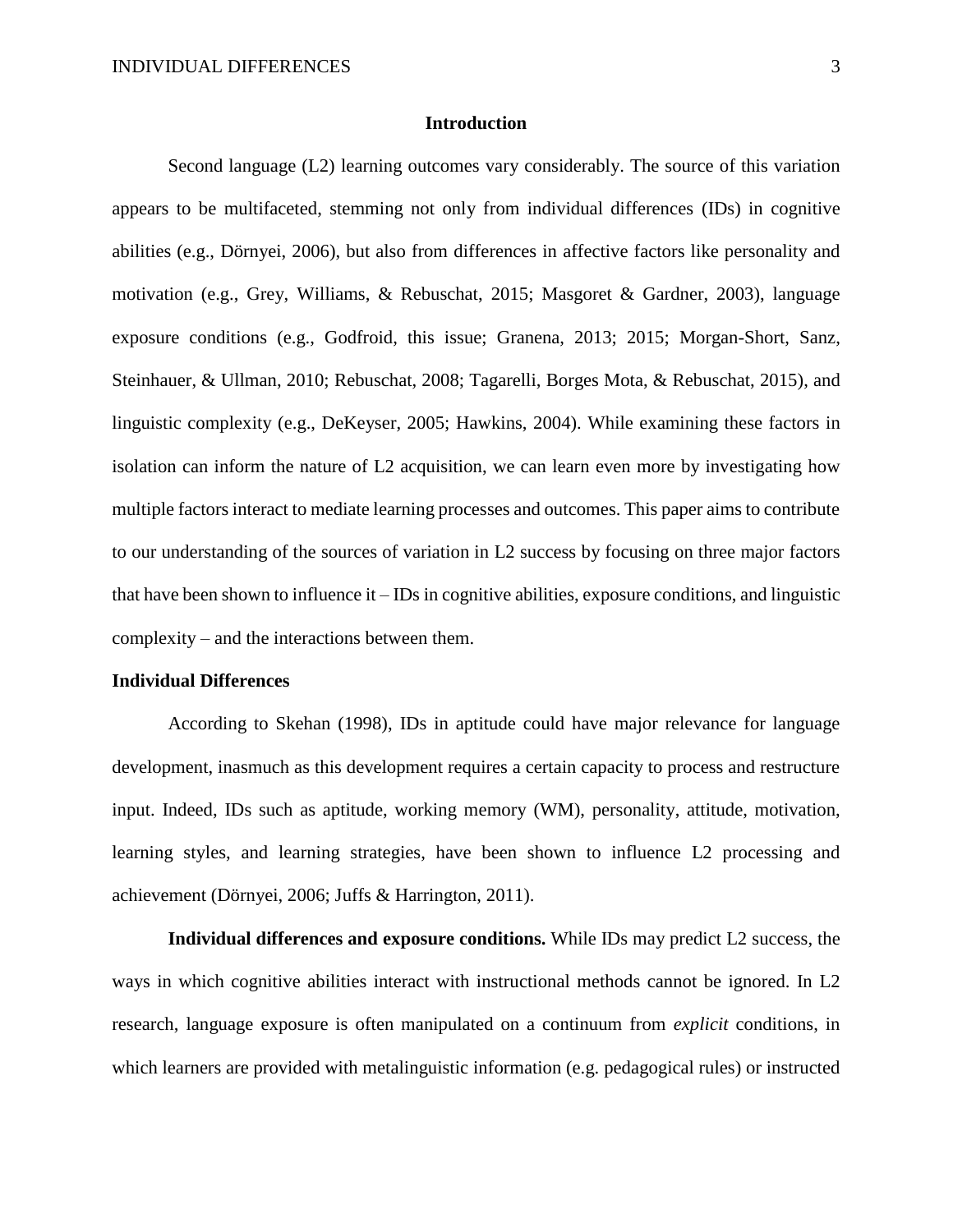to look for rules or patterns, to *implicit* conditions, in which such information or instruction is not provided (DeKeyser, 1995). It is important to note, however, that while these conditions are often designed to respectively promote the development of explicit (conscious) or implicit (unconscious) knowledge, it is not necessarily the case that such knowledge is acquired. In fact, several studies have shown that implicit conditions can lead to the development of explicit knowledge, and vice versa (Godfroid, this issue, Granena 2013; Grey, Williams, & Rebuschat, 2014; Rebuschat, 2008; Rebuschat & Williams, 2012; Rebuschat, Hamrick, Riestenberg, Sachs, & Ziegler 2015; Tagarelli et al., 2015). There has been some disagreement as to whether more structured, explicit training conditions should amplify (Krashen, 1981) or level-out (Skehan, 1989) the effects of IDs on learning, but there is emerging evidence that individual learners might not benefit equally from the same method of instruction (de Graaff, 1997; Erlam, 2005; Robinson, 2002, 2005; Tagarelli et al., 2015).

This apparent interaction between IDs and exposure conditions could stem from differences between explicit and implicit processes. Traditionally, cognitive psychology suggests that implicit processes should be less susceptible to IDs than explicit processes (Reber, 1993; Reber et al., 1991). However, more recent work has demonstrated IDs in implicit learning abilities (Granena, 2013; Kaufman, DeYoung, Gray, Jiménez, Brown, & Mackintosh, 2010), and several studies have found relationships between IDs and learning outcomes in implicit exposure conditions (Grey, Williams, & Rebuschat, 2015; Hamrick, in press; Morgan-Short, Faretta-Stutenberg, Brill-Schuetz, Carpenter, & Wong, 2014; Robinson, 2002; Williams, 2003; Williams & Lovatt, 2003). These inconsistencies likely arise from the fact that certain cognitive abilities may be associated with implicit or explicit processes, and therefore have differential effects on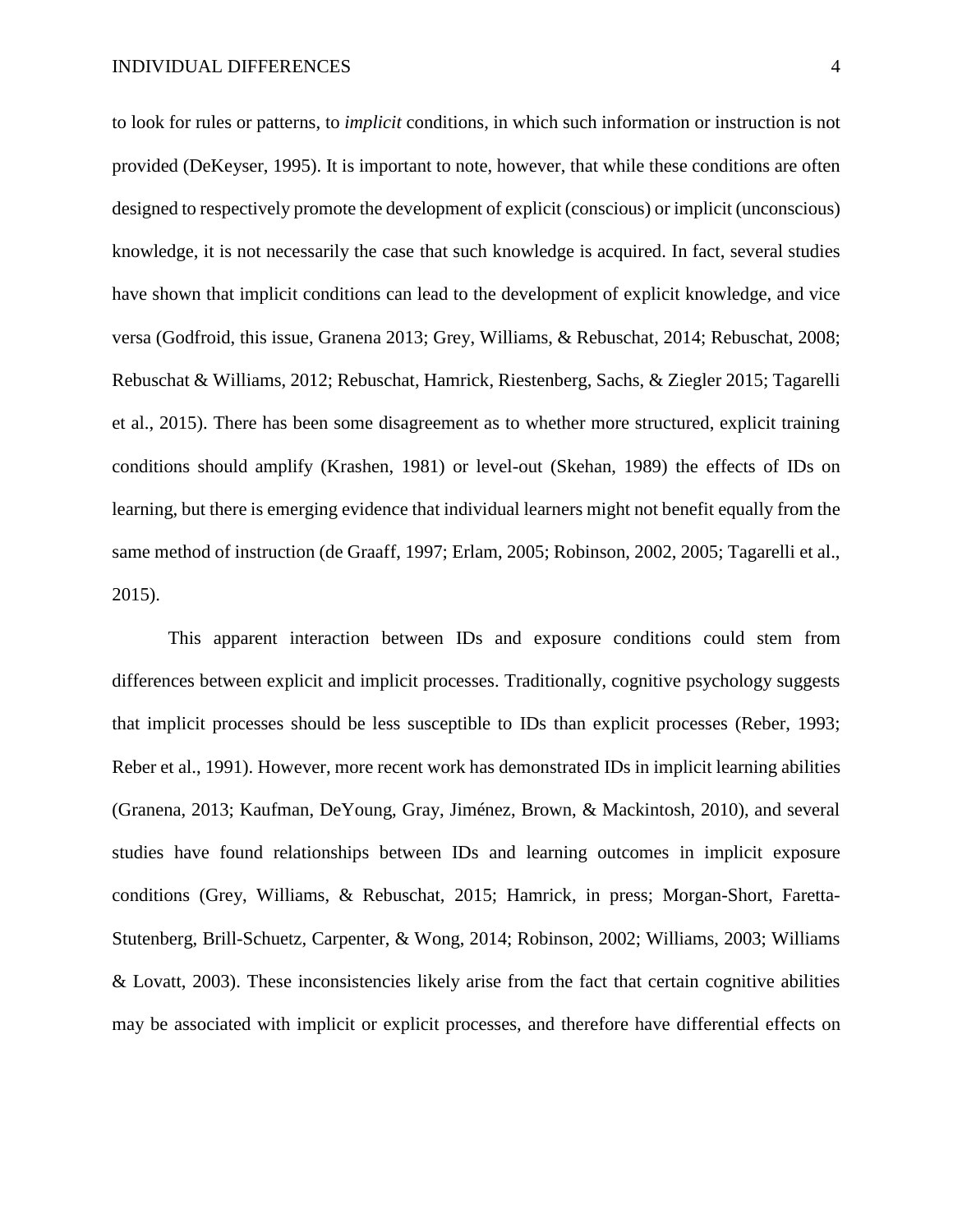learning under these conditions. Two cognitive domains that are particularly relevant to this issue are WM and procedural memory.

*Working memory.* WM is the system of temporary storage and manipulation of information during complex cognitive activities such as language comprehension and learning (Baddeley, 2010). There are several models of WM, but here we assume the multi-component model proposed by Baddeley and colleagues (Baddeley, 2010; Baddeley & Hitch, 1974). This consists of domain-specific storage components for auditory and visuospatial information, an episodic buffer that links these storage components to long-term memory, and the central executive, a domain-general, limited-capacity construct that is responsible for the allocation of attention.

WM is widely thought to play an important role in L2 learning (Hummel, 2009; Juffs & Harrington, 2011; Linck, Osthus, Koeth, & Bunting, 2014; Martin & N. Ellis, 2012; Williams, 2012). According to Baars (1988), WM allows explicit deduction, hypothesis formation, analogical reasoning, prioritization, control, and decision making. Roehr (2008) suggests a possible link between WM and explicit exposure conditions, particularly when L2 learners need to retain metalinguistic information while comprehending and producing language (see also Clark & Squire, 1988). WM has been shown to impact L2 classroom learning, which is often associated with explicit processes (Linck & Weiss, 2011). Some research suggests that WM is strongly related to controlled, explicit language processing, but also plays a moderate a role in identifying tasks that can be delegated to more implicit, automatic processing, including less monitored speaking and listening (Erçetin & Alptekin, 2013). Overall, it seems that WM may underlie both implicit and explicit language processes, but is more closely tied to explicit ones.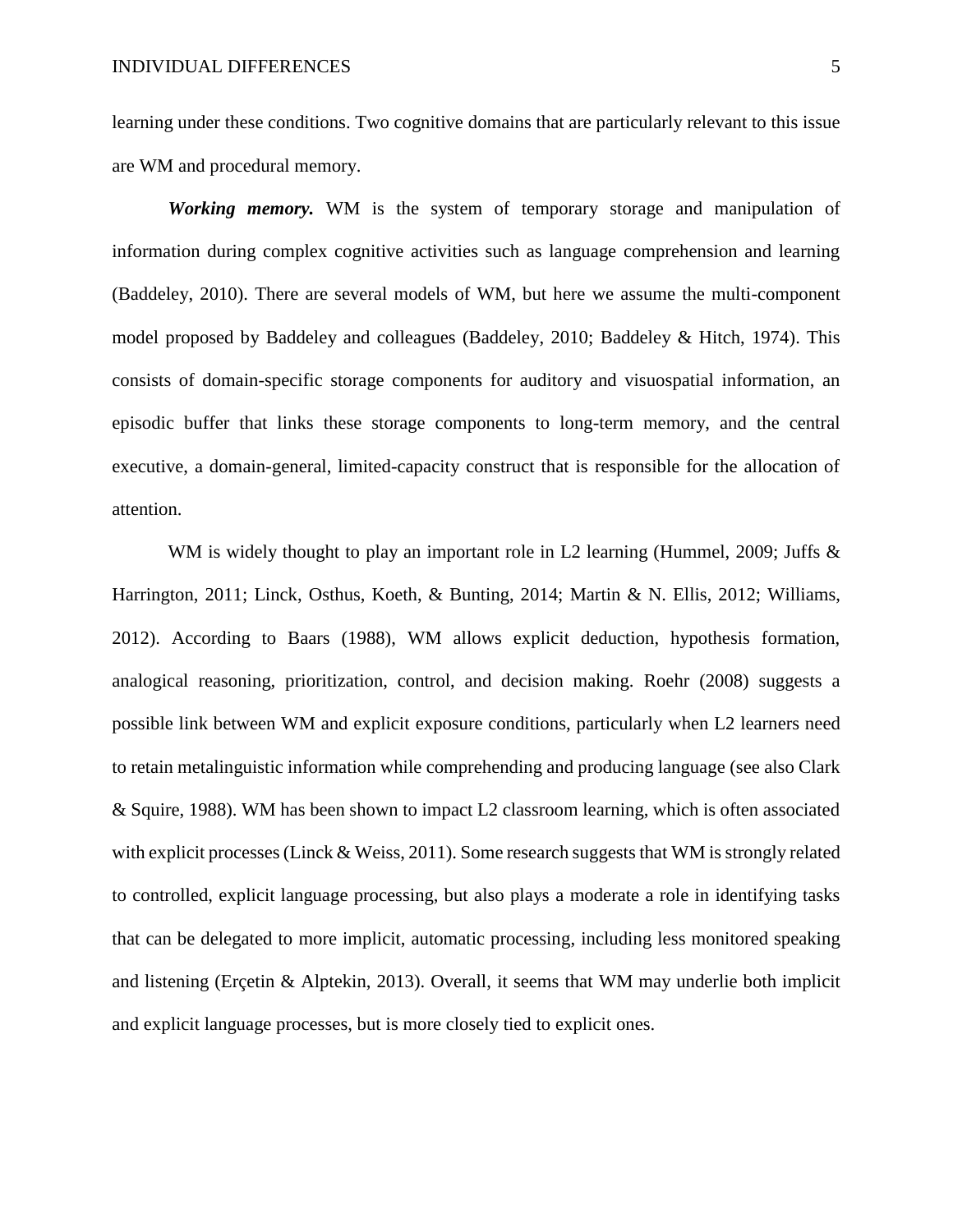*Procedural memory.* The procedural memory system is one of several long-term memory systems in the brain (Squire & Knowlton, 2000). It is likely involved in the acquisition, storage, and use of information that requires coordination of actions or sequences, like driving a car. In L1 and highly proficient L2, procedural memory is thought to underlie the learning, storage, and processing of grammar (Ullman, 2015). Because it relies on an implicit memory system, procedural learning ability may reliably predict L2 learning in implicit conditions, at least after learners have high levels of proficiency and/or exposure to the language (Morgan-Short et al., 2014).

### **Linguistic Complexity**

The relationship between IDs and training conditions may be mediated by a third factor: the complexity of the structures being learned. This paper focuses on linguistic complexity, and more specifically *structure complexity*, or "the individual linguistic items, structures, or rules that make up the learner's L2 system" (Bulté & Housen, 2012, p. 25). Early research suggested that the complexity of linguistic structures interacts with type of instruction. For instance, explicit instruction may be beneficial when learners are exposed to simple patterns (e.g., Krashen, 1994), whereas patterns that are sufficiently complex are more likely to be acquired by an implicit learning mechanism (e.g., Reber, 1993). Despite some evidence to support these predictions, the findings are inconsistent, with some suggesting that explicit conditions are more conducive to learning complex rules (see Housen, 2014; Spada & Tomita, 2010). One plausible reason for this is the lack of a consensus in operationalizing rule complexity (Bulté & Housen, 2012). Another possibility is that the learnability of simple and complex rules in implicit and explicit conditions may be mediated by a third variable, IDs. The current study systematically manipulates these three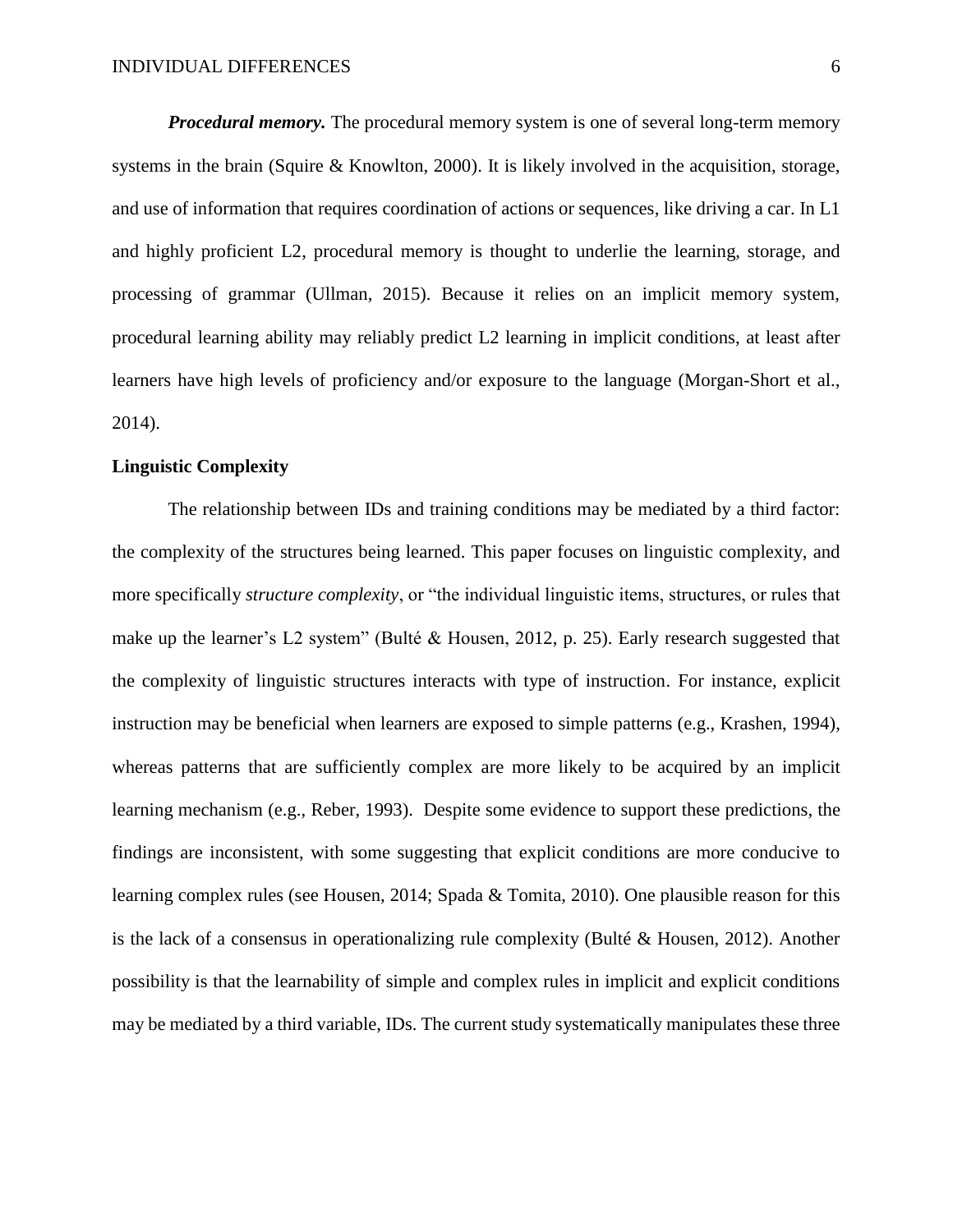factors with the goal of understanding their individual and combined roles in L2 learning and processing.

#### **The Current Study**

In this study, participants were trained on an artificial language in either incidental or instructed exposure conditions. Importantly, this study did not assume that these learning contexts would lead to implicit and explicit learning or knowledge, respectively. The primary outcome measure in this study was performance on an aural untimed grammaticality judgment task (GJT), which is often categorized as an explicit knowledge measure (see R. Ellis, 2005). In order to obtain a more fine-grained measure of whether our exposure conditions resulted in conscious or unconscious knowledge, online and offline measures of awareness were included in the experimental design (Dienes & Scott, 2005; see Rebuschat, 2013, for review). Participants also completed cognitive tasks designed to assess WM and procedural learning ability.

**Artificial Language***.* An artificial language is a model linguistic system comprised of a small, novel lexicon and a few grammatical rules that are consistent with natural language rules (e.g., de Graaff, 1997; DeKeyser, 1995; Yang & Givón, 1997). Like natural languages, they can be spoken and understood, but their small size and novelty allow them to be learned relatively quickly, and in highly controlled settings. Semi-artificial languages, in contrast, often combine lexical information from the participants' L1 and grammatical information from another language (e.g., Alanen, 1995; Grey, Williams, & Rebuschat, 2014; Hamrick, 2014; Leung & Williams, 2012; Rogers, Révész, & Rebuschat, in press; Williams, 2005). This facilitates learning even more, as participants do not need to learn new vocabulary.

The stimuli for this experiment were generated from a semi-artificial language consisting of an English lexicon and German syntax (see also Rebuschat, 2008; Rebuschat & Williams,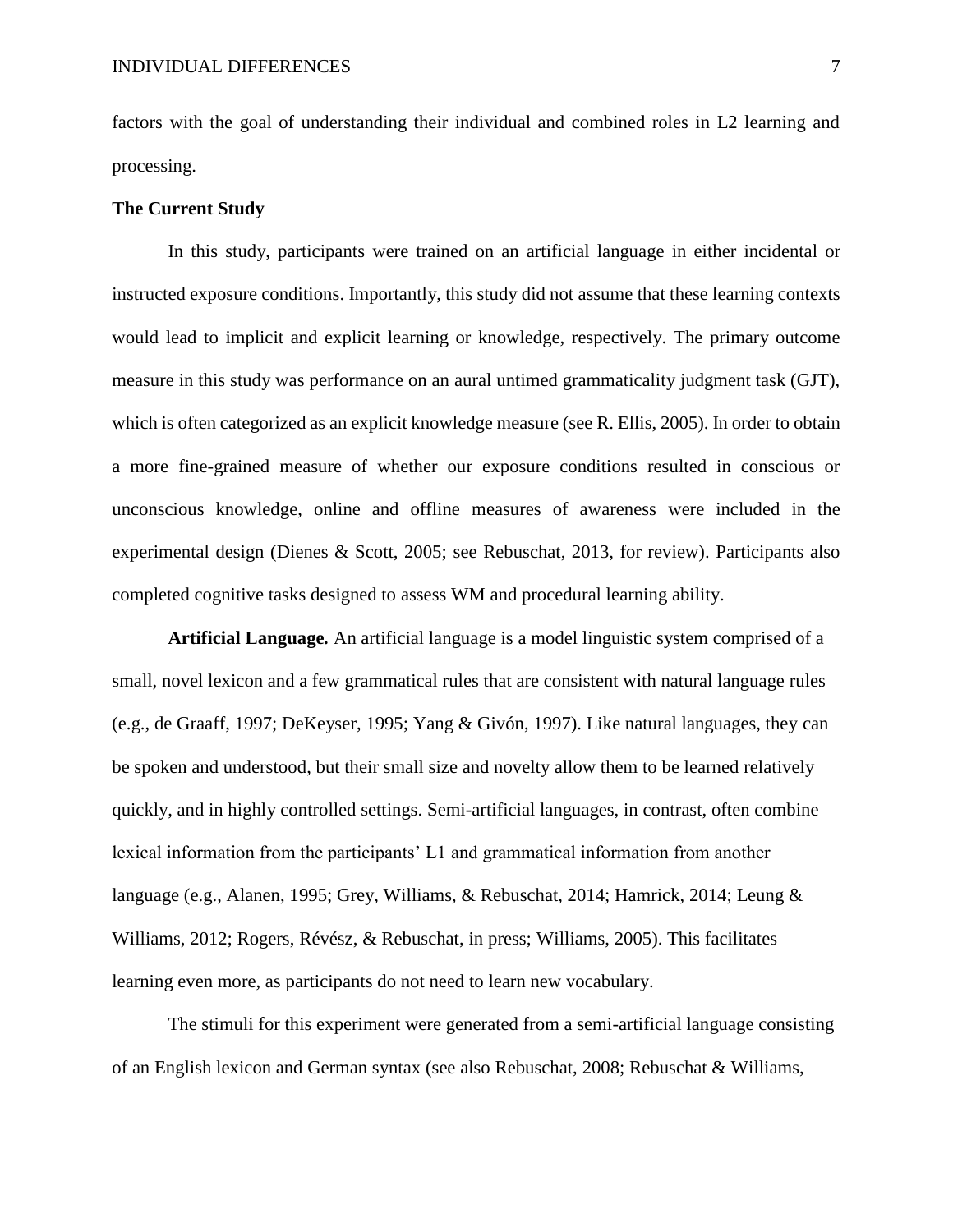2012; Tagarelli et al., 2015). The linguistic focus was on three verb placement rules. These rules state that, depending on the type of clause (main vs. subordinate) and clause sequence (mainsubordinate vs. subordinate-main), finite verbs have to be placed in either first, second or final position. Each rule (1-3) is associated with a specific syntactic pattern, as illustrated below. Example sentences are shown in Table 1.

- (1) Simple: The finite verb is placed in second phrasal position of main clauses that are not preceded by a subordinate clause. (V2 pattern)
- (2) Complex 1: The finite verb is placed in final position in all subordinate clauses. (V2-VF pattern)
- (3) Complex 2: When a subordinate clause precedes a main clause, the finite verb is placed in first position in the main clause and final position in the subordinate clause. (VF-V1 pattern)

These three rules and associated patterns were designed to vary according to complexity. One way to assess structural complexity is through T-units, which are defined as "one main clause with all subordinate clauses attached to it" (Hunt, 1965, p. 20). Linguistic complexity can thus be defined as the number of clauses per T-unit (e.g., Larsen-Freeman, 1983). Based on this definition, the V2 pattern is the least complex construction, as it only contains one clause. The V2-VF and the VF-V1 patterns are more complex because they each contain two clauses. This assessment of complexity is also upheld in terms of cognitive complexity, or difficulty. Single-clause sentences are easier to process than those with multiple clauses (Bygate, 1999; Lord, 2002), and both L1 and L2 development are characterized by an increased production of sentences with subordinate clauses (Brandt, Diessel & Tomasello, 2008; Scott & Tucker, 1974; Gaies, 1976; Larsen-Freeman, 1978), suggesting that clause length is related to difficulty. Moreover, while the V2-VF and VF-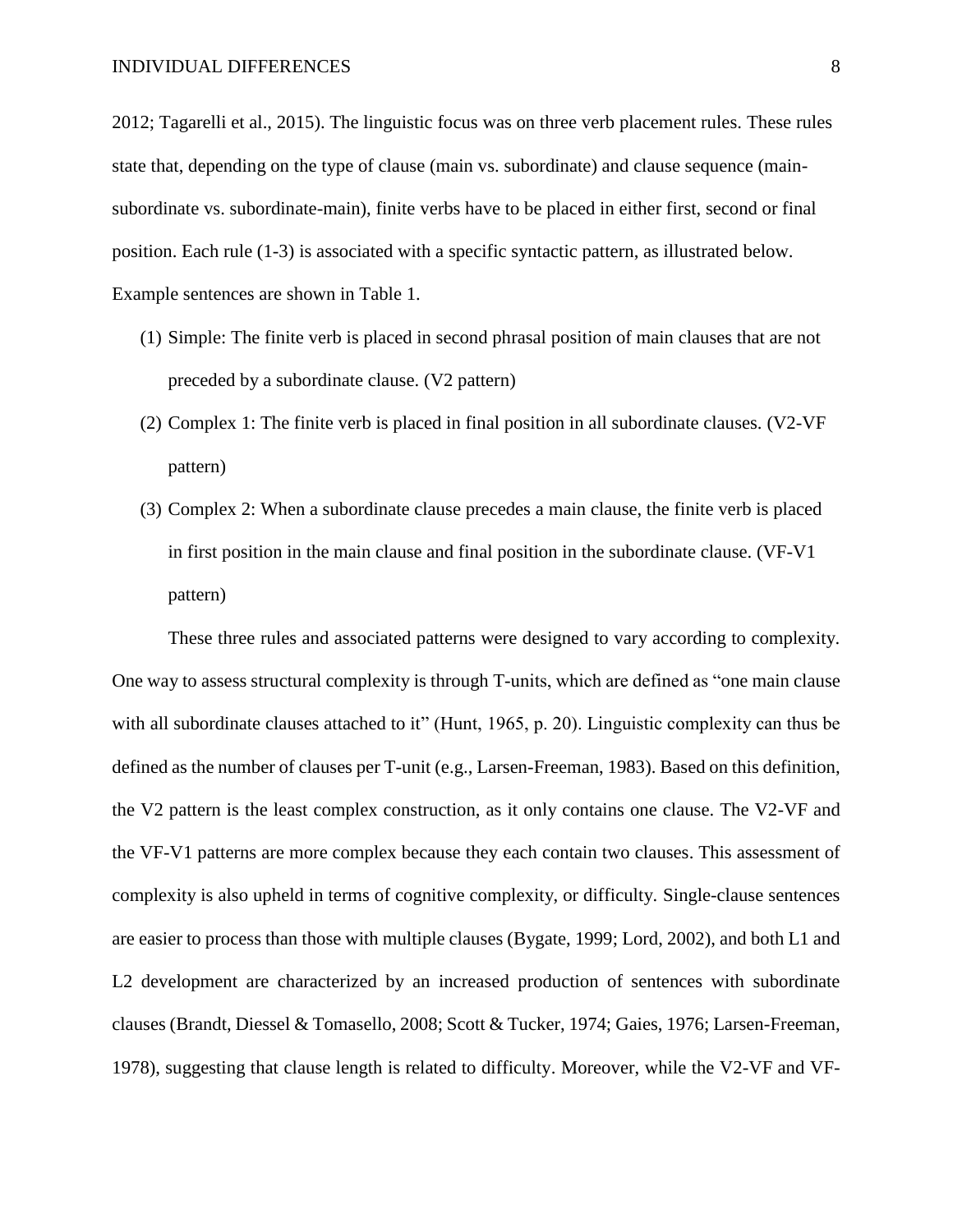V1 patterns are similar in terms of linguistic T-unit complexity, it could be argued that the VF-V1 pattern is cognitively more complex or difficult because the subordinate clause precedes the main clause, which may further increase the processing load (Jarvella & Herman, 1972).

This study aimed to investigate whether WM and procedural learning ability would predict L2 learning outcomes, and to determine whether these predictions would vary according to exposure condition and structural complexity. We set out to address three research questions:

- (1) What is the relationship between exposure condition and syntactic complexity? In other words, does exposure condition (incidental vs. instructed) differentially affect the learnability of syntactic structure?
- (2) What is the relationship between the cognitive factors under investigation (WM and procedural learning) and learning outcomes in incidental and instructed exposure conditions?
- (3) Is there an interaction between cognitive abilities, exposure conditions, and syntactic complexity in predicting L2 outcomes?

Regarding RQ1, we expected overall performance to be best on the simplest structure (V2), followed by the complex structures (V2-VF and VF-V1). We might expect poorer performance on Complex 2 (VF-V1) relative to Complex 1 (V2-VF) sentences, since the Complex 2 structure may be more cognitively demanding, as outlined above. Considering exposure conditions, we hypothesized that learning of simple rules would be better in the instructed condition and learning of complex rules would be better in the incidental condition (Reber, 1993).

Regarding RQ2, we hypothesized that WM span would correlate with performance in the instructed condition, but not in the incidental condition, given previous research suggesting that it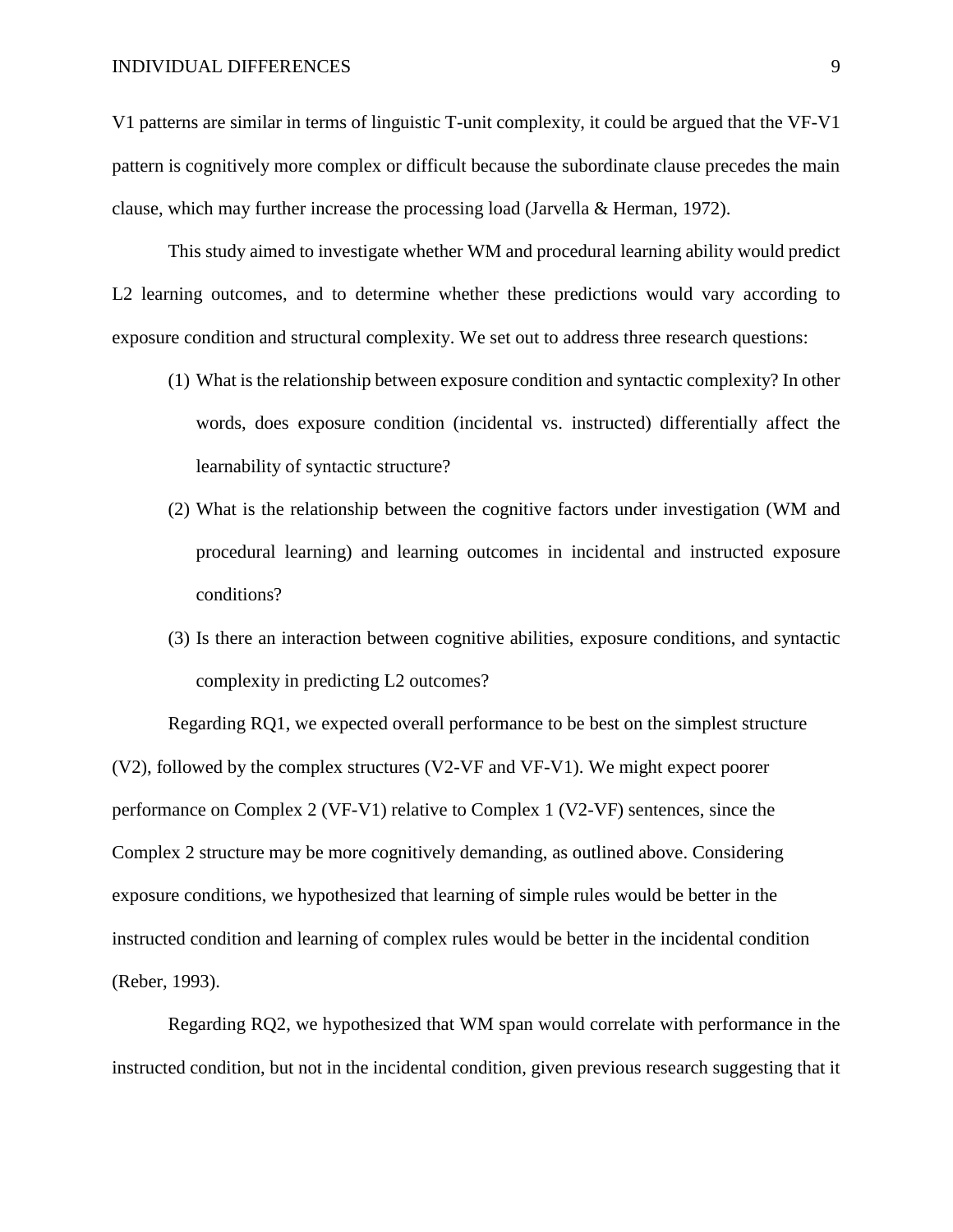is more strongly linked to explicit language processes (Baars, 1988; Clark & Squire, 1998; Erçetin & Alptekin, 2013). We expected the opposite effect for implicit/procedural learning abilities (Morgan-Short et al., 2014).

Our third research question is largely exploratory, and thus we had no specific predictions regarding the three-way interaction between IDs, exposure conditions, and complexity.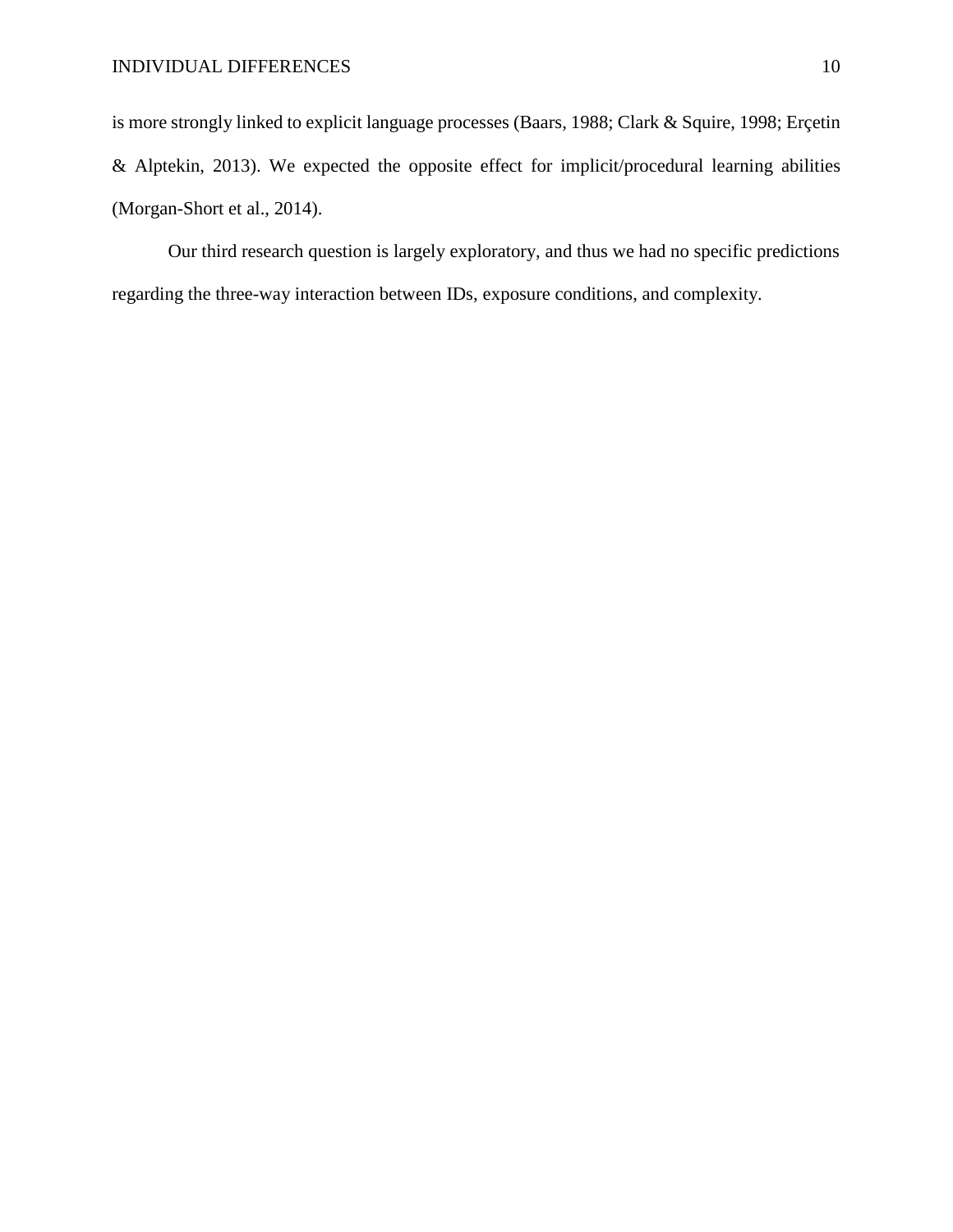#### **Method**

### **Participants**

Fifty-one native speakers of English with no background in German (or any other V2 language) were randomly assigned to an incidental exposure condition ( $n = 25$ , 19 female,  $M_{\text{age}} =$ 19.30) or to an instructed exposure condition ( $n = 25$ , 20 female,  $M_{\text{age}} = 19.32$ ). One additional participant was excluded for failing to follow task instructions. All participants were exposed to the same artificial language stimuli. However, participants in the incidental group were not informed of the linguistic target, nor that there would be a testing phase. In contrast, participants in the instructed group were explicitly taught the target rule system before being exposed to the language. Data was collected in the US and in the UK (see Section S1 in Supplementary Materials for detailed information about participant groups). Participants received either course credit or monetary compensation.

### **Materials & Procedure**

Participants first completed a language learning session, followed by cognitive tests on a separate day. Each session lasted approximately one hour.

**Session 1: Artificial language training and testing.** The language session consisted of training and a GJT. The tasks and materials were exactly the same for both conditions, except that the instructed group was provided with rules before the actual training phase.

*Training set*. The training set consisted of 120 sentences, with 40 sentences for each syntactic pattern. For each pattern, half the sentences were semantically plausible (see Table 1) and the other half semantically implausible (e.g., "Rose abandoned in the evening her cats on planet Venus"). Plausible and implausible items were designed so that participants would have to process the entire auditory string before judging its plausibility.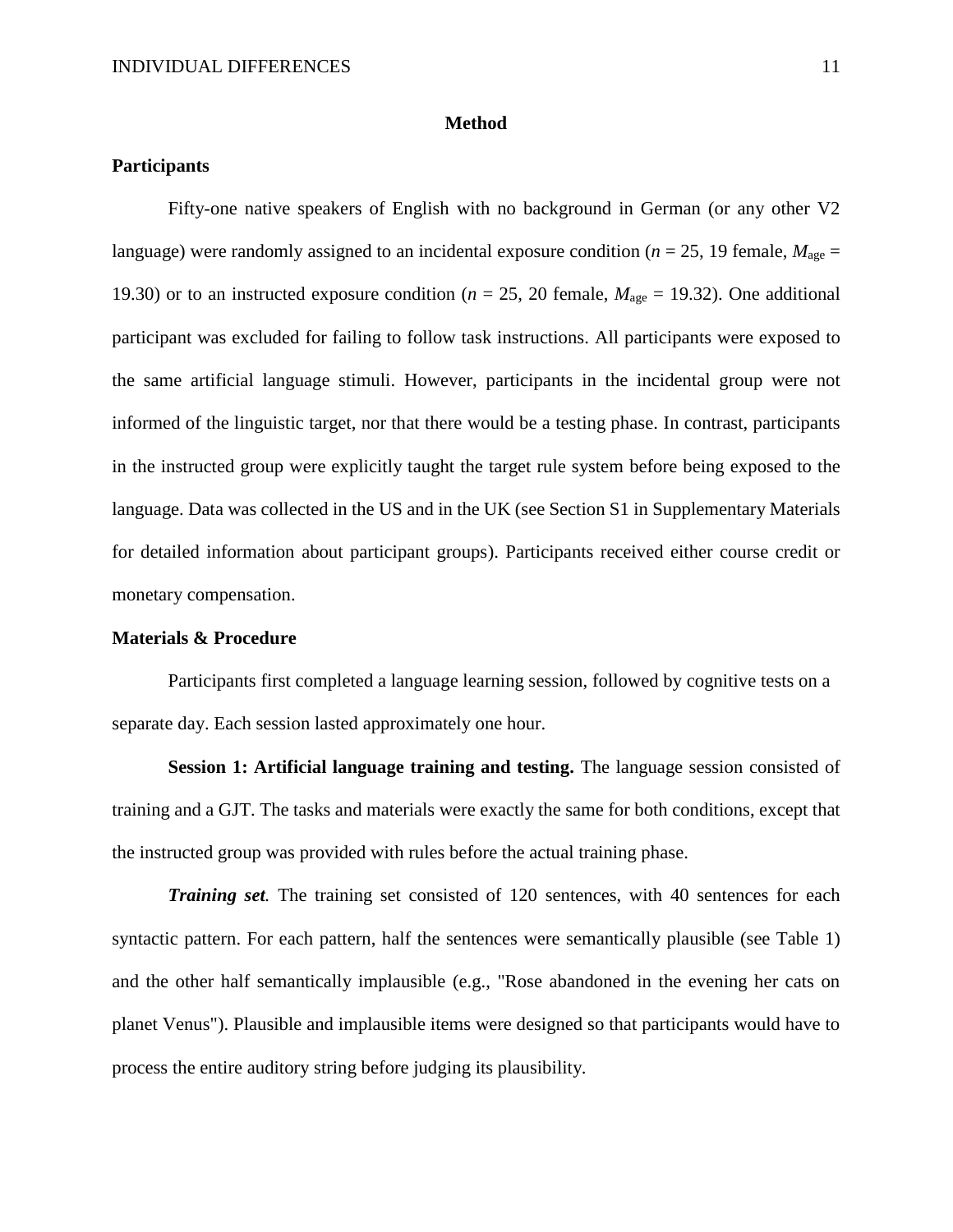**Testing set.** The testing set consisted of 60 new sentences, 30 grammatical and 30 ungrammatical. All sentences were semantically plausible. There were six ungrammatical sentence types that were matched to specific grammatical patterns for the purposes of *d*-prime analyses. The "Simple" V2 pattern was matched to \*V3 and \*V4, two ungrammatical sentence types that also only contained a single clause. The "Complex 1" V2-VF pattern was matched to the \*VF pattern, which had a verb in final position in the main clause, and to the \*V1-VF pattern, which had correct verb placement in the subordinate clause, but not in the main clause. Finally, the "Complex 2" VF-V1 pattern was matched to the \*V1 pattern, which has a verb in initial position in the main clause, and to the \*VF-V2 pattern, which again has a correct subordinate clause but incorrect main clause (see Table 1).

### [INSERT TABLE 1 ABOUT HERE]

*Training task.* Participants in the *incidental* group were told that they were being tested on their ability to understand the meaning of sentences with scrambled word order, and they were not told that there would be a test on word order. For each trial, they were asked to listen to a sentence, judge the plausibility of the sentence, and then repeat each sentence after a delayed prompt (1500 ms). The focus of their task was therefore primarily on meaning. There were four practice trials and 120 randomly presented training sentences.

Participants in the *instructed* group were told that there was a complex rule system that determined the word order of the artificial language. They were then presented with each of the verb-placement rules and asked to write down two sentences that followed each rule. After this, they engaged in the same meaning-focused task as the incidental group (plausibility judgments, followed by sentence repetitions), but they were instructed to think about the verb-placement rules as they completed the task. The focus of their task was therefore on both form and meaning.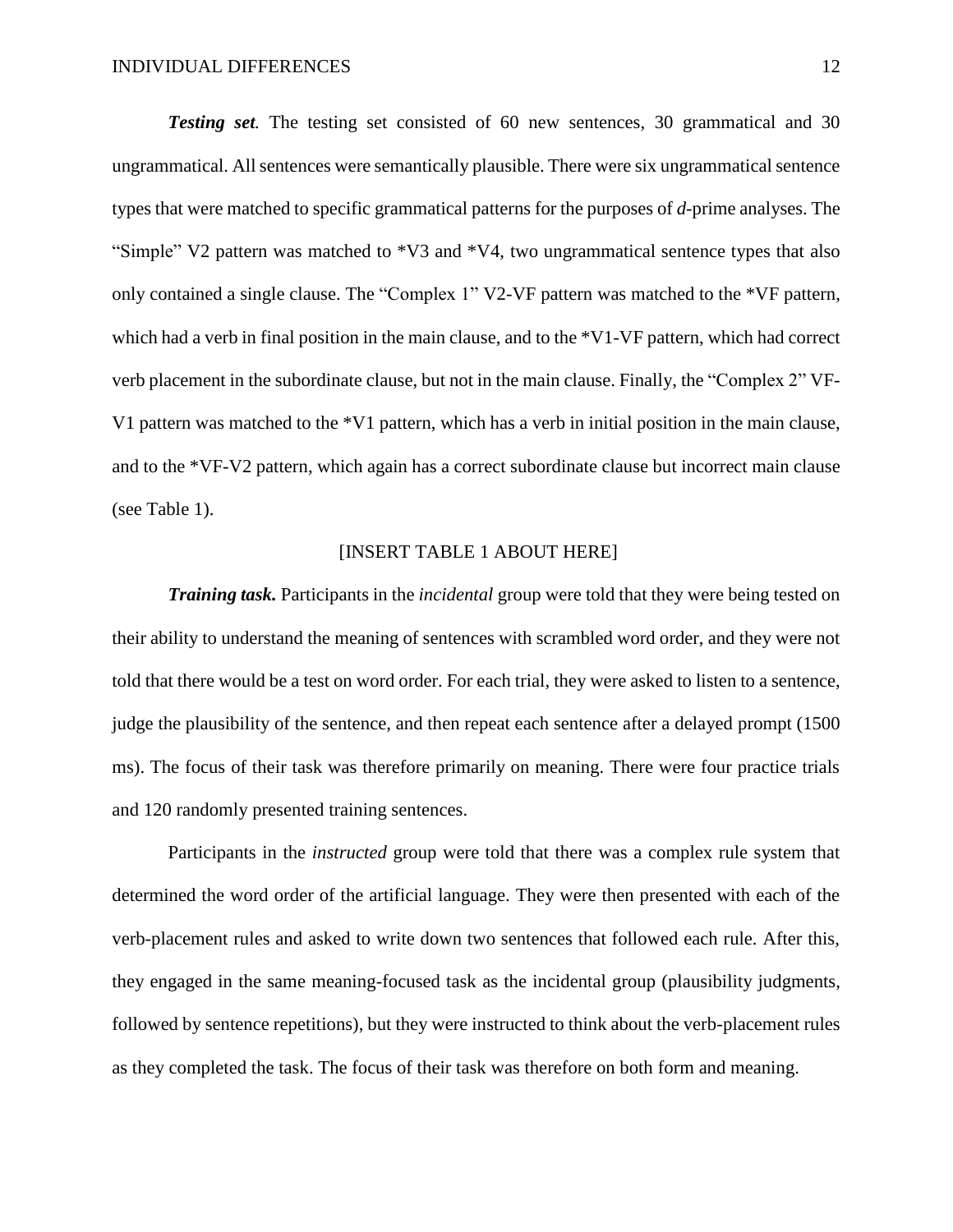*Grammaticality judgment task.* After training, participants completed an untimed GJT. Before the test, participants in the incidental group were told (and participants in the instructed group were reminded) that the word order of the sentences presented during training followed a rule system, and that they should judge the new sentences based on the sentences they had heard in training. After four practice trials, all participants listened to the 60 test sentences, which were presented randomly. For each sentence, participants were asked to judge its grammaticality, indicate how confident they were in the accuracy of their judgment, and report the source of their judgment. These confidence ratings and source attributions served as subjective measures of awareness (Dienes & Scott, 2005; Rebuschat, 2013).

Participants indicated their levels of confidence by selecting one of four response options: *not at all confident*, *somewhat confident*, *quite confident*, and *extremely confident*. This was explained to the participants as a continuum of confidence from *not at all* to *extremely/100 percent*. There were also four response options for source attributions: *guess, intuition, memory,* and *rule* (see Section S.2 for definitions)*.* All responses were entered on a serial response pad.

After completing the test phase, participants filled out a debriefing questionnaire, providing information on their levels of awareness regarding the rule system. The questionnaire also included biographical data, such as age, gender, occupation, major field of study, and language background.

**Session 2: Cognitive tasks.** During the second session, participants completed the RSpan and either the SRT or ASRT tasks.<sup>1</sup> Task order was randomized for each participant.

*Reading Span Task.* The Reading Span task (RSpan; Daneman & Carpenter, 1980) is a complex WM span task, meaning that it measures both the storage and processing components of WM. The RSpan task used in this study was adapted from Unsworth, Heitz, Schrock, and Engle (2005) and presented in Microsoft PowerPoint. In this task, participants saw a sentence appear on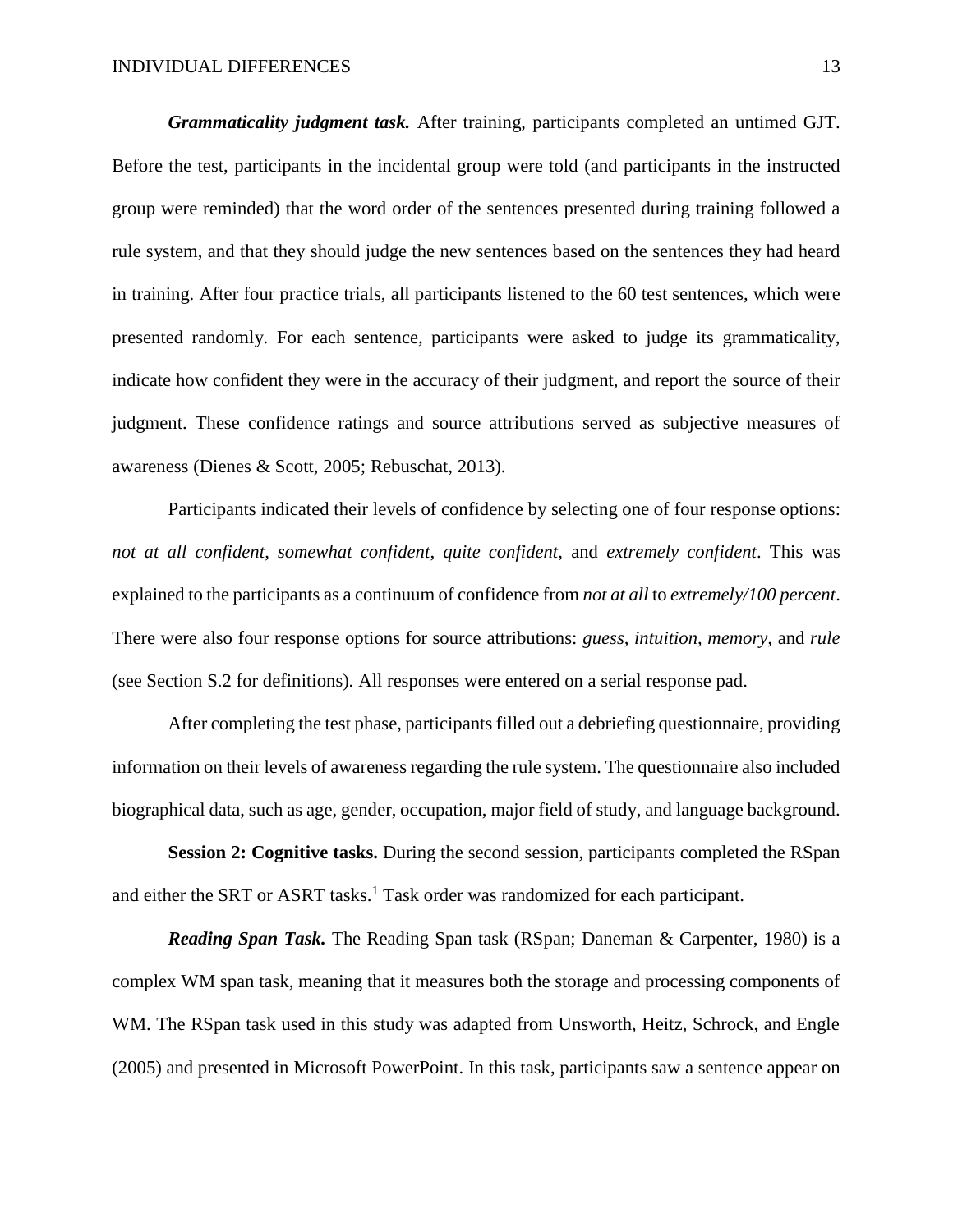the screen. They were asked to read the sentence out loud, judge its plausibility, and then read a capitalized letter out loud (speaking out loud was intended to prevent subvocal rehearsal of previous letters in a set). Between two and five sentences were presented in a set, and set sizes were intermixed to prevent strategies (e.g., creating mnemonics of specific lengths based on set size). At the end of a set, participants were prompted to write down all letters in the sequence in which they had been presented, leaving a blank space for letters they could not remember. There were three practice sets and twelve test sets (three per set size).

Following Unsworth et al. (2005), the RSpan score was calculated as the sum of all set sizes that were perfectly recalled. The highest possible score was 42. All participants responded correctly to at least 80% of plausibility judgments, suggesting that they were both storing letters and processing sentences.

*(Alternating) Serial Reaction Time.* Procedural learning ability was measured by a Serial Reaction Time (SRT) and Alternating Serial Reaction Time (ASRT) tasks. Prior research suggests that SRT tasks provide the best measure of implicit/procedural learning ability (Kaufman et al., 2010; Shanks, 2005; Howard & Howard, 1997). Explicit learning is minimized in these tasks because participants are not given instructions that direct their attention to underlying rules, and there is no separate testing phase, so participants are never informed that rules exist (e.g., Kaufman et al., 2010).

In both tasks, participants saw four squares or circles arranged horizontally on a screen. On each trial, an object appeared in one of the locations, and the participant pressed a button corresponding to the location of the object on a serial response pad. Once the participant pressed the button, the object disappeared and then reappeared in a new position. The SRT (Nissen & Bullemer, 1987) consisted of six blocks with 60 trials per block. In the first and sixth blocks, the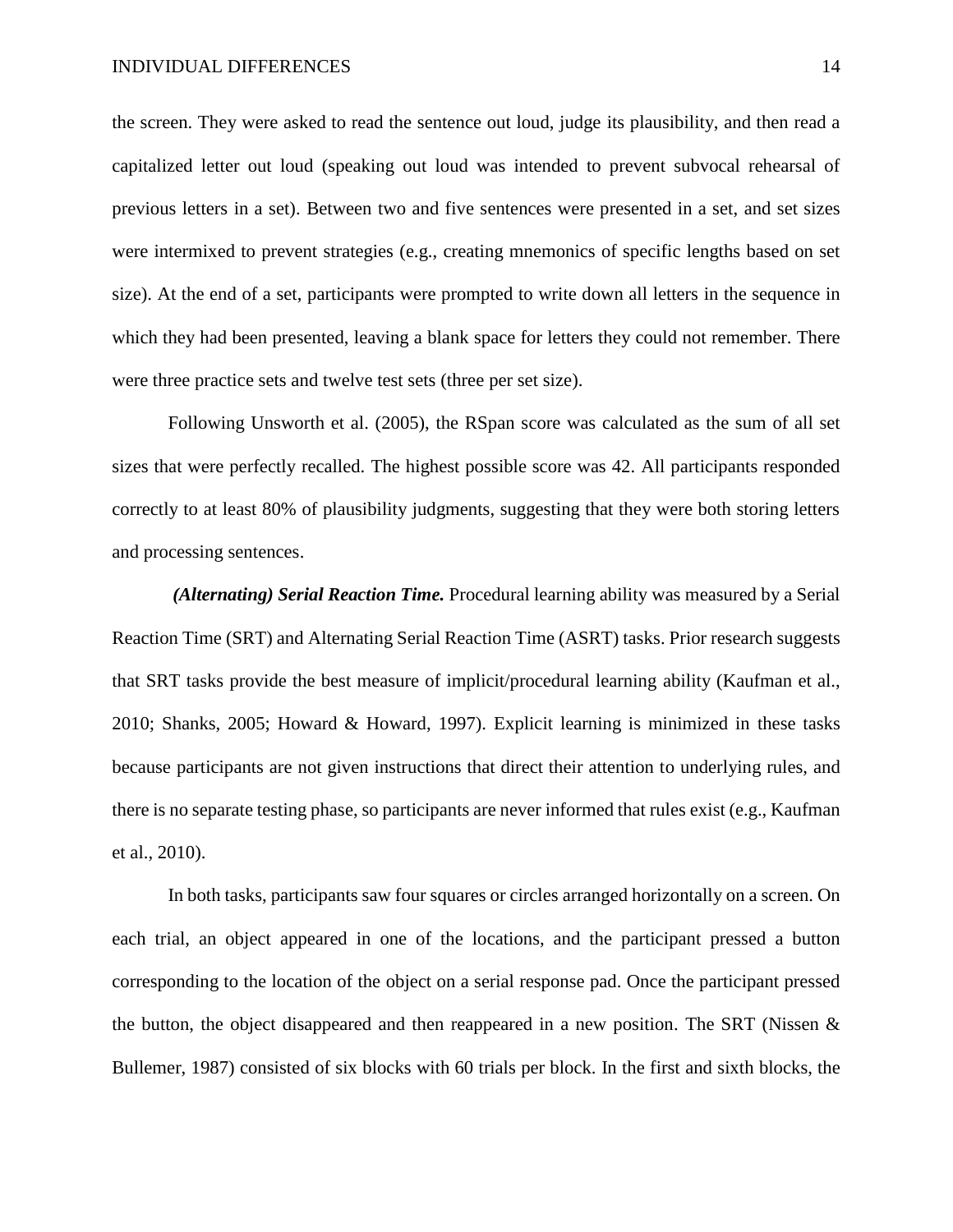location of the object was random. In the other blocks, the location followed a 10-trial sequenced pattern. In this task, decreased reaction time over the course of the sequence blocks, followed by an increase in the final block, is taken as evidence that participants have learned the sequence, and are not simply getting faster at the button-pressing task. The ID score is the difference in average reaction time between the fifth and sixth blocks. A larger difference indicates a greater learning effect. The SRT was run on E-Prime 2.0 on a PC computer.

In the ASRT, random and sequence trials are interspersed within blocks, rather than allocated to separate blocks; every *other*trial follows a pattern, and the alternating trials are random (see Howard & Howard, 1997). The task consisted of 20 blocks of 85 trials each. It was run using E-Prime Version 1.2 on a PC computer. Following Kaufman et al. (2010), participants were awarded one point for every block in which a learning effect was observed (i.e., faster reaction time for sequence than random trials). The total score for the participant is the sum of scores across the last 18 blocks, for a maximum score of 18.

ASRT has several advantages over the SRT, which are addressed in detail by Howard and Howard (1997). We were unable to run the ASRT in the UK for technical reasons. However, while perhaps not ideal, SRT tasks have been successfully used to measure implicit learning (e.g., Kaufman et al., 2010) and serve as an acceptable alternative.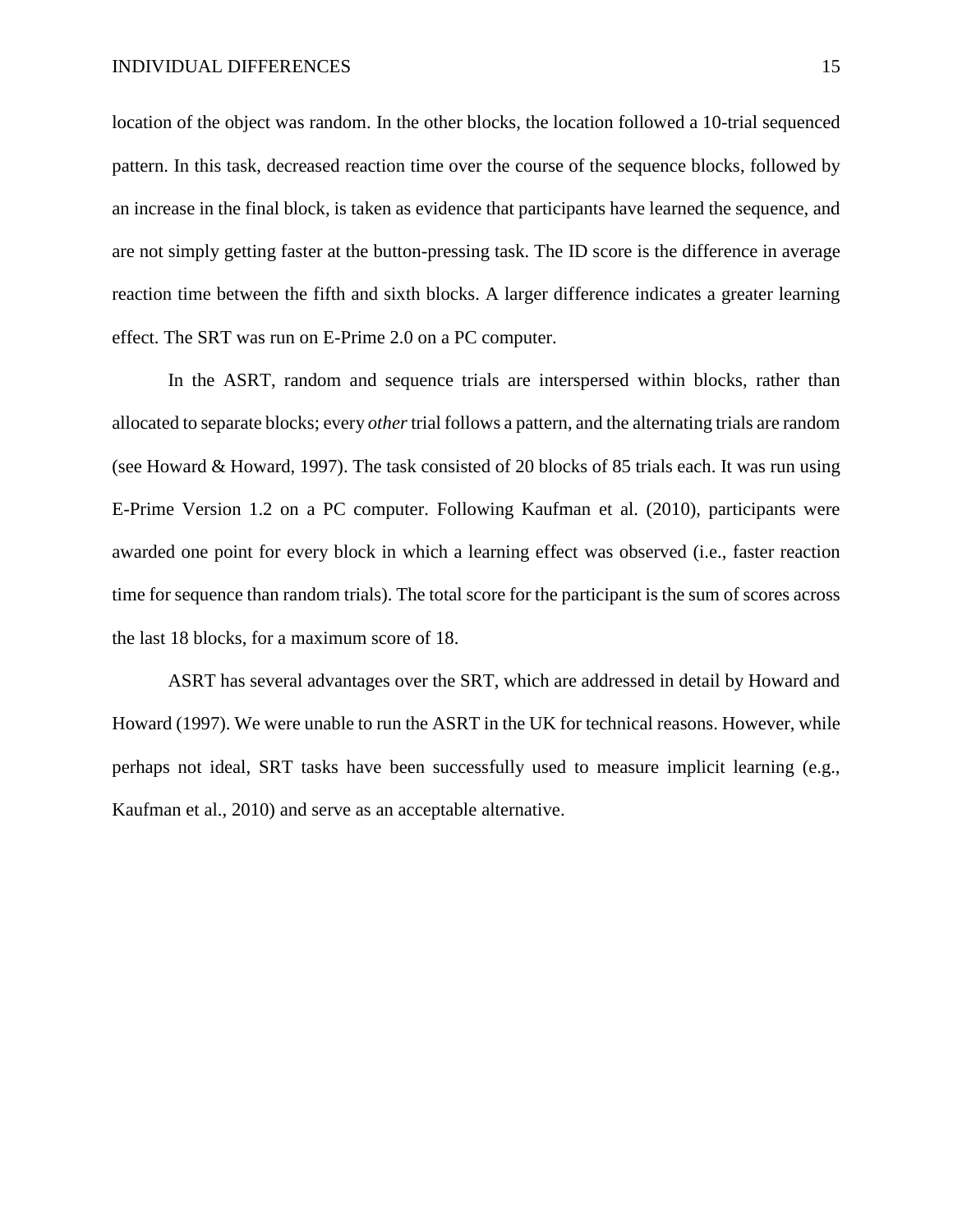#### **Results**

This study aimed to examine the interaction between exposure conditions, syntactic complexity, and individual variation in cognitive abilities. We will address each of these in turn, but first, we need to establish (i) whether exposure to the artificial language resulted in learning, (ii) whether the knowledge acquired was implicit and/or explicit, and (iii) whether these outcomes varied according to exposure condition (incidental vs. instructed). This will allow us to place the results of this study within the framework of SLA broadly, and more specifically in the discussion of implicit and explicit processes in L2 acquisition.

#### **Performance on the grammaticality judgment task**

Learning was assessed by accuracy and d-prime (*d'*) scores on the GJT. Unlike raw accuracy measures, *d'* takes response bias into account in tasks with binary response options. It is calculated based on the hit and false alarm rates, and provides an index of how sensitive that particular subject is to the difference between grammatical and ungrammatical items.

Accuracy and *d'* scores for both groups are shown in Table 2. *D'* is plotted in Figure 1. Although *d'* scores were generally low, both the incidental group,  $t(24) = 2.951$ ,  $p = .007$ , and the instructed group,  $t(24) = 4.918$ ,  $p < .001$ , performed significantly above chance, indicating a clear learning effect in both exposure conditions. An independent samples *t-*test showed that the instructed group significantly outperformed the incidental group in terms of overall *d'* scores, *t*(48)  $= 3.07, p = .004.$ 

#### [INSERT FIGURE 1 ABOUT HERE]

#### [INSERT TABLE 2 ABOUT HERE]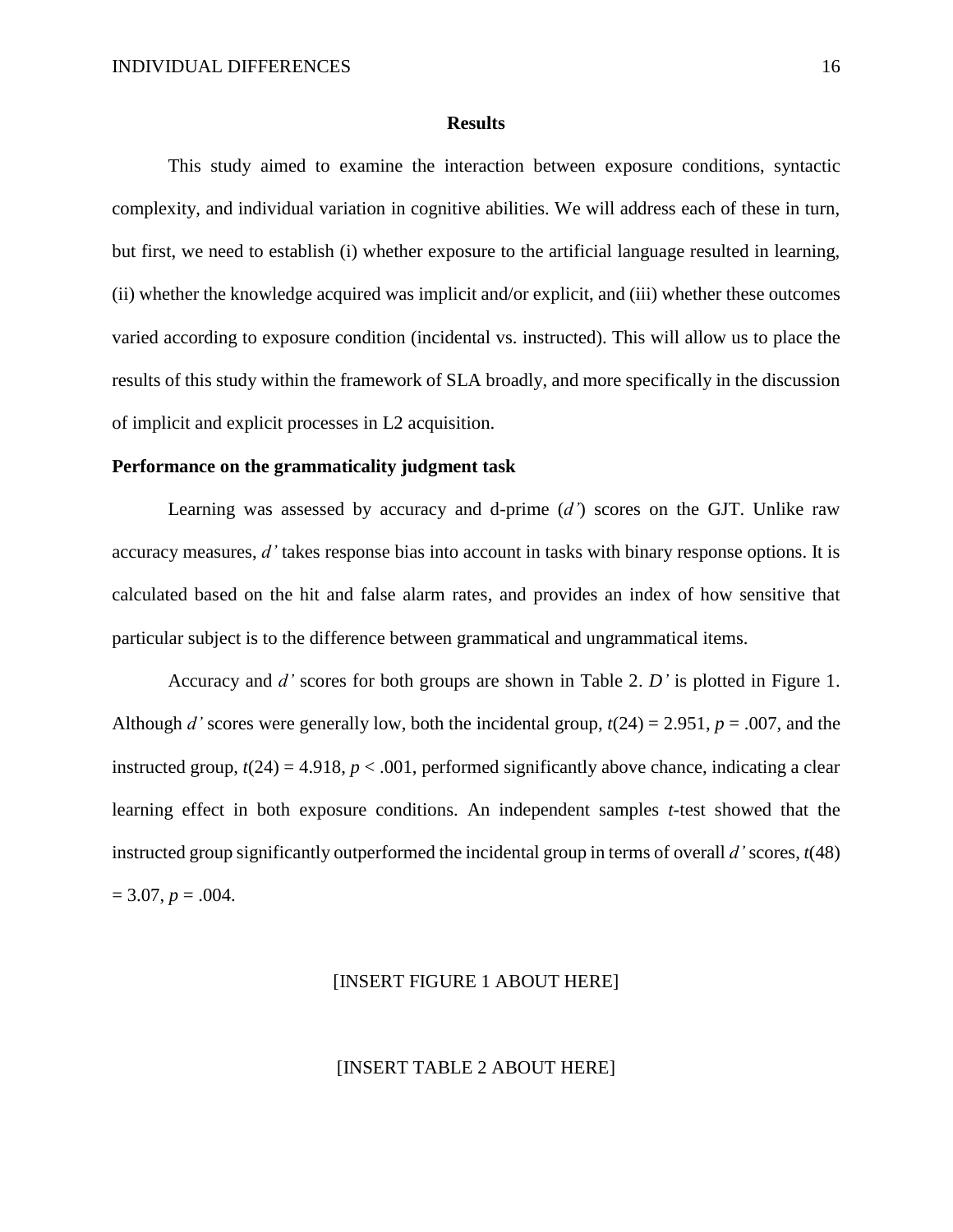### **Subjective measures of awareness**

For reasons of space, only results from source attributions are discussed here (see Section S3 for tables and additional information about subjective measures of awareness). Table S3.1 summarizes overall accuracy and proportions across the four source attribution categories for both groups. Participants in the incidental group only performed significantly above chance when basing grammaticality judgments on intuition. When attributing grammaticality decisions to memory or rule knowledge, their performance was indistinguishable from chance. Interestingly, the opposite pattern was observed in the instructed group. Here, participants only performed significantly above chance when basing grammaticality judgments on rule knowledge. A chi-square analysis revealed a highly significant association between training condition and source attributions,  $\chi^2$  (1) = 143.51, *p* < .001, in that the incidental group relied more on the implicit categories (guess and intuition) than the instructed group, and the instructed group more on the explicit categories (memory and rule knowledge) than the incidental group.

### **Exposure conditions and linguistic complexity**

To answer RQ1, we looked at performance in the two exposure conditions across the three syntactic patterns (see Table 2 and Figure 1). Again, *d'* scores are relatively low, with the maximum score being 1.00 (corresponding to about 75% accuracy) for Simple sentences in the Instructed condition. Nevertheless, there are still evident differences in accuracy according to syntactic complexity. Participants in both conditions performed above chance on the Simple structures, and those in the instructed condition also performed above chance on both types of complex sentences. The *d'* scores for participants in the incidental group were close to zero for the Complex 1 sentences but approaching significance for Complex 2 sentences. Both groups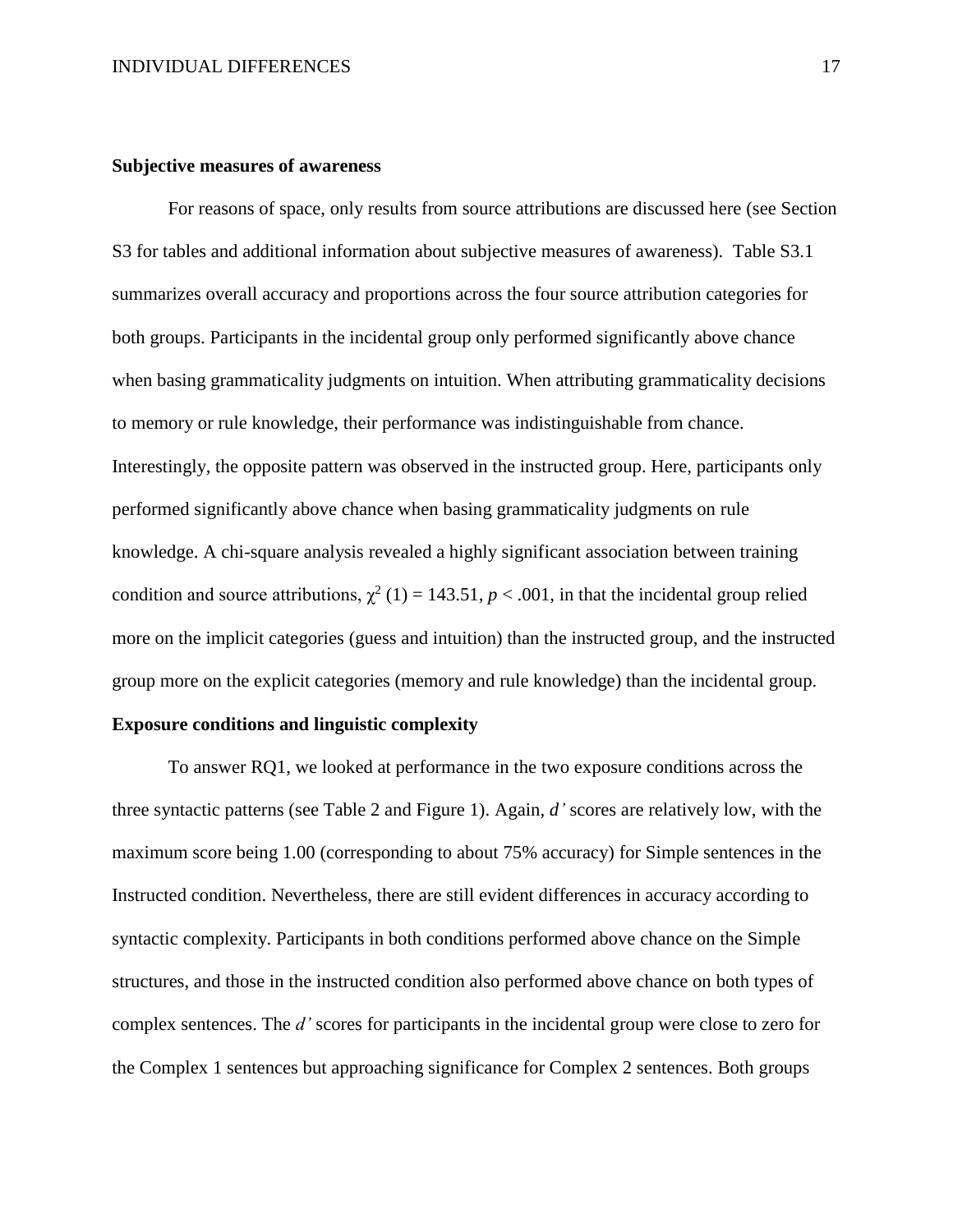show a trend of performing best on Simple structures, followed by Complex 2 and then Complex 1 sentences. The difference in *d'* scores between Simple and Complex 1 sentences was significant for both groups ( $p < .03$ ).

A 2 x 3 mixed-effects repeated-measures ANOVA with Condition (Incidental vs. Instructed) and Complexity (Simple, Complex 1, Complex 2) showed that there were main effects of Condition,  $F(1, 48) = 8.592$ ,  $p = .005$ , partial  $\eta^2 = .152$ , observed power = .819, and of Complexity,  $F(2, 96) = 6.310$ ,  $p = .003$ , partial  $\eta^2 = .116$ , observed power = .889. There was no Complexity X Condition interaction,  $F < 1$ , which corroborates the similar trends in both groups. Bonferroni corrected post-hoc comparisons showed significantly better *d'* scores on Simple sentences than Complex 1 sentences,  $p < .001$ , but no other significant differences between sentence types. Learners in the instructed condition performed significantly better on Simple structures than those in the incidental condition,  $p = .007$ , and marginally better on Complex 2 sentences,  $p = .039$  (corrected  $\alpha = .017$ ). There were no differences between conditions on the Complex 2 sentences, but note the very high variance in both conditions.

#### **Cognitive Measures**

To answer RQ2, we examined performance on the cognitive tests, as well as the relationship between these variables and learning outcomes in the two exposure conditions. Scores from the ASRT and SRT were converted into z-scores (SRTz) and combined into one variable. Average performance on the RSpan and (A)SRT (and results of between-groups comparisons) are shown in Table S4.1.

Pearson's correlations were performed separately by group for each of the cognitive measures and *d'* scores on the GJT. There was a strong significant negative correlation between the SRTz and *d'* scores for the incidental group,  $r = -.586$ ,  $p = .003$ , and no correlation between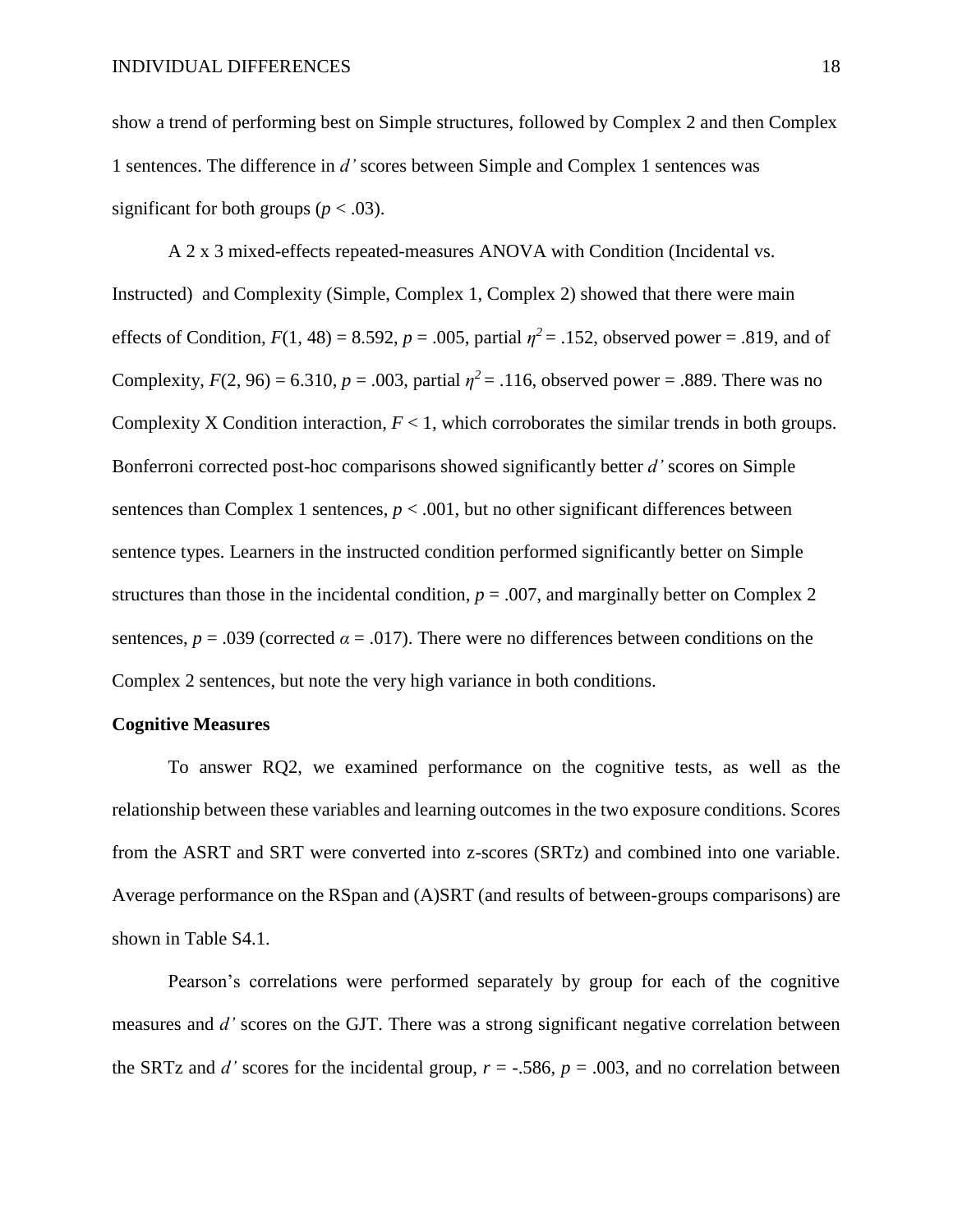RSpan and *d'* scores. There were no correlations between the cognitive variables and overall GJT performance for the instructed group (see Table S4.2).

### **Condition, Linguistic Complexity, and Cognitive Abilities**

RQ3 addressed the three-way relationship between exposure conditions, linguistic complexity, and cognitive abilities in modulating learning outcomes. To examine this, we first ran correlations between performance on the ID tests and the GJT for each sentence type, separately for each exposure condition. This revealed that the correlation between the SRT and GJT in the incidental condition was mostly driven by the Complex 2 sentences,  $r = -.543$ ,  $p =$ .007. There was also a medium-to-large positive correlation between the RSpan and *d'* scores in this condition,  $r = .431$ ,  $p = .035$ . Notably, the RSpan and SRTz scores in the incidental condition were strongly negatively correlated,  $r = -.501$ ,  $p = .018$ . These effect sizes are all rather large, though none withstand the correction for multiple comparisons,  $\alpha = .003$ . There were no significant correlations between RSpan or SRTz and *d'* scores for any sentence groups in the instructed condition.

To determine whether exposure condition, WM, or procedural learning ability predicted performance on the GJT for each sentence group, we entered these factors into a stepwise regression (see Table S5.1). Based on the results reported above and other research showing a relationship between the explicitness of training conditions and learning outcomes (Godfroid, this issue; Granena, 2013; 2015; Morgan-Short et al., 2010; Morgan-Short, Steinhauer, et al., 2012; Morgan-Short, Finger, et al., 2012; Rebuschat, 2008; Tagarelli et al., 2015), we entered exposure condition in the first step of the regression, followed by cognitive variables in the second step.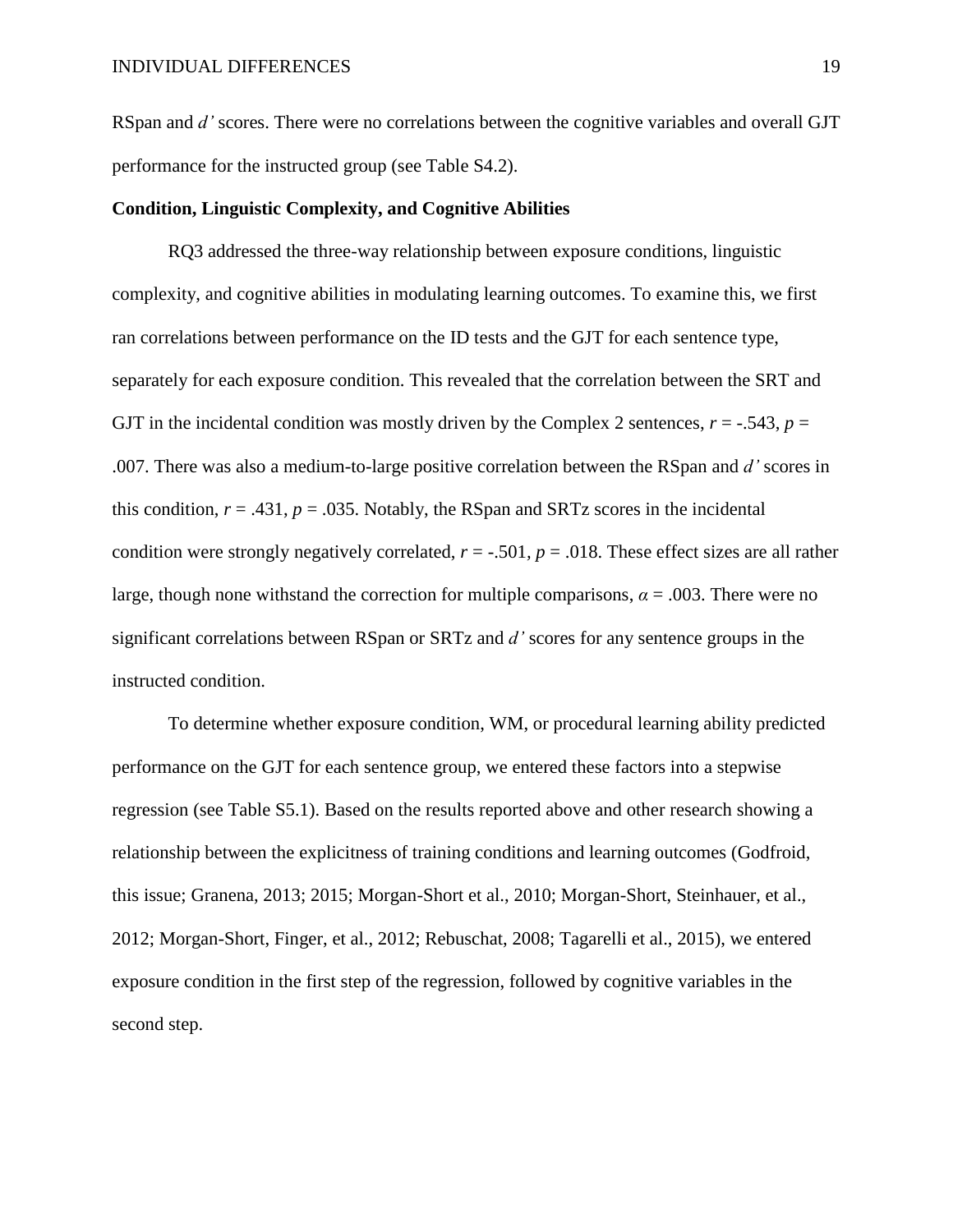In the first models, exposure condition accounted for 14.3% and 9.9% of the variance for Simple and Complex 1 sentences, respectively, and was a significant predictor for both,  $p < .05$ . It only accounted for 4.1% of the variance for Complex 2 sentences, and was not a significant predictor,  $p = .181$ . The addition of the cognitive variables for Simple and Complex 1 accounted for slightly more variance, but neither was a significant predictor. For the Complex 2 sentences, the addition of the cognitive variables accounted for an additional 10% of the variance, and significantly improved the model. Specifically, performance on the SRT was a significant predictor,  $p < .05$ . All effect sizes were quite small.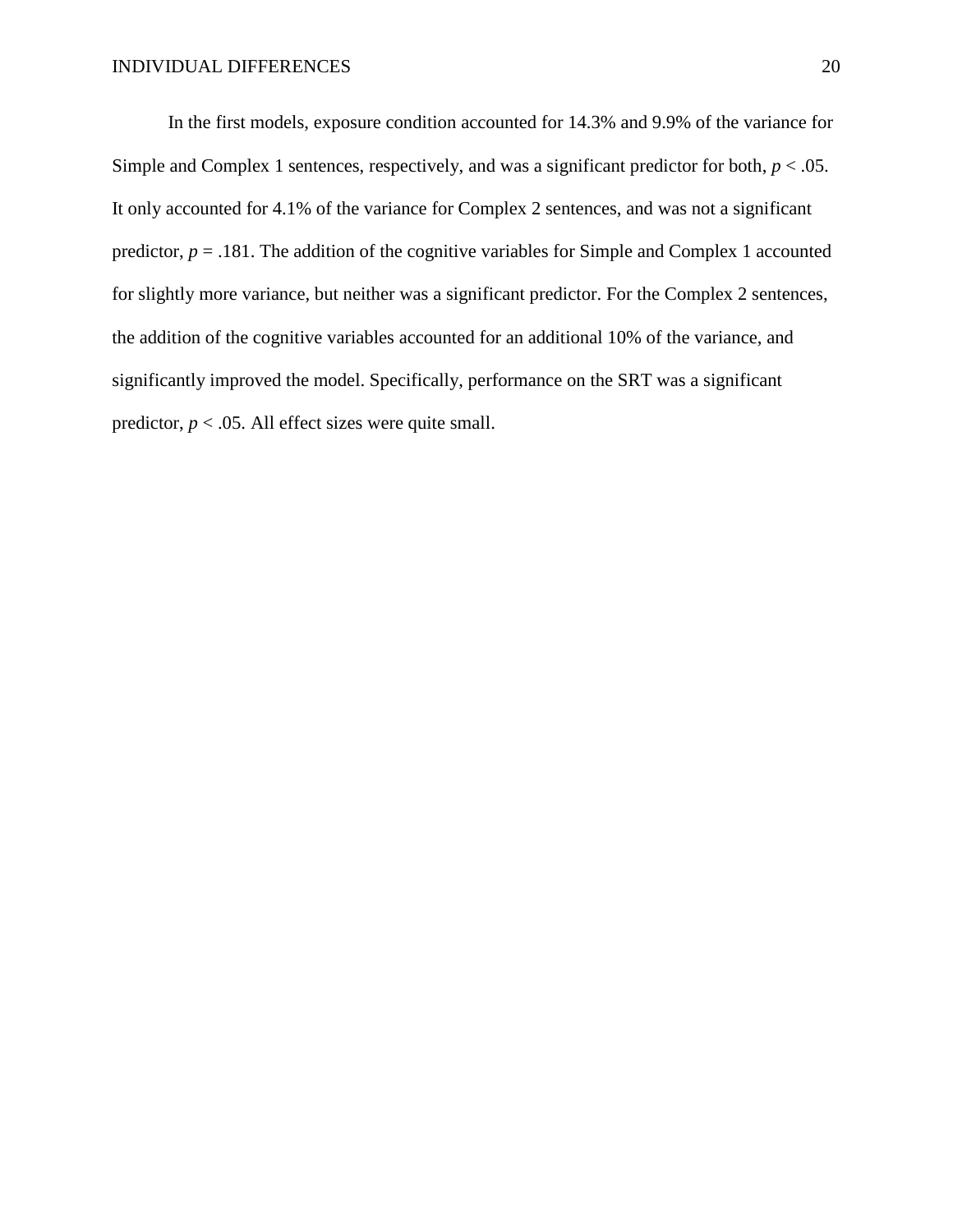#### **Discussion**

This study confirmed that adult learners can acquire L2 syntax under both instructed and incidental exposure conditions, while processing sentences for meaning, and without the benefit of feedback, thus replicating Rebuschat (2008, Expt. 3; Rebuschat & Williams, 2012, Expt. 2) and Tagarelli et al. (2015). We also demonstrated that the addition of metalinguistic rule presentation prior to meaning-oriented exposure results in a greater learning effect, consistent with previous studies (e.g., DeKeyser, 1995; de Graaff, 1997; Norris & Ortega, 2000; Spada & Tomita, 2010; Tagarelli et al., 2015). Our study also sheds light on the effect of different explicit exposure conditions on L2 acquisition. A comparison between the current study and Tagarelli et al. (2015) demonstrates that providing a brief metalinguistic treatment before meaning-oriented exposure resulted in similar gains to asking participants to consciously focus on form (discovering wordorder rules) and disregard meaning (learning outcomes were statistically comparable, *t* < 1).

Our analysis of the subjective measures of awareness demonstrated that our exposure conditions resulted in the kind of knowledge they were designed to promote. Learners in the incidental condition relied more on the implicit categories (guess and intuition) and performed best when basing their judgments on intuition, and learners in the instructed condition relied more on the explicit categories (memory and rule) and performed best when basing their judgments on rule knowledge. In other words, the incidental group appears to have mainly acquired implicit knowledge, whereas the instructed group mainly acquired explicit knowledge. These results contrast with previous research showing that subjects often acquire both types of knowledge, with the relative amount varying according to learning context (e.g., Godfroid, this issue; Granena, 2013; Grey et al., 2014; Rebuschat, 2008; Rebuschat et al., 2015; Rogers et al., in press; Tagarelli et al., 2015).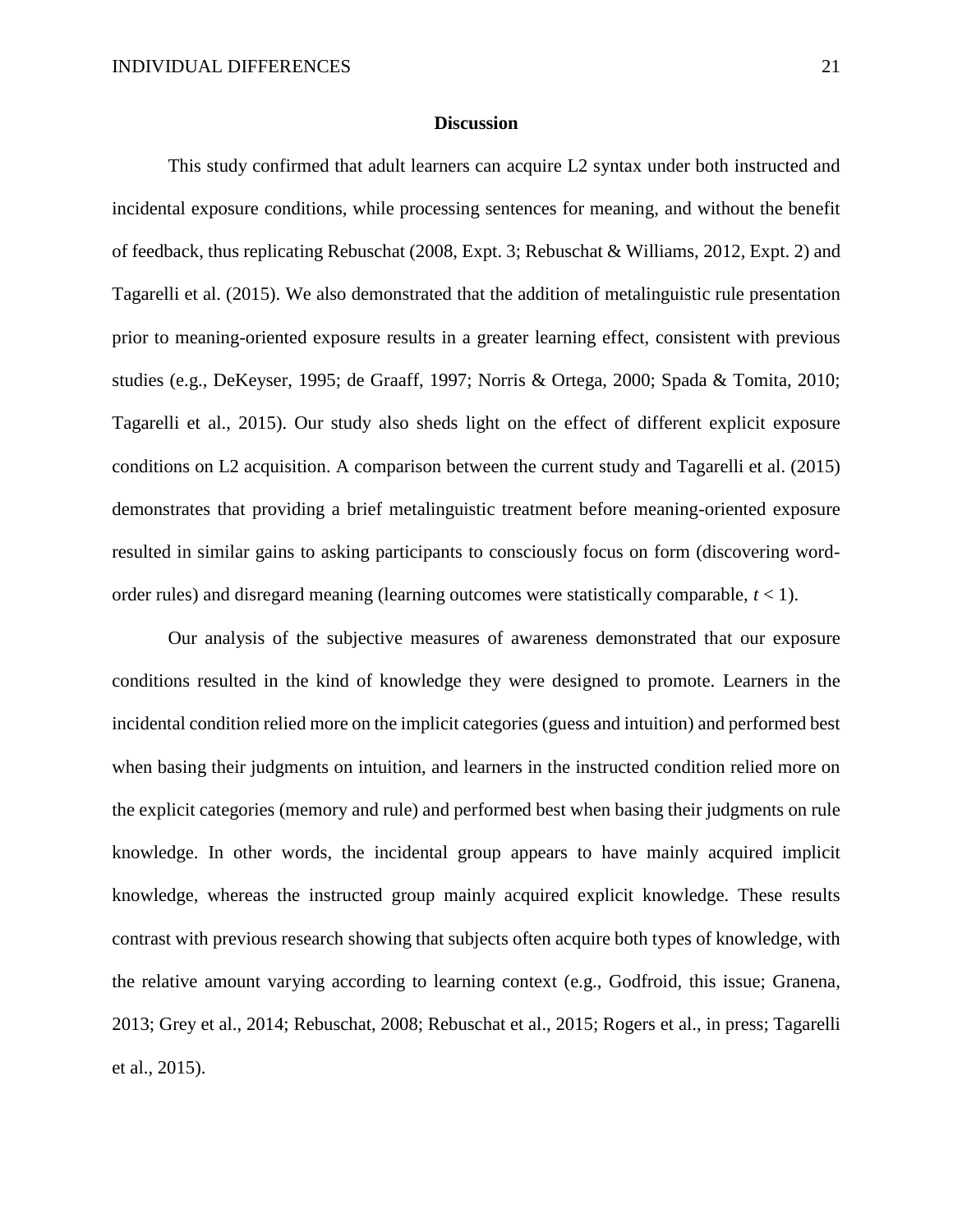## **Research Question 1: Exposure Conditions and Syntactic Complexity**

We found no relationship between exposure condition and syntactic complexity. While the instructed group performed better overall, this was true for all sentence types, and the pattern of performance according to complexity was the same for both groups. Therefore, our hypothesis that linguistically simple rules would be easier to learn in the instructed condition and complex rules would be easier to learn in the incidental condition was not supported – simple rules were learned better in both conditions. This finding contradicts previous research suggesting that explicit instruction may be more beneficial for learning simple structures, given that these may be more available to conscious processing (DeKeyser, 1995; Reber, 1993), as well as other research showing an advantage of explicit instruction on the learning of complex structures (de Graaff, 1997; R. Ellis, 2007; Housen, Pierrard, & Van Daele, 2005). There is some evidence, however, that explicit instruction may result in similar outcomes for simple and complex structures (de Graaff, 1997). In addition, a significant difference between the Simple and Complex 1 sentences in the incidental condition contrast previous research suggesting that complexity may not be an important factor in determining learning outcomes in more implicit conditions (Krashen, 1994; Reber, 1993).

Further, contrary to our predictions, there was no significant difference in performance between the two complex sentence types, even though the Complex 2 pattern might be more cognitively taxing than the Complex 1 pattern. In fact, performance was slightly, though not significantly, better on Complex 2 sentences. Notably, responses on the debriefing questionnaire suggest that the VF-V1 pattern was particularly salient for learners, so benefits due to saliency (see van den Bos & Poletiek, 2008) may have overcome any limitations on learning due to additional cognitive complexity of the VF-V1 pattern.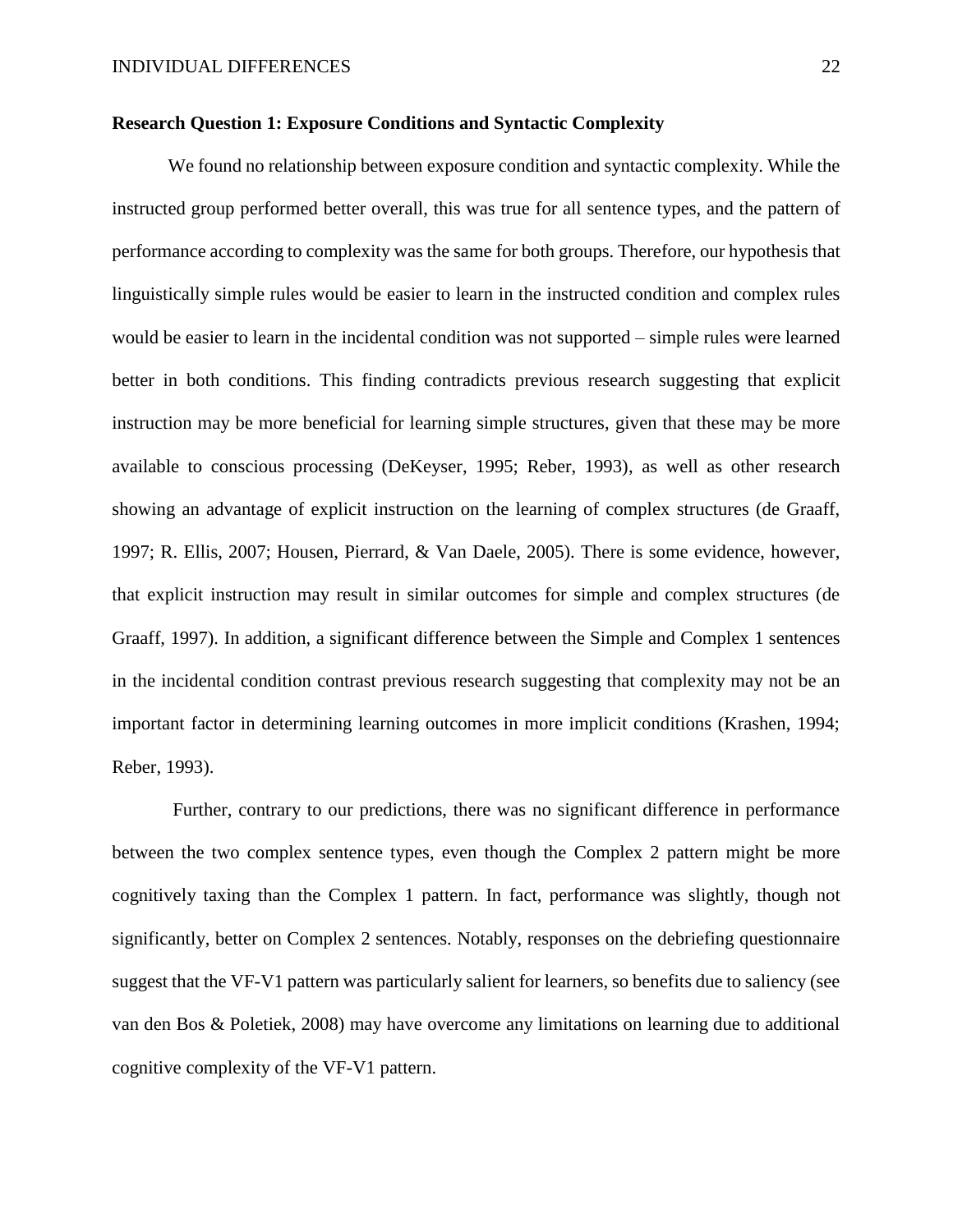### **Cognitive Abilities in Incidental and Instructed Learning**

While we found correlations between cognitive abilities and learning outcomes, they accounted for little of the variance in overall performance. This is surprising, as previous research has shown a link between both WM (hypothesized to be more important in the explicit condition; e.g., Linck et al., 2014) and procedural learning (believed to play a more important role in implicit conditions; e.g., Morgan-Short et al., 2014) in L2 acquisition, and an interaction with implicit and explicit exposure conditions (Erlam, 2005; Robinson, 2002; Tagarelli et al., 2015). While there were some between-groups differences, they were in unexpected directions. The only significant correlation over all sentence types was between performance on the procedural learning task and the GJT in the incidental group, and this was a negative correlation. While some previous research suggests that cognitive IDs should be apparent under explicit, but not implicit, exposure conditions (de Graaff, 1997; Gebauer & Mackintosh, 2007; Reber et al., 1991), it is not particularly surprising that there were no correlations between learning outcomes and cognitive IDs in our explicit condition. Other studies have found no relationship between overall performance and IDs in explicit conditions (Grey et al., 2015), even when the ID in question was WM, which has been linked to explicit processes (e.g., Tagarelli et al., 2015). The provision of meta-linguistic information may actually be particularly effective in leveling out any influence of cognitive IDs (e.g., Erlam, 2005). The direction of the correlation between GJT performance and SRT scores in the incidental group is somewhat surprising, given that our measures of awareness demonstrate that these learners are relying on implicit knowledge in the GJT, and the SRT is a procedural/implicit learning task. We therefore expected these to be positively correlated, as procedural learning abilities have been shown to be positively related to L2 outcomes in implicit conditions, but only after more exposure and at higher proficiency (Morgan-Short et al., 2014).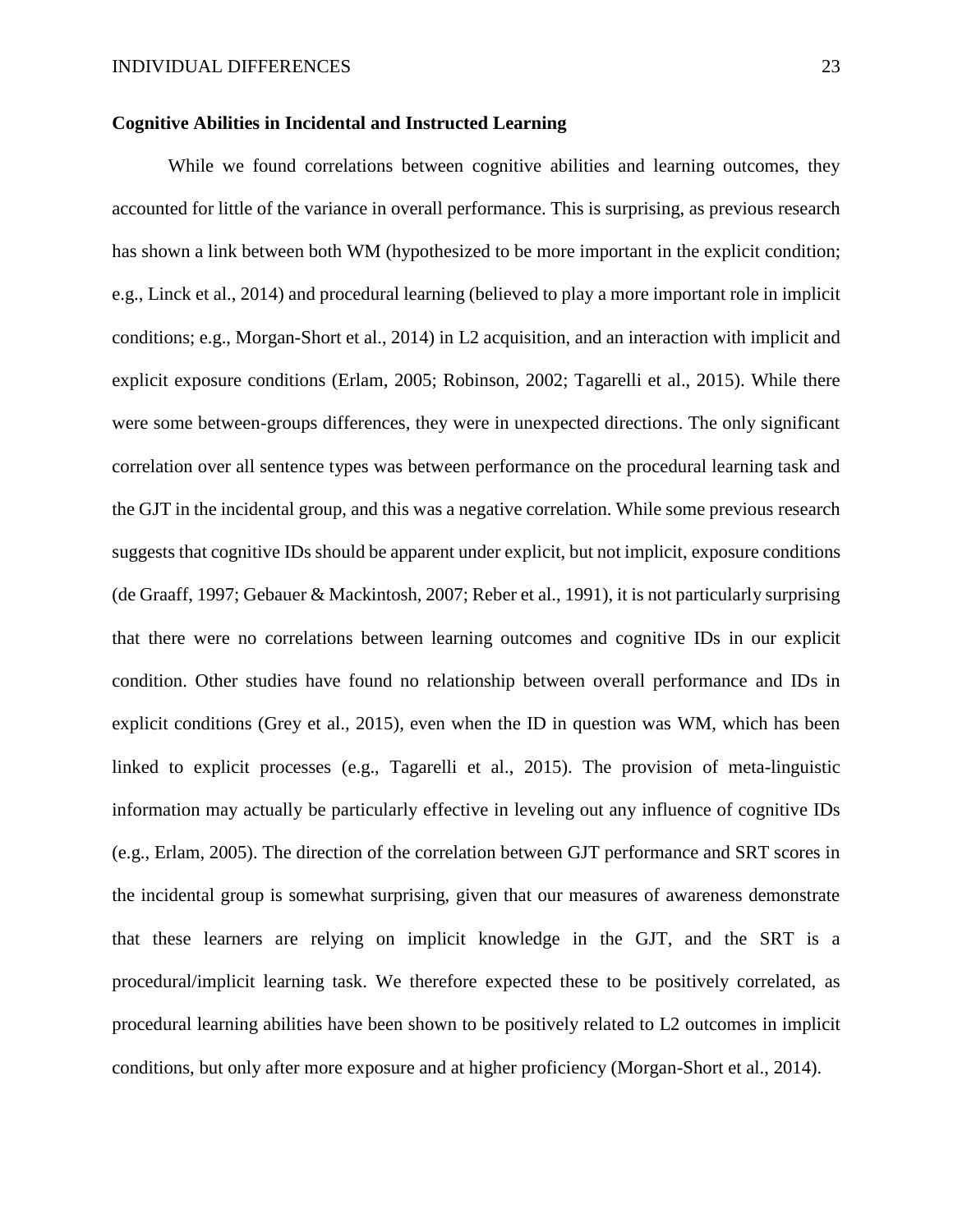It is worth noting that the measure of learning in this study is an untimed GJT. While oral untimed GJTs have been used to measure implicit knowledge (e.g., Bialystok, 1982), R. Ellis (2005) suggests that these tasks may indirectly tap explicit knowledge, as the untimed nature of the task allows learners to (i) attend to the meaning of the sentence, (ii) notice if there was a mistake and (iii) reflect on the mistake. Performance on this task might therefore be less related to procedural learning abilities than expected, even if participants were exposed in an implicit condition. Additionally, the use of a semi-artificial language in the present study may have shifted language processing toward more explicit mechanisms (cf. Godfroid, this issue). Participants in the present study were learning a foreign syntax with an L1 lexicon, which likely made processing for meaning somewhat automatic, thus freeing up resources to direct more attention to form.

### **Exposure conditions, Complexity, and Individual Differences**

Our third research question was largely exploratory, as little is known about the three-way relationship between exposure conditions, complexity, and cognitive IDs. Our findings suggest that we still have a lot to learn. Exposure condition was a significant predictor in regression models for both Simple and Complex 1 sentences, and accounted for more of the variance for Simple sentences. This suggests that performance on both simple and complex structures is influenced by the type of exposure, but that this influence is greater for simple structures. These were, indeed, the only structures for which learners in the instructed condition significantly outperformed those in the incidental condition. Nevertheless, exposure condition explained very little of the variance (10-14%). When WM and procedural learning ability were added to the regression model, more variance was accounted for, but only marginally so, and exposure condition was still the only significant (or trending) predictor in these models. This suggests that IDs had very little, if any, influence on the learning of the Simple and Complex 1 patterns.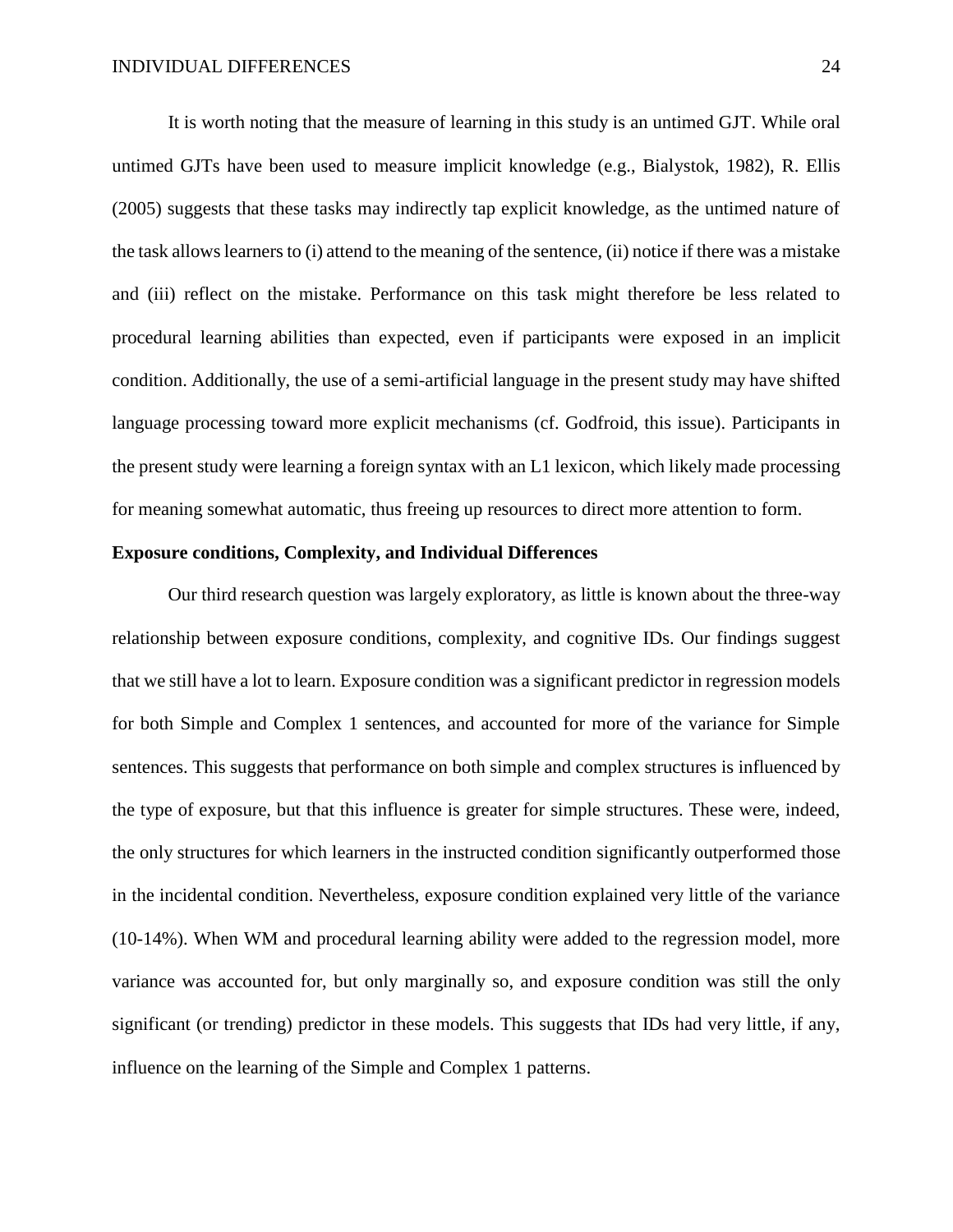Interestingly, exposure condition was not a significant predictor in the regression model for the Complex 2 sentences, accounting for only about 4% of the variance. However, adding IDs to this model, particularly the procedural learning measure (SRT), accounted for significantly more variance, though it was still low overall (14%). This suggests that for this particular sentence pattern, the type of training that learners received was not important, but procedural learning abilities were. Correlational analyses showed that procedural learning abilities did not influence learning in the instructed group, but in the incidental group, learners with better procedural memory abilities performed worse. Though not a significant predictor in the regression model, RSpan scores were significantly positively correlated with *d'* scores on these structures in the incidental condition.

At first glance, these results are quite surprising, as both implicit learning and performance on complex sentences might be expected to be positively related to procedural learning abilities, and not necessarily related to WM abilities (but see Erçetin & Alptekin, 2013). We begin by discussing the findings related to WM. Results from the debriefing questionnaires suggest that the Complex 2 grammatical sentences, VF-V1, were very salient to learners, as they were able to provide more examples of these sentences than V2-VF sentences, and almost the same number as V2 sentences. Good WM might help participants learn more salient rules in a less structured condition, while less salient rules go by unnoticed and are therefore more difficult to acquire (N. Ellis, 2006). This ability to attend to salient rules may be a driving force in incidental learning (van den Bos & Poletiek, 2008), and may be more important when L2 learning is more naturalistic, as opposed to classroom-based, which could have implications for our incidental condition (DeKeyser, 2005). Indeed, knowledge of such salient rules is more likely to be explicit in nature,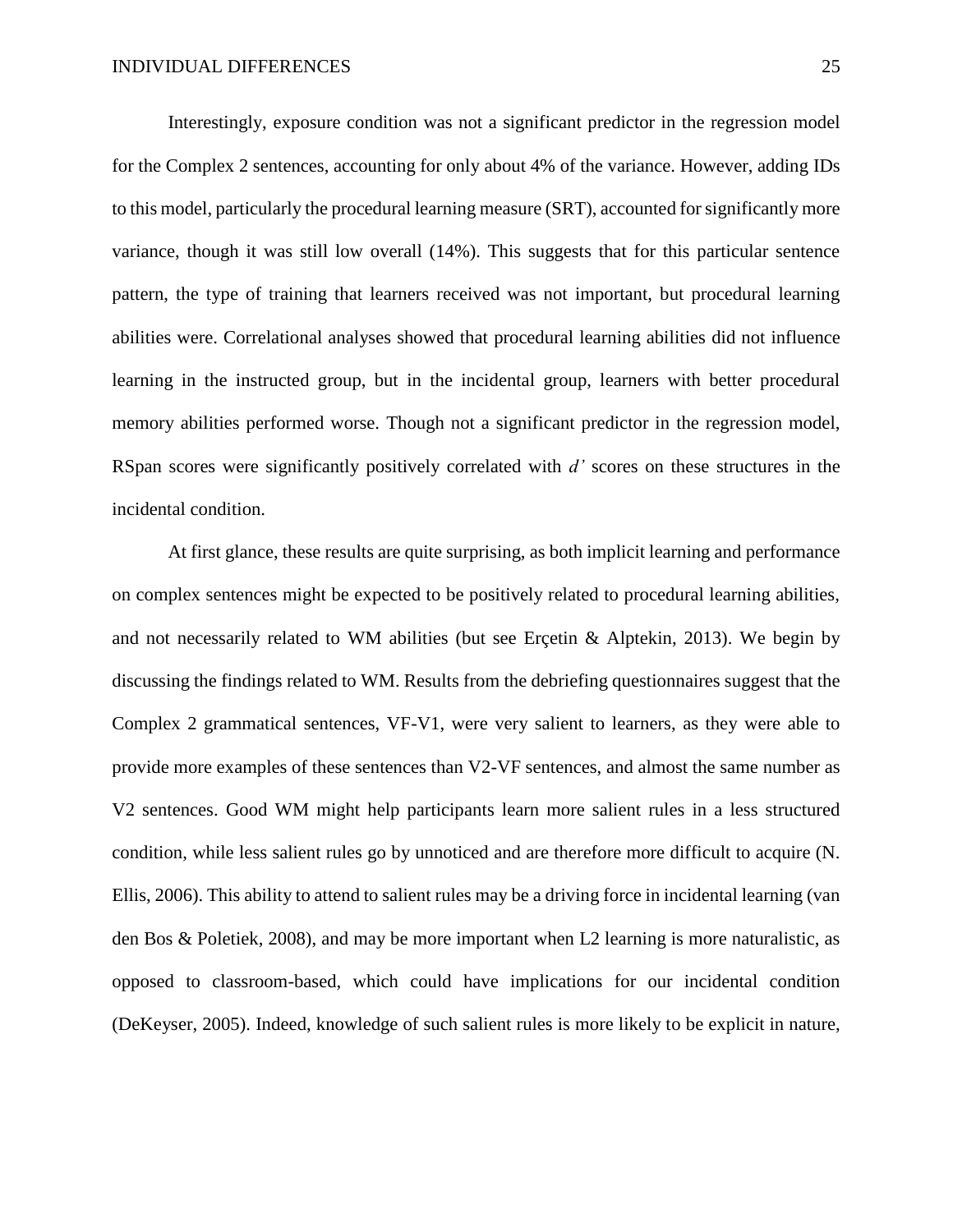and so this finding is consistent with literature suggesting that high WM span is beneficial for explicit language processes.

Regarding the relationship between the SRT and learning outcomes for Complex 2 sentences in the incidental condition, we can refer back to our more general discussion of this relationship across all sentence types. The nature of the untimed GJT (R. Ellis, 2005), and perhaps of the semi-artificial language, as well as the saliency of the Complex 2 forms, may have favored more explicit processing of this pattern. Perhaps learners with good procedural memory abilities used this system to extract more complex structural information about these forms (see Ullman, 2015), while the learners with poorer procedural memory abilities instead relied on the more salient, explicit cues, which was ultimately more successful. It should be noted, though, that analyses of source attributions according to sentence type suggest that learners in the incidental condition were highly accurate when relying on implicit knowledge for the Complex 2 sentences (see Table S4.2). These results therefore may not be so clear, and may also call into question the reliability of self-reported awareness measures.

Finally, while we observed effects of all three variables in our analyses, regression models demonstrate that exposure condition and IDs only predict a very small amount of the variance in learning outcomes for all sentence types. This once more suggests that there is much more to the puzzle that was not investigated in this study.

#### **Limitations**

This study is not without limitations. First, there was a significant correlation between RSpan and SRTz scores in the incidental group, but not in the instructed group. The variance inflation factors (VIF) for the regression analyses are all close to 1, indicating that the estimation of the regression coefficients is not overestimated due to multicollinearity. Still, this finding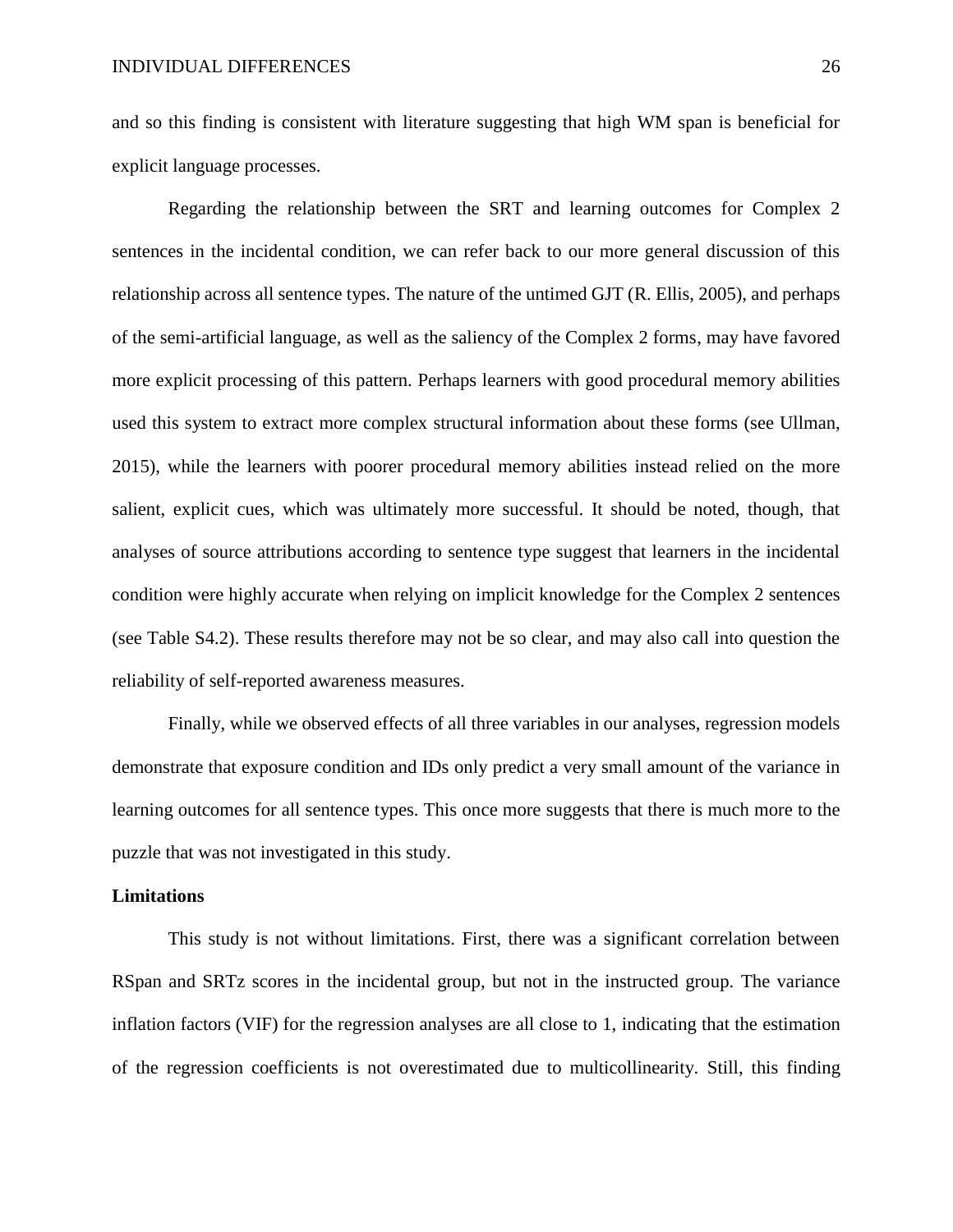reveals a difference between the groups, so results pertaining to IDs should be interpreted with caution. While we have a reasonable number of participants in each group, correlational analyses, particularly regressions, would benefit from larger sample sizes, in which between-groups differences such as these should not arise by chance.

Another potential limitation of this study is our operationalization of linguistic complexity. First, we defined structural complexity in terms of T-units, which is only one of many possible ways to do so, and perhaps not the most sensitive. Second, we used cognitive complexity, or difficulty, to distinguish the Complex 1 and Complex 2 sentences. Bulté and Housen (2012) highlight the subjectivity involved in assessing the difficulty of a particular language feature, as cognitive complexity is relative, or learner-dependent. Results from our debriefing questionnaires indeed suggested that Complex 2 sentences were quite salient to learners, and possibly not as difficult as we anticipated.

Some of our results call into question the reliability of using subjective self-reported awareness measures when trying to assess the nature of L2 knowledge (see also Rebuschat, 2013). For example, source attributions indicated that learners in the incidental condition were relying on implicit knowledge during the GJT, but the relationship between cognitive IDs and learning outcomes in this group suggest that explicit processes were at work.

Finally, using accuracy on the GJT as a measure of learning outcomes may have biased our results toward explicit processes. While it was beyond the scope of the current paper, we also collected data that may speak more to implicit processes during training and testing, including elicited imitations, accuracy and reaction time on the plausibility judgment task, and reaction time on the GJT. Further analyses on this data should help tease apart the role of implicit and explicit processes in L2 learning.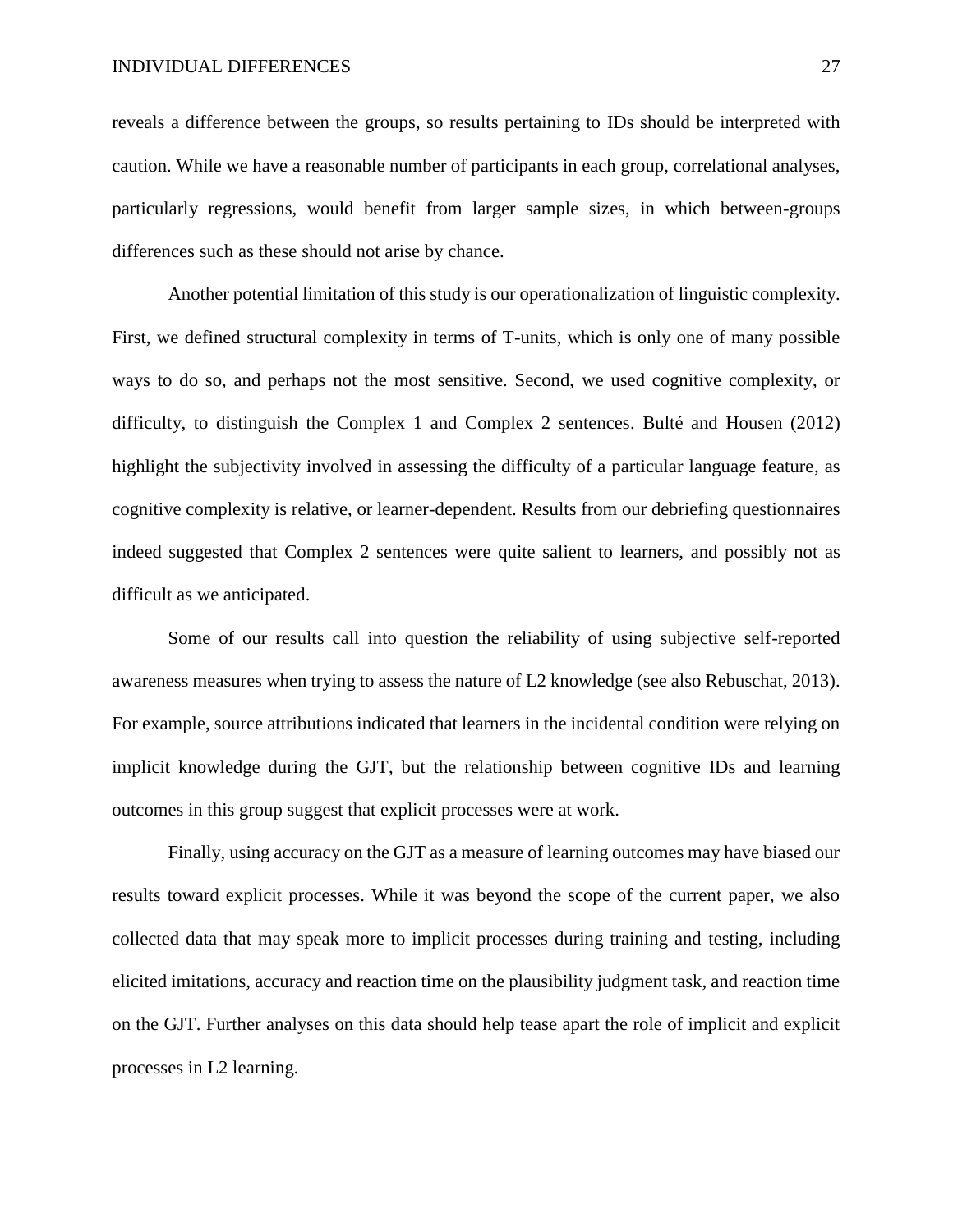$\overline{a}$ 

#### **Conclusions**

Overall, this study revealed an interesting relationship between exposure conditions, IDs, and syntactic complexity. Although learning effects were observed in both conditions, our findings clearly demonstrate the advantage of providing metalinguistic instruction prior to meaningfocused exposure. Subjective measures of awareness demonstrated that learners in the incidental group seemed to rely on implicit knowledge, whereas learners in the instructed group rely on explicit knowledge. Performance across three syntactic patterns of varying complexity showed that while explicit instruction led to overall better performance on all structures, both groups showed similar patterns regarding the structures on which they performed best (Simple, followed by Complex 2, then Complex 1). Finally, analyses of IDs demonstrated the importance of considering multiple measures of cognitive abilities when assessing the relationship between IDs and exposure conditions, as abilities may relate differently to learning within and across conditions. This study goes a step further by examining the extent to which this relationship is mediated by linguistic complexity. There are limitations that necessitate a cautious interpretation of these results, but overall this study serves as a timely reminder of the multiplicity of factors that affect the process of L2 learning.

<sup>1</sup> Participants also completed a nonword repetition task and a Stroop task, which are beyond the scope of this paper.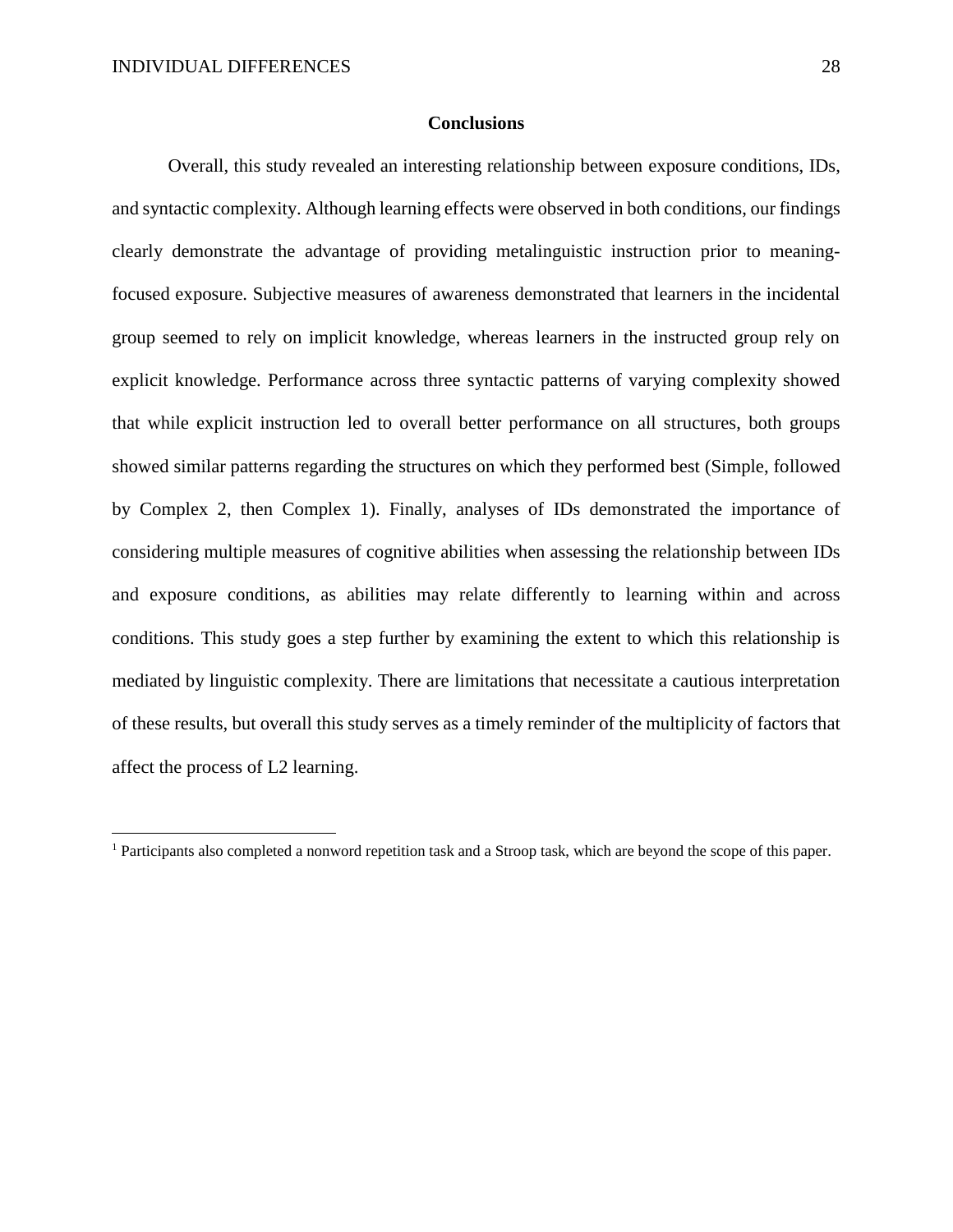#### References

- Alanen, R. (1995). Input enhancement and rule presentation in second language acquisition. In R. Schmidt (Eds.), *Attention and awareness in foreign language learning* (pp. 259-302). Honolulu: University of Hawai'i, Second Language Teaching & Curriculum Center.
- Baars, B. J. (1988). *A cognitive theory of consciousness*. New York: Cambridge University Press.
- Baddeley, A. D. (2000). The episodic buffer: A new component of working memory? *Trends in Cognitive Sciences, 4*(11), 417-423.
- Baddeley, A. D. (2010). Working memory. *Current Biology, 20*(4), R136-R140.
- Baddeley, A. D., & Hitch, G. (1974). Working memory. In G.H. Bower (Ed.), *The psychology of learning and motivation* (pp. 47–90). New York: Academic Press.
- Bialystok, E. (1982). On the relationship between knowing and using forms. *Applied Linguistics*, *3*, 181-206.
- Brandt, S., Diessel, H., & Tomasello, M. (2008). The acquisition of German relative clauses: A case study. *Child Language*, *35*, 325–348.
- Bulté, B., & Housen, A. (2012). Defining and operationalising L2 complexity. In A. Housen, F. Kuiken & I. Vedder (Eds.), *Dimensions of L2 performance and proficiency. Complexity, accuracy and fluency in SLA* (pp. 21-46). Amsterdam: John Benjamins.
- Bygate, M. (1999). Task as context for the framing, reframing and unframing of language. *System*, *27*, 33-48.
- Clark, R. E., & Squire, L. R. (1998). Classical conditioning and brain systems: A key role for awareness. *Science*, *280*, 77–81.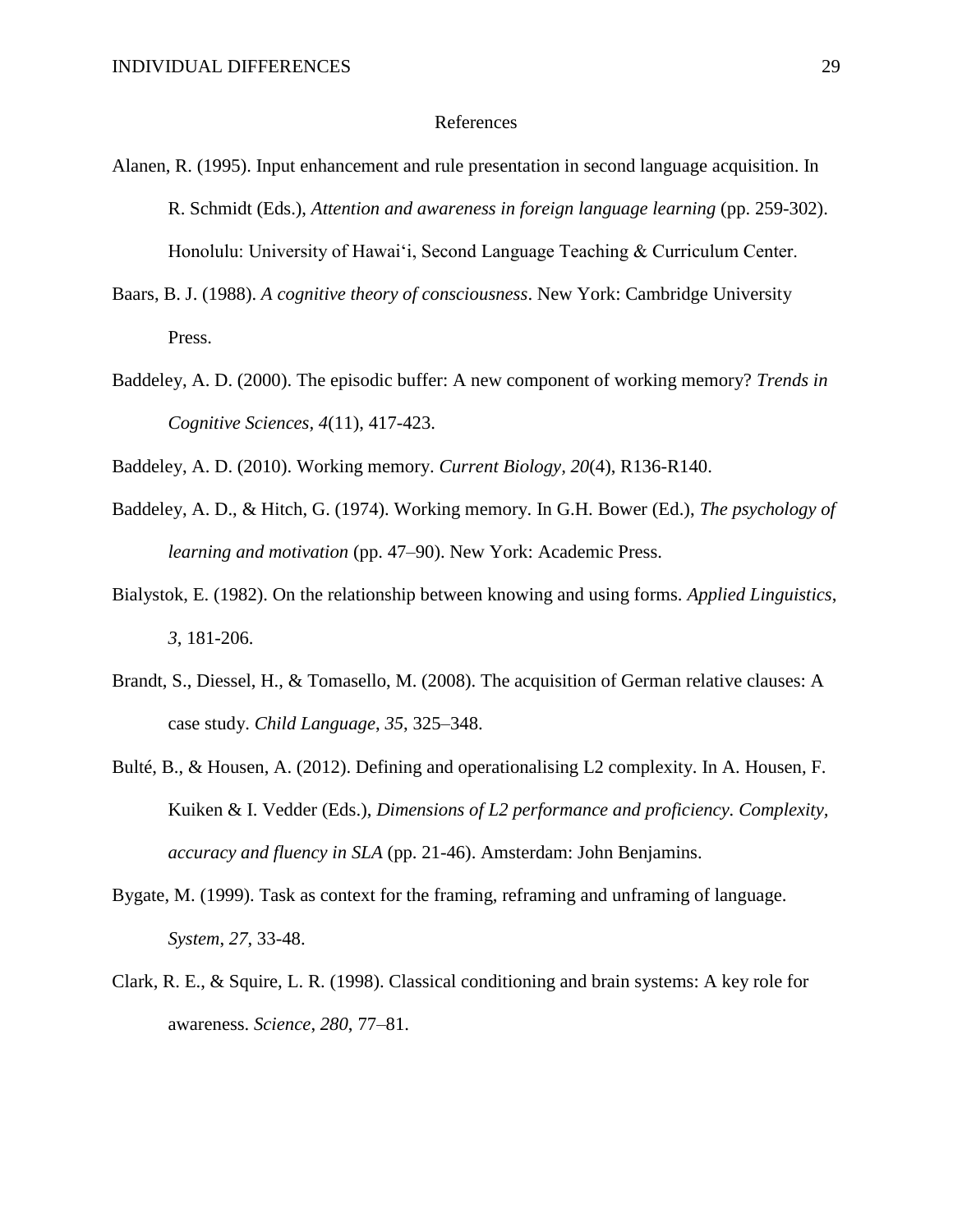- Daneman, M., & Carpenter, P.A. (1980). Individual differences in working memory and reading. *Journal of Verbal Learning and Verbal Behavior*, *19*, 450-466.
- de Graaff, R. (1997). The eXperanto experiment: Effects of explicit instruction on second language acquisition. *Studies in Second Language Acquisition*, *19*, 249-276.
- DeKeyser, R. M. (1995). Learning second language grammar rules: an experiment with a miniature linguistic system. *Studies in Second Language Acquisition*, *17*, 379–410.
- DeKeyser, R. M. (2005). What makes learning second language grammar difficult? A review of issues. *Language Learning*, *55*, supplement 1, 1-25.
- Destrebecqz, A., & Cleeremans, A. (2001). Can sequence learning be implicit? New evidence with the process dissociation procedure. *Psychonomic Bulletin & Review*, *8*, 343–350.
- Dienes, Z., & Scott, R. (2005). Measuring unconscious knowledge: distinguishing structural knowledge and judgment knowledge. *Psychological Research*, *69*, 338 - 351.
- Dörnyei, Z. (2006). Individual differences in second language acquisition. *AILA Review*, *19*, 42-68.
- Ellis, R. (2005). Measuring implicit and explicit knowledge of a second language: A psychometric study. *Studies in Second Language Acquisition*, *27*, 141-172.
- Ellis, R. (2007). The differential effects of corrective feedback on two grammatical structures. In A. Mackey (Ed.), Conversational interaction in second language acquisition (pp. 339–60). Oxford, England: Oxford University Press.
- Erçetin, G., & Alptekin, C. (2013). The explicit/implicit knowledge distinction and working memory: Implications for second-language reading comprehension. *Applied Psycholinguistics*, *34*, 727– 753.
- Erlam, R. (2005). Language aptitude and its relationship to instructional effectiveness in second language acquisition. *Language Teaching Research*, *9*(2), 147-171.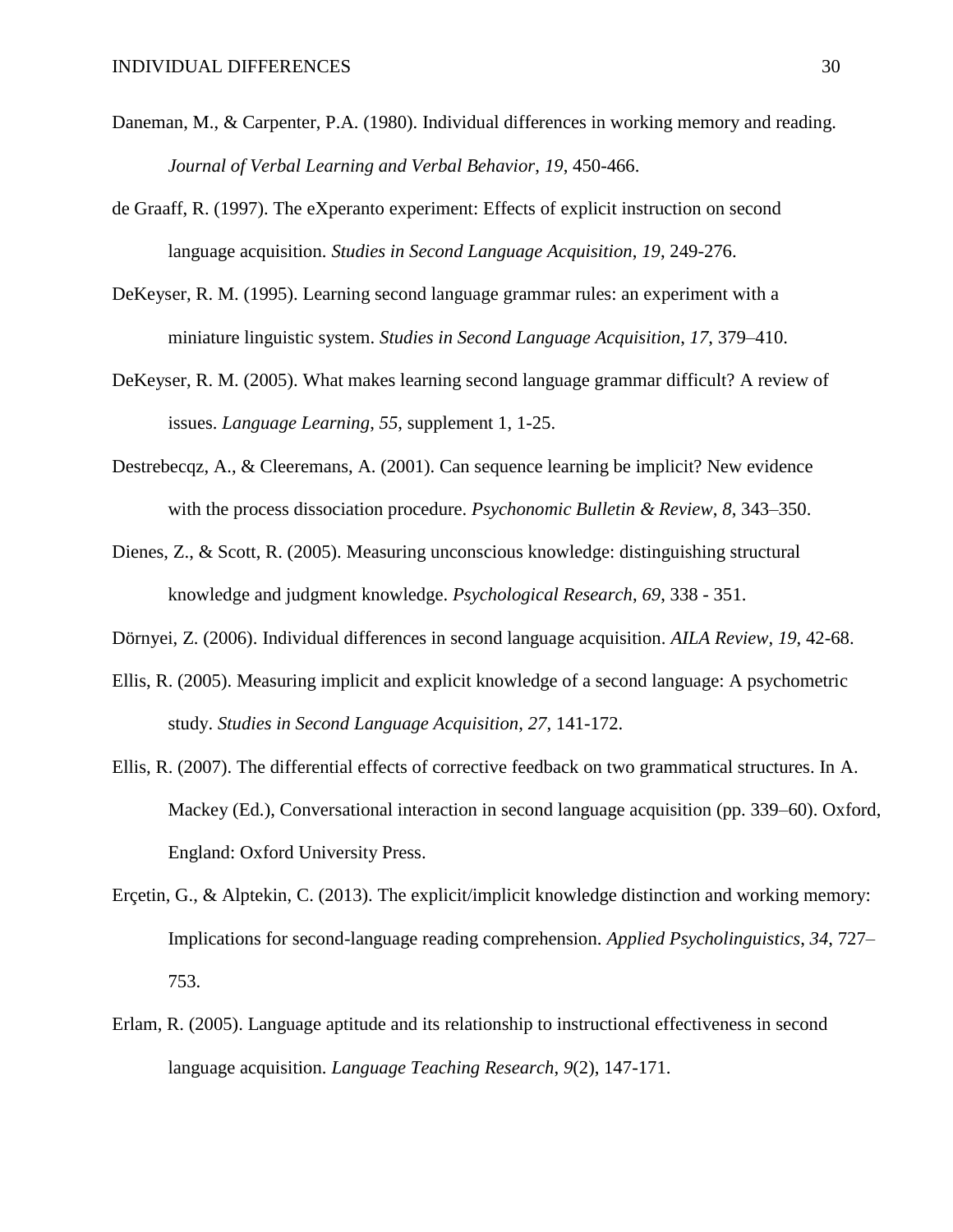- Gaies, S. J. (1976). *Sentence-combining: A technique for assessing proficiency in a second language*. Paper presented at the Conference on Perspectives on Language, University of Louisville, Kentucky.
- Godfroid, A. (in press). The effects of implicit instruction on implicit and explicit knowledge development. *Studies in Second Language Acquisition*, *38*(2).
- Granena, G. (2013). Individual differences in sequence learning ability and second language acquisition in early childhood and adulthood. *Language Learning*, *63*, 665–703.
- Granena, G. (2015). Explicit and implicit cognitive aptitudes and information-processing styles: An individual differences study. *Applied Psycholinguistics, FirstView*, 1-14.
- Grey, S., Williams, J. N., & Rebuschat, P. (2014). Incidental exposure and L3 learning of morphosyntax. *Studies in Second Language Acquisition*, *36*, 1-34.
- Grey, S., Williams, J. N., & Rebuschat, P. (2015). Individual differences in incidental language learning: The role of learning styles, personality, and working memory. *Learning and Individual Differences*, *38*, 44-53.
- Hamrick, P. (2014). A role for chunk formation in statistical learning of second language syntax: Chunk formation and L2 syntax. *Language Learning*, *64*(2), 247–278.
- Hamrick, P. (in press). Declarative and procedural memory abilities as individual differences in incidental language learning. *Learning and Individual Differences.*
- Han, Y., & Ellis, R. (1998). Implicit knowledge, explicit knowledge and general language proficiency. *Language Teaching Research*, *2*, 1-23.

Hawkins, J.A. (2004). *Efficiency and complexity in grammars*. Oxford: Oxford University Press.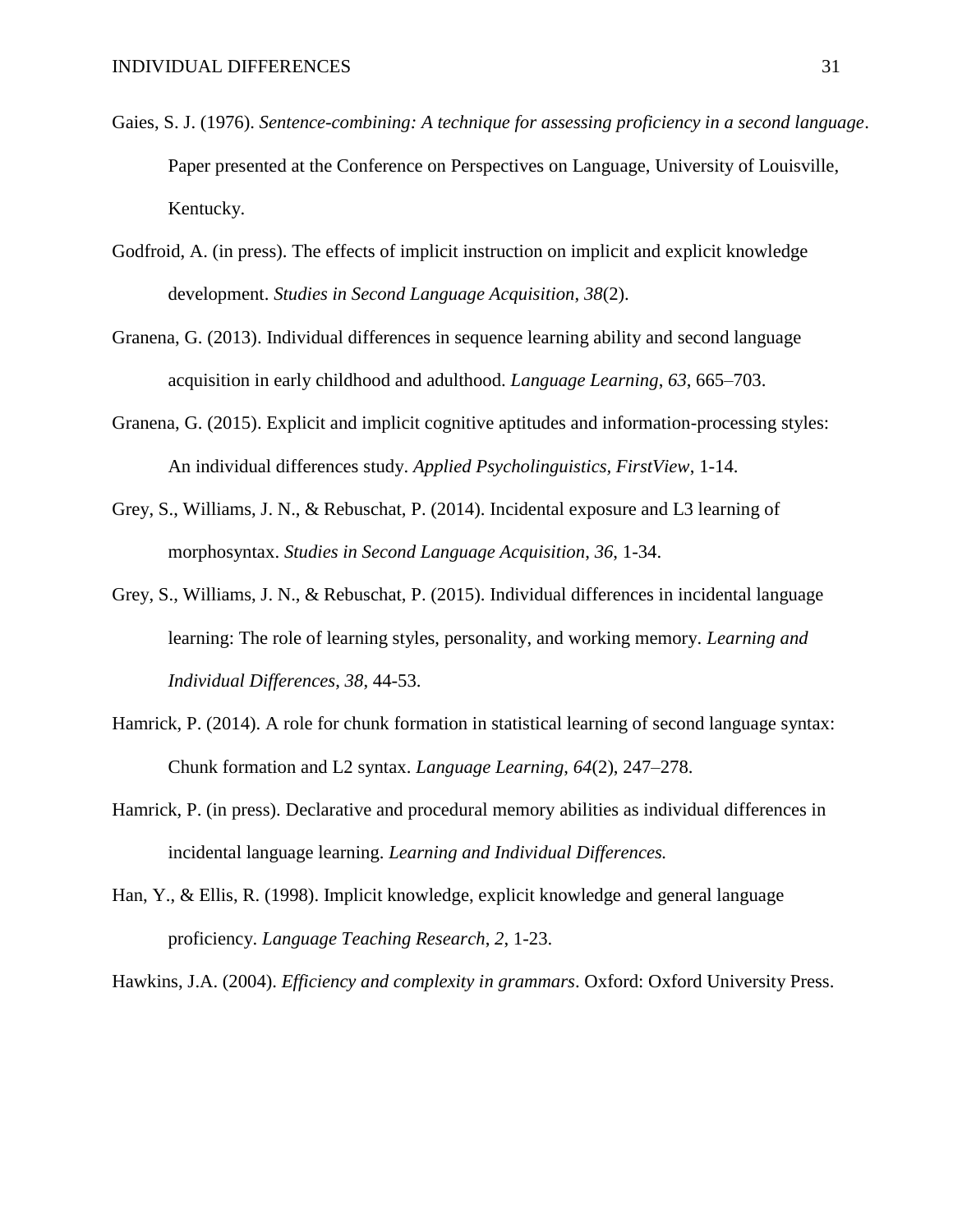- Housen, A., Pierrard,M., & Van Daele, S. (2005). Rule complexity and the effectiveness of explicit grammar instruction. In A. Housen & M. Pierrard (Eds.), Investigations in Instructed Second Language Acquisition (pp. 235–70). Berlin, Germany: De Gruyter.
- Howard, J.H. Jr., Howard, D.V. (1997). Age differences in implicit learning of higher-order dependencies in serial patterns. *Psychology and Aging*, *12*, 634–656.
- Hummel, K. M. (2009). Aptitude, phonological memory, and second language proficiency in non-novice adult learners. *Applied Psycholinguistics*, *30*, 225–249.
- Hunt, K. (1965). *Grammatical structures written at three grade levels*. NCTE Research report No. 3. Champaign, IL, USA: National Council of Teachers of English.
- Jarvella, R.J., & Herman, S.J. (1972). Clause structure of sentences and speech processing. *Perception & Psychophysics*, *11*(5), 381-384.
- Juffs, A., & Harrington, M. (2011). Aspects of working memory in L2 learning. *Language Teaching*, *44*, 137–166.
- Kaufman, S.B., DeYoung, C.G., Gray, J.R., Jiménez, L., Brown, J., Mackintosh, N. (2010). Implicit learning as an ability. *Cognition*, *116*, 321-340.
- Krashen, S. (1981) *Second language acquisition and second language learning.* Oxford: Pergamon.
- Krashen, S. (1994). The input hypothesis and its rivals. In N. Ellis (Ed.) *Implicit and explicit learning of languages* (pp. 45-77). London: Academic Press.

Larsen-Freeman, D. (1978). An ESL index of development. *TESOL Quarterly*, *12*, 439-448.

Larsen-Freeman, D. (1983). Assessing global second language proficiency. In H. W. Seliger & M. H. Long (Eds.), *Classroom oriented research* (pp. 287-304). Rowley, MA: Newbury House.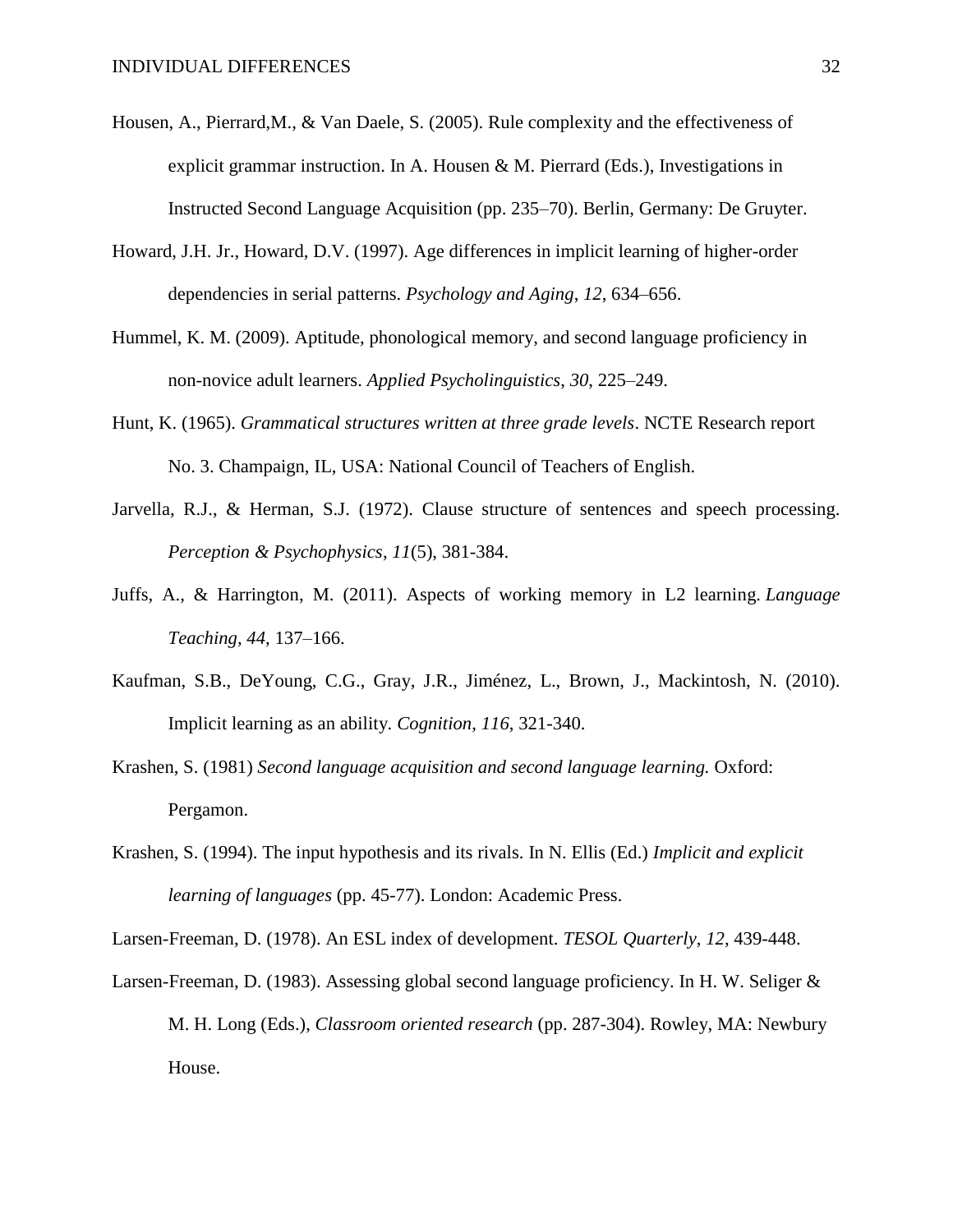- Linck, J. A., & Weiss, D. J. (2011). Working memory predicts the acquisition of explicit L2 knowledge. In C. Sanz & R. P. Leow (Eds.), *Implicit and explicit language learning: Conditions, processes, and knowledge in SLA and bilingualism* (pp. 101–114). Washington, DC: Georgetown University Press.
- Leung, J. H. C., & Williams, J. N. (2012). Constraints on implicit learning of grammatical formmeaning connections. *Language Learning*, *62*(2), 634–662.
- Linck, J. A., Osthus, P., Koeth, J. T., & Bunting, M. F. (2014). Working memory and second language comprehension and production: A meta-analysis. *Psychonomic Bulletin & Review*, *21*, 861–883.
- Lord, C. (2002). Are subordinate clauses more difficult? In J. Bybee & M. Noonan (Eds.), *Complex sentences in grammar and discourse*. Essays in honor of Sandra A. Thompson (pp. 223-233). Philadelphia: John Benjamins.
- Martin, K. I. & Ellis, N.C. (2012). The roles of phonological short-term memory and working memory in L2 grammar and vocabulary learning. Studies in Second Language Acquisition, 34, 379-413.
- Masgoret, A.M., & Gardner, R.C. (2003). Attitudes, motivation, and second language learning: A meta–analysis of studies conducted by Gardner and associates. *Language Learning*, *53*(1), 123-163.
- Miyake, A., & Friedman, N.P. (1998). Individual differences in second language proficiency: Working memory as language aptitude. In Healy, A. & Bourne, L. (Eds.), *Foreign Language Learning* (pp. 339-364). Mahwah, NJ: Lawrence Erlbaum.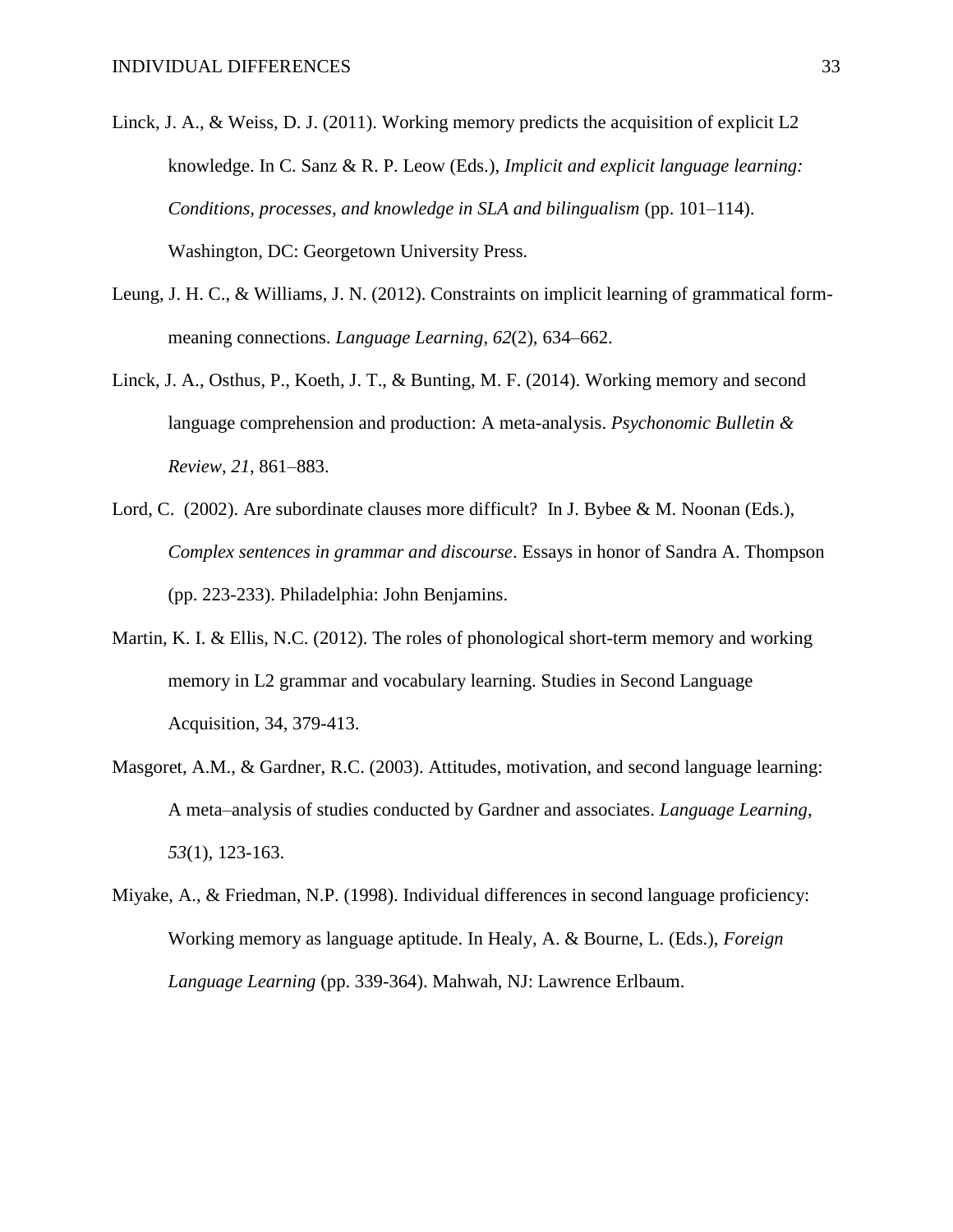- Morgan-Short, K., Sanz, C., Steinhauer, K., & Ullman, M. T. (2010). Second language acquisition of gender agreement in explicit and implicit training conditions: An eventrelated potential study. *Language Learning*, *60*(1), 154-193.
- Morgan-Short, K., Finger, I., Grey, S., & Ullman, M. T. (2012a). Second language processing shows increased native-like neural responses after months of no exposure. *PLoS ONE*, *7*(3), e32974.
- Morgan-Short, K., Steinhauer, K., Sanz, C., & Ullman, M. T. (2012b). Explicit and implicit second language training differentially affect the achievement of native-like brain activation patterns. *Journal of Cognitive Neuroscience*, *24*(4), 933-947.
- Morgan-Short, K., Faretta-Stutenberg, M., Brill-Schuetz, K., Carpenter, H., & Wong, P. C. M. (2014). Declarative and procedural memory as individual differences in second language acquisition. *Bilingualism: Language and Cognition*, *17*, 56–72.
- Morgan-Short, K., Den, Z., Brill-Schuetz, K., Faretta-Stutenberg, M., & Wong, F. (2015). A view of the neural representation of second language syntax through artificial language learning under implicit contexts of exposure. *Studies in Second Language Acquisition*, *37*, 383–419.
- Nissen, M. J. & Bullemer, P. (1987). Attentional requirements of learning: Evidence from performance measures. *Cognitive Psychology*, *19*, 1–32.
- Norris, J. M., & Ortega, L. (2000). Effectiveness of L2 instruction: A research synthesis and quantitative meta-analysis. *Language Learning*, *50*, 417–528.
- Reber, A. S. (1993). Implicit learning and tacit knowledge: An essay on the cognitive unconscious. New York, NY: Oxford University Press.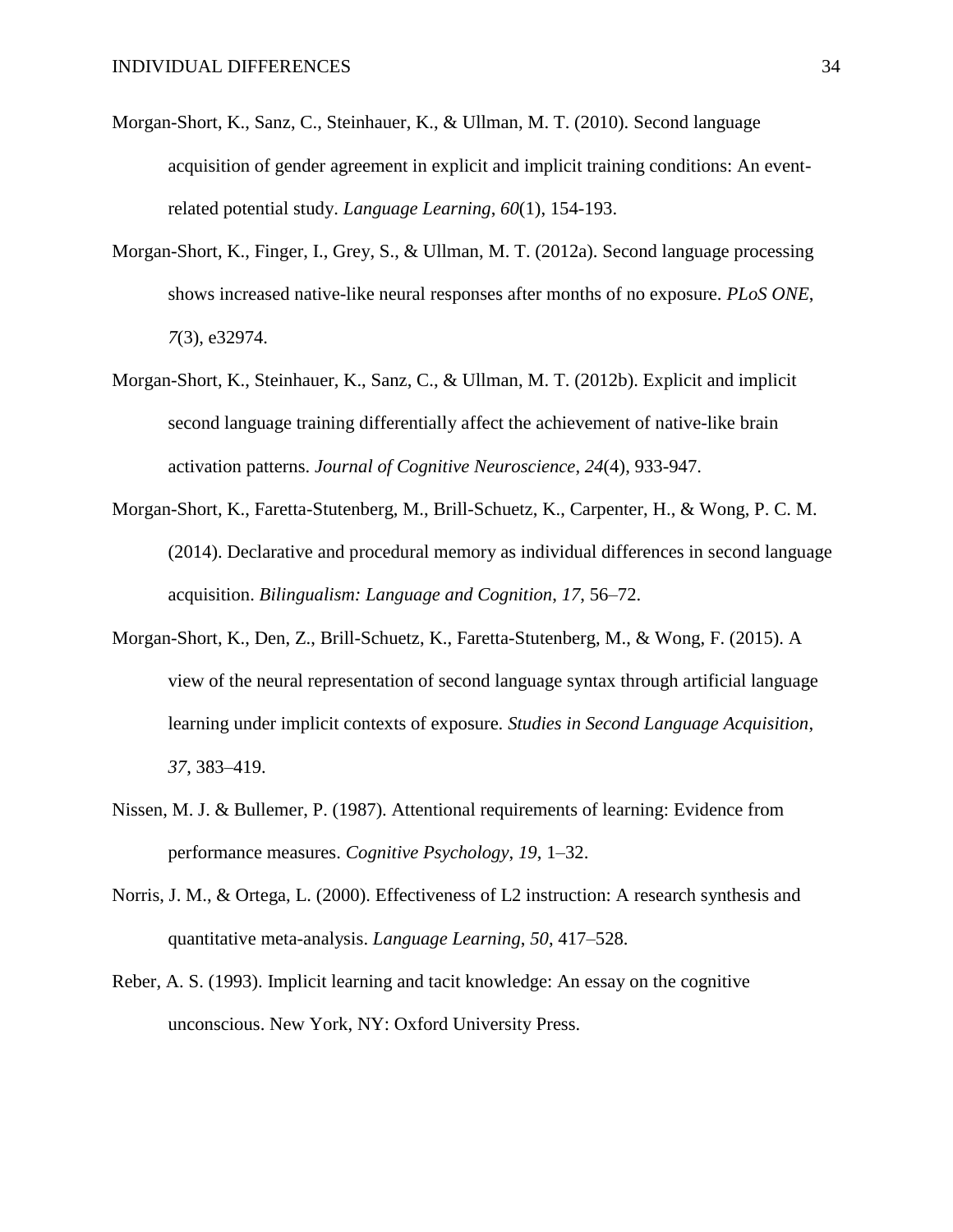- Rebuschat, P. (2008). *Implicit learning of natural language syntax*. Ph. D. thesis, Cambridge University, Cambridge.
- Rebuschat, P. (2013). Measuring implicit and explicit knowledge in second language research. *Language Learning*, *63*, 595-626.
- Rebuschat, P., Hamrick, P., Riestenberg, K., Sachs, R., & Ziegler, N. (2015): Triangulating measures of awareness: A contribution to the debate on learning without awareness. *Studies in Second Language Acquisition*, *37*(2), 299 – 334.
- Rebuschat, P., & Williams, J. N. (2012). Implicit and explicit knowledge in second language acquisition. *Applied Psycholinguistics*, *33*, 829–856.
- Robinson, P. (1997). Individual differences and the fundamental similarity of implicit and explicit adult second language learning. *Language Learning, 47*, 45–99.
- Robinson, P. (2002). *Individual differences and instructed language learning*. Amsterdam: Benjamins.
- Robinson, P. (2005). Aptitude and second language acquisition. *Annual Review of Applied Linguistics*, *25*, 46-73.
- Roehr, K. (2008). Linguistic and metalinguistic categories in second language learning. *Cognitive Linguistics*, *19*, 67–106.
- Rogers, J., Révész, A., & Rebuschat, P. (in press). Implicit and explicit knowledge of L2 inflectional morphology. *Applied Psycholinguistics*.
- Scott, M. & Tucker, C.R. (1974). Error analysis and second language strategies. *Language Learning*, *24*, 69-97.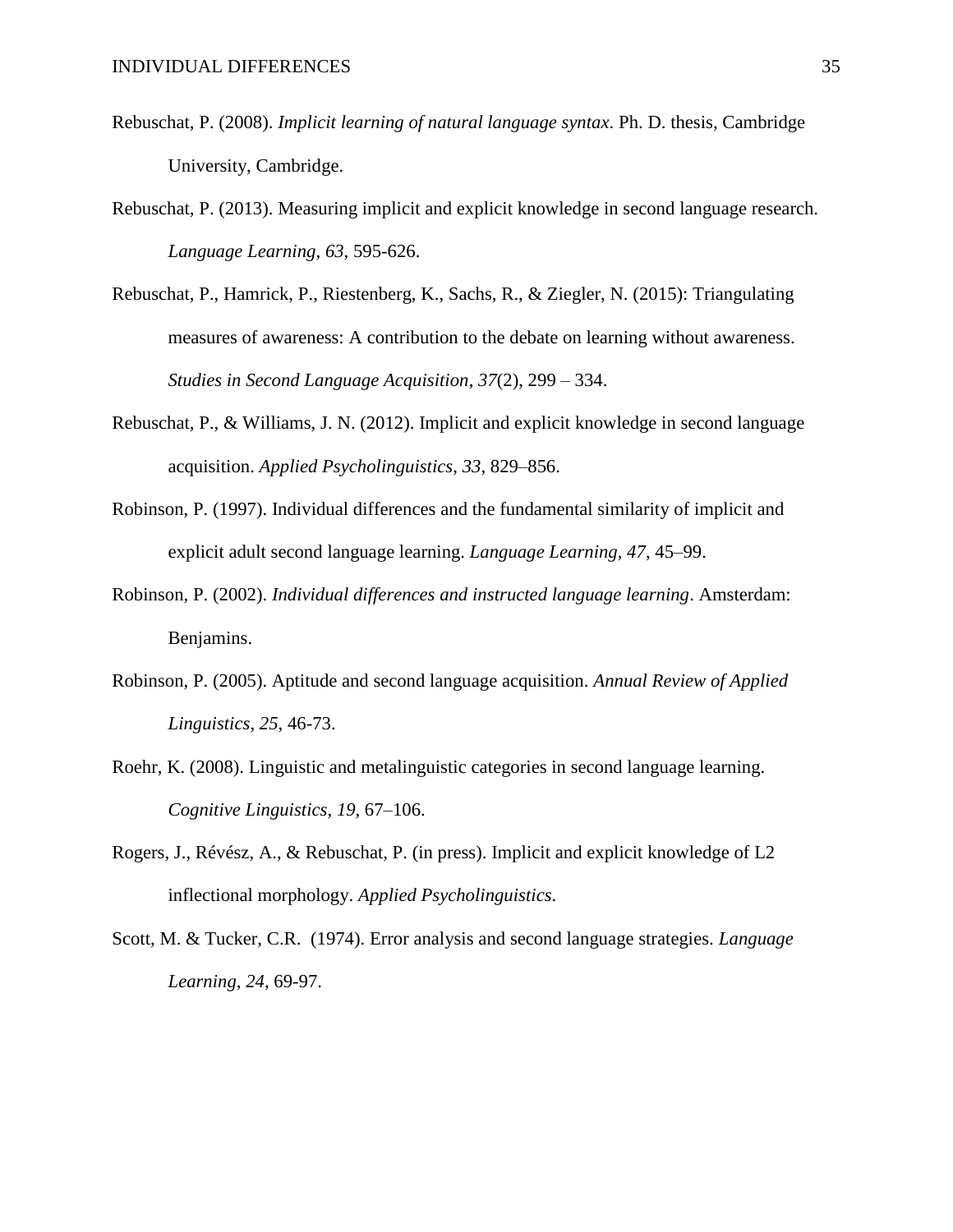- Shah, P., & Miyake, A. (1999). Models of working memory: An introduction. In A. Miyake  $\&$ P. Shah (Eds.), *Models of working memory: Mechanisms of active maintenance and executive control* (pp. 1–27). Cambridge, UK: Cambridge University Press.
- Shanks, D. R. (2005). Implicit learning. In K. Lamberts & R. Goldstone (Eds.), *Handbook of cognition* (pp. 202–220). London, UK: Sage.
- Skehan, P. (1989). *Individual differences in second-language learning.* New York: Edward Arnold.
- Skehan, P. (1998). *A cognitive approach to language learning*. Oxford: Oxford University Press.
- Spada, N., & Tomita, Y. (2010). Interactions between type of instruction and type of language feature: A meta-analysis. *Language Learning*, *60*, 263–308.
- Squire, L. R., & Knowlton, B. J. (2000). The medial temporal lobe, the hippocampus, and the memory systems ofthe brain. In M. S. Gazzaniga (Ed.), The new cognitive neurosciences (pp. 765–780). Cambridge, MA: MITPress.
- Tagarelli, K. M., Borges Mota, M. & Rebuschat, P. (2015). Working memory, learning context, and the acquisition of L2 syntax. In Zhisheng, W., Borges Mota, M. & McNeill, A. (Eds.), *Working memory in second language acquisition and processing: theory, research and commentary* (pp. 224–247). Bristol: Multilingual Matters.
- Ullman, M.T. (2015). The declarative/procedural model: A neurobiologically motivated theory of first and second language. In B. VanPatten and J. Williams (Eds.), *Theories in second language acquisition: An introduction* (2nd ed.) (pp. 135-158). New York: Routledge.
- Unsworth, N., Heitz, R. P., Schrock, J. C., & Engle, R. W. (2005). An automated version of the operation span task. *Behavior Research Methods*, *37*, 498-505.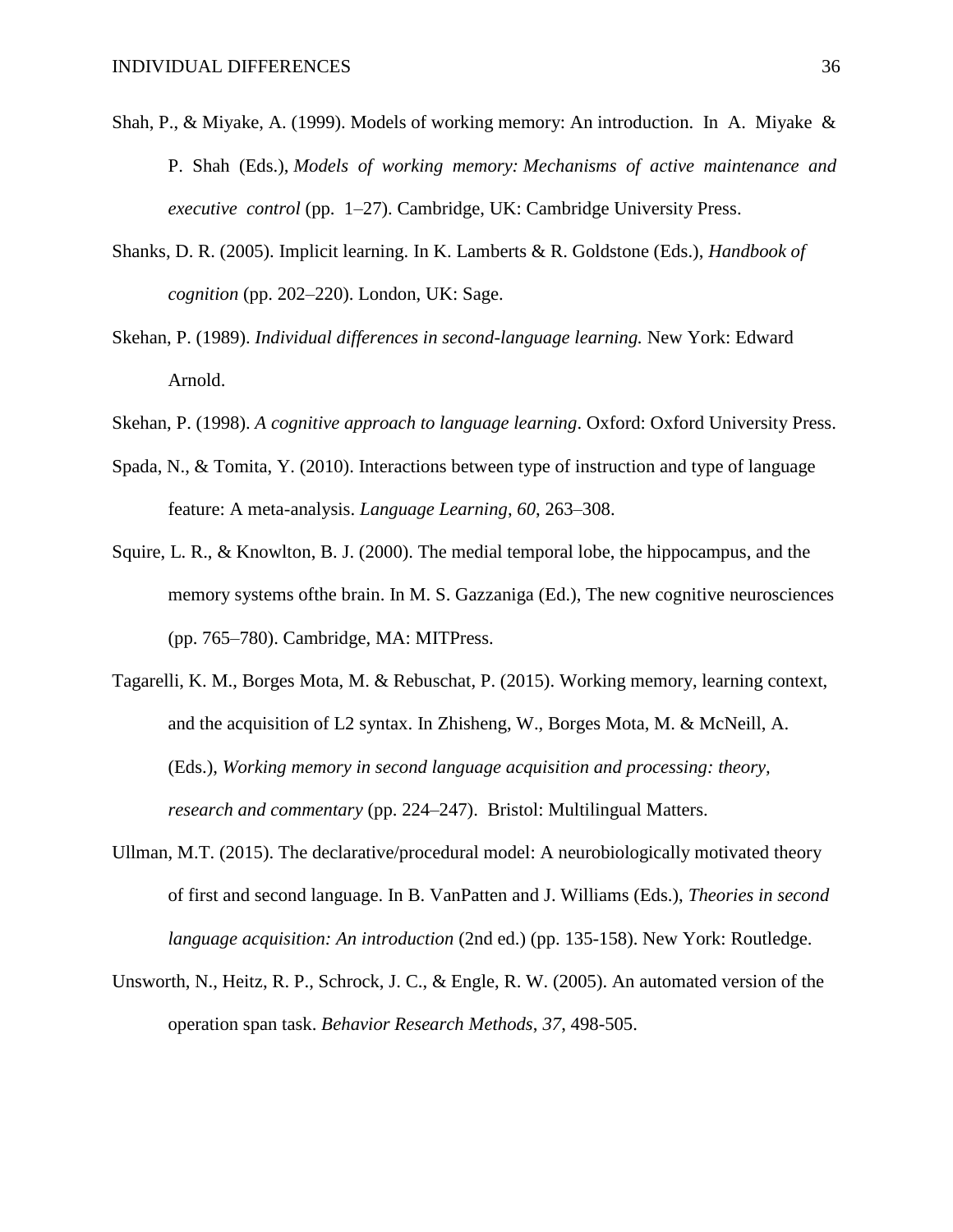- Yang, L., & Givón, T. (1997). Benefits and drawbacks of controlled laboratory studies of second language acquisition. *Studies in Second Language Acquisition*, *19*, 173–194.
- Williams, J. N. (2003). Inducing abstract linguistic representations: human and connectionist learning of noun classes. In R. van Hout, A. Hulk, F. Kuiken, & R. Towell (Eds.), *The interface between syntax and the lexicon in second language acquisition* (pp. 151–174). Amsterdam: Benjamins.
- Williams, J. N. (2005). Learning without awareness. *Studies in Second Language Acquisition, 27*(2), 269-304.
- Williams, J. N. (2012). Working memory and SLA. In S. M. Gass & A. Mackey (Eds.), *The Routledge handbook of second language acquisition* (pp. 427–441). New York, NY: Routledge.
- Williams, J.N. & Lovatt, P. (2003). Phonological memory and rule learning. *Language Learning*, *53*, 67–121.
- van den Bos, E. & Poletiek, F.H. (2008). Intentional artificial grammar learning: When does it work? *European Journal of Cognitive Psychology*, *20*(4), 793-806.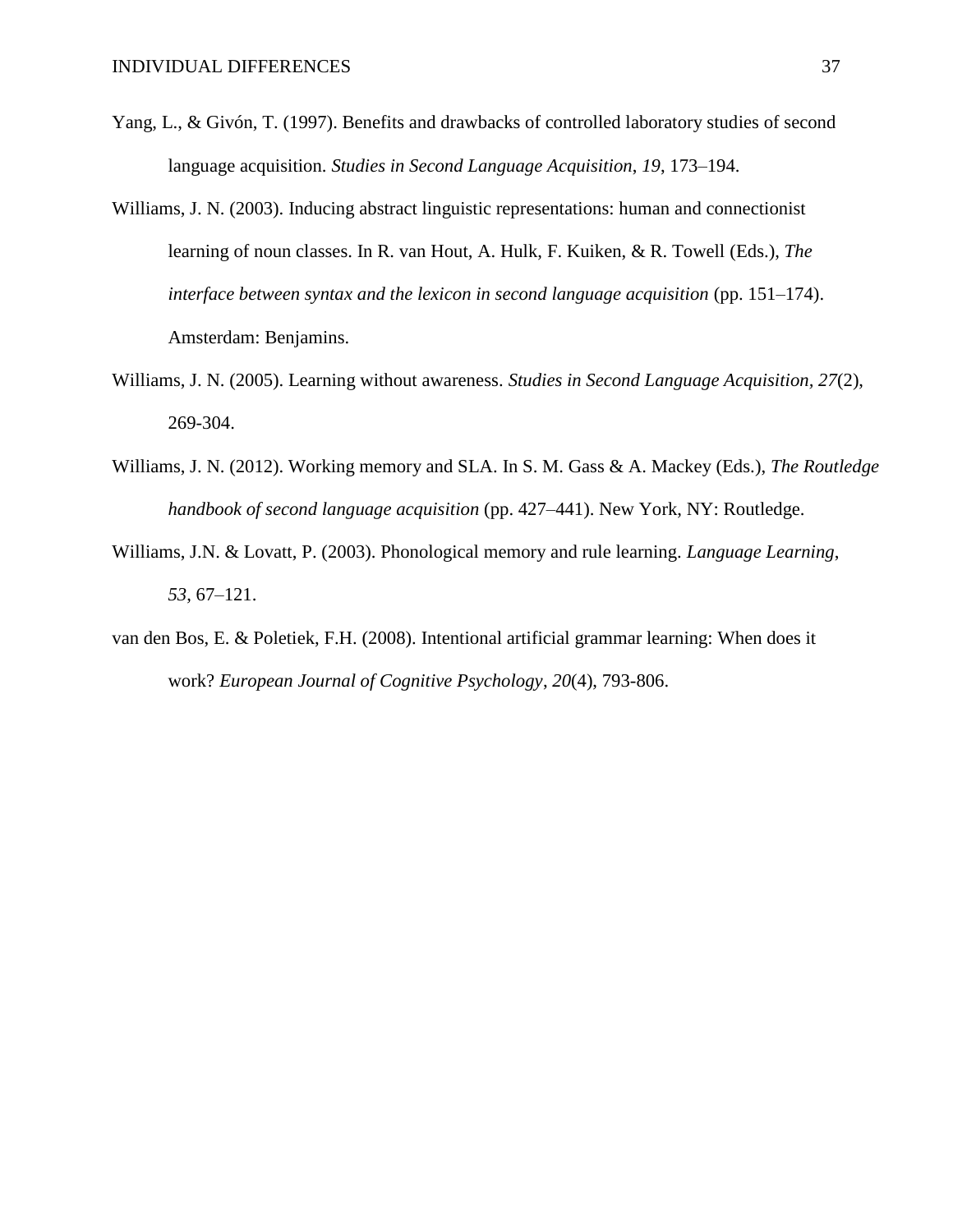## *Table 1*

Examples of grammatical and ungrammatical (\*) sentence patterns. Sentences below are examples taken from the testing set.

| Pattern        | Example sentence                                                                                             |
|----------------|--------------------------------------------------------------------------------------------------------------|
| Simple         |                                                                                                              |
| V <sub>2</sub> | Yesterday <i>scribbled</i> David a long letter to his family.                                                |
| $*V3$          | Some time ago John <i>filled</i> the bucket with apples.                                                     |
| $*V4$          | Recently Susan much furniture <i>imported</i> for her new weekend retreat.                                   |
| Complex 1      |                                                                                                              |
| $V2-VF$        | In the afternoon <i>acknowledged</i> David that her children to England <i>moved</i> .                       |
| $*V1-VF$       | <i>Stayed</i> Jennifer at the hotel because her husband yesterday a boring conference<br>attended.           |
| $*VF$          | After dinner Susan an old car with her savings bought.                                                       |
| Complex 2      |                                                                                                              |
| $VF-V1$        | When his wife in the afternoon the office <i>left</i> , <i>prepared</i> Jim dinner for the entire<br>family. |
| $*VF-V2$       | Because his children recently a calculator <i>required</i> , Jim <i>called</i> the electronics store.        |
| $*V1$          | <i>Invited</i> Emma after dinner some colleagues to her birthday party.                                      |

*Note:* Ungrammatical sentences are matched to grammatical sentences based on features of verb placement, not complexity. This is why there are single-clause ungrammatical structures in the Complex 1 and Complex 2 groups.

## *Table 2*

Accuracy (%) and *d'* scores on the GJT for each group overall and according complexity.

|           |          |           | Incidental |           |          | Instructed |           |           |  |  |
|-----------|----------|-----------|------------|-----------|----------|------------|-----------|-----------|--|--|
|           | Accuracy |           | d'         |           | Accuracy |            | d'        |           |  |  |
|           | M        | <b>SD</b> | M          | <b>SD</b> | М        | <b>SD</b>  | M         | <b>SD</b> |  |  |
| All       | 55.53    | 9.69      | $0.19**$   | 0.32      | 67.33    | 15.65      | $0.63***$ | 0.64      |  |  |
| Simple    | 60.60    | 13.49     | $0.42***$  | 0.64      | 75.60    | 17.70      | $1.00***$ | 0.81      |  |  |
| Complex 1 | 50.00    | 11.82     | 0.04       | 0.49      | 63.12    | 18.77      | $0.46*$   | 0.85      |  |  |
| Complex 2 | 56.00    | 19.20     | $0.28^{+}$ | 0.74      | 63.53    | 25.00      | $0.64***$ | 0.92      |  |  |

Significance from chance:  $^{\text{+}}p = .07$ ,  $^{\text{+}}p < .05$ ,  $^{\text{+}}\text{*}p < .01$ ,  $^{\text{+}}\text{*}p < .005$ ,  $^{\text{+}}\text{*} \text{*}p < .001$ .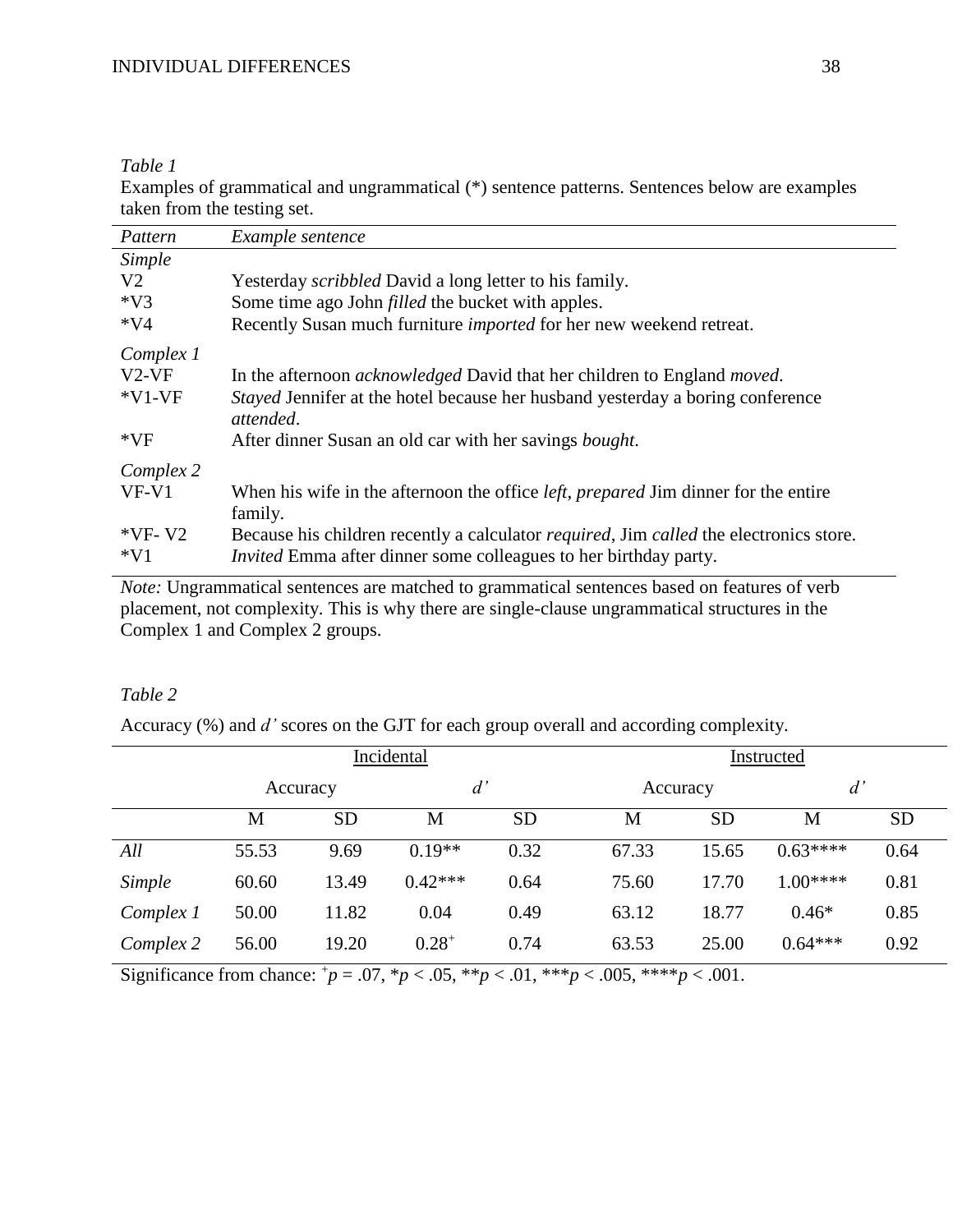

Figure 1. Boxplots of *d*-prime performance for all sentences, and for each sentence group. Error bars represent standard deviation. Dark grey boxes = incidental condition; light grey boxes = instructed condition.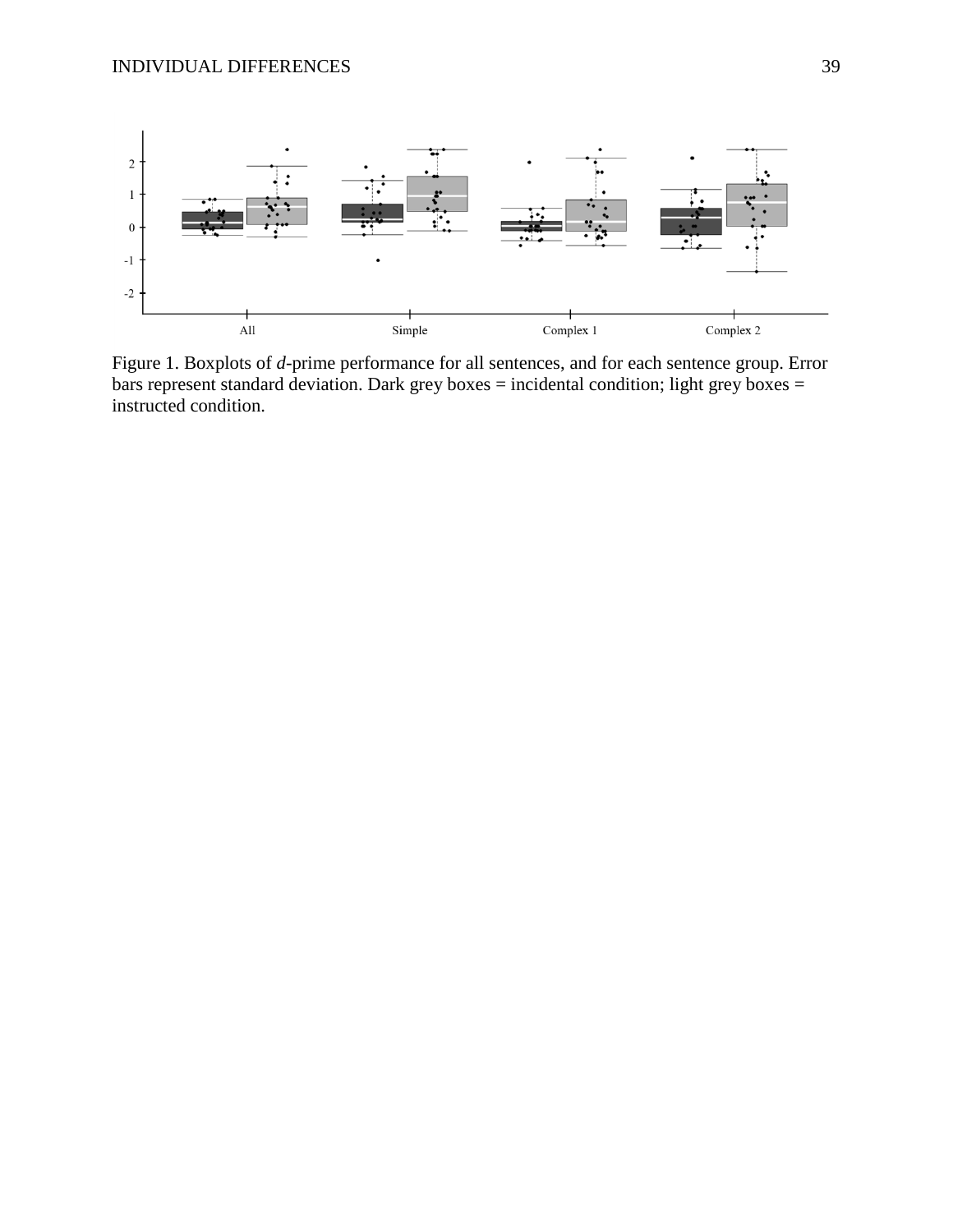## **Supplementary Materials**

### **S1. Participant Information**

Table S1.1

Participant information and scores on independent measures according to location (US v. UK) and exposure condition (Incidental v. Instructed).

|                  |                           |       | <b>Incidental</b> |          |                | <b>Instructed</b> |          |
|------------------|---------------------------|-------|-------------------|----------|----------------|-------------------|----------|
|                  | Score<br>range<br>or unit | US    | UK                | Combined | US             | UK                | Combined |
| Participants     |                           | 12    | 13                | 25       | 11             | 14                | 25       |
| Male             |                           | 5     | $\mathbf{1}$      | 6        | $\overline{2}$ | 3                 | 5        |
| Female           |                           | 7     | 12                | 19       | 9              | 11                | 20       |
| Age Mean         |                           | 19.00 | 19.54             |          | 18.55          | 19.93             |          |
| <b>SD</b>        |                           | 1.05  | 1.13              |          | 1.04           | 1.54              |          |
| RSpan Mean       | $0 - 42$                  | 18.91 | 22.62             |          | 21.09          | 24.85             |          |
| <b>SD</b>        |                           | 7.37  | 8.64              |          | 8.04           | 8.74              |          |
| <b>ASRT</b> Mean | $0 - 18$                  | 12.50 | --                |          | 12.80          |                   |          |
| <b>SD</b>        |                           | 3.24  | --                |          | 2.53           |                   |          |
| <b>SRT</b> Mean  | ms                        |       | 550               |          |                | 240               |          |
| <b>SD</b>        |                           |       | 430               |          |                | 251               |          |

### **Statistical analyses for each variable**

Gender. A three-way loglinear analysis with location (UK vs. US), condition (incidental vs. instructed), and sex (male v. female) was conducted to determine whether these variables were evenly distributed. The likelihood ratio of this model was  $\chi^2$  (6) = 4.76, *p* = .575. The highest-order interaction (location X condition X sex) was not significant,  $\chi^2$  (1) = 2.50, *p* = .114, nor were any two-way interactions (all  $ps > .19$ ). There was a significant effect of sex,  $\chi^2(1) =$ 16.62, *p* < .001, in which more females participated than males. In sum, participants were evenly distributed across incidental and instructed conditions in the US and the UK. Overall, there were more female than male participants, but there was no significant difference between the proportions of males and females in each bin (i.e., UK-incidental, UK-instructed, US-incidental, US-instructed).

**Age.** A 2x2 ANOVA with Condition x Location as factors revealed no main effect of condition,  $F < 1$ , and no group X condition interaction,  $F(1, 44) = 1.383$ ,  $p = .246$ . There was a main effect of location,  $F(1, 44) = 7.160$ ,  $p = .01$ . The participants in the UK were on average one year older than the participants in the US, and this difference was significant. However, at this age, the difference of one year should not make a difference in performance on the tasks in this study.

**Readings Span.** A 2x2 ANOVA with Condition x Location as factors revealed no significant main effects or interactions.

Main effect of Condition: *F* < 1

Main effect of Location: *F*(1, 44) = 2.413, *p* = .126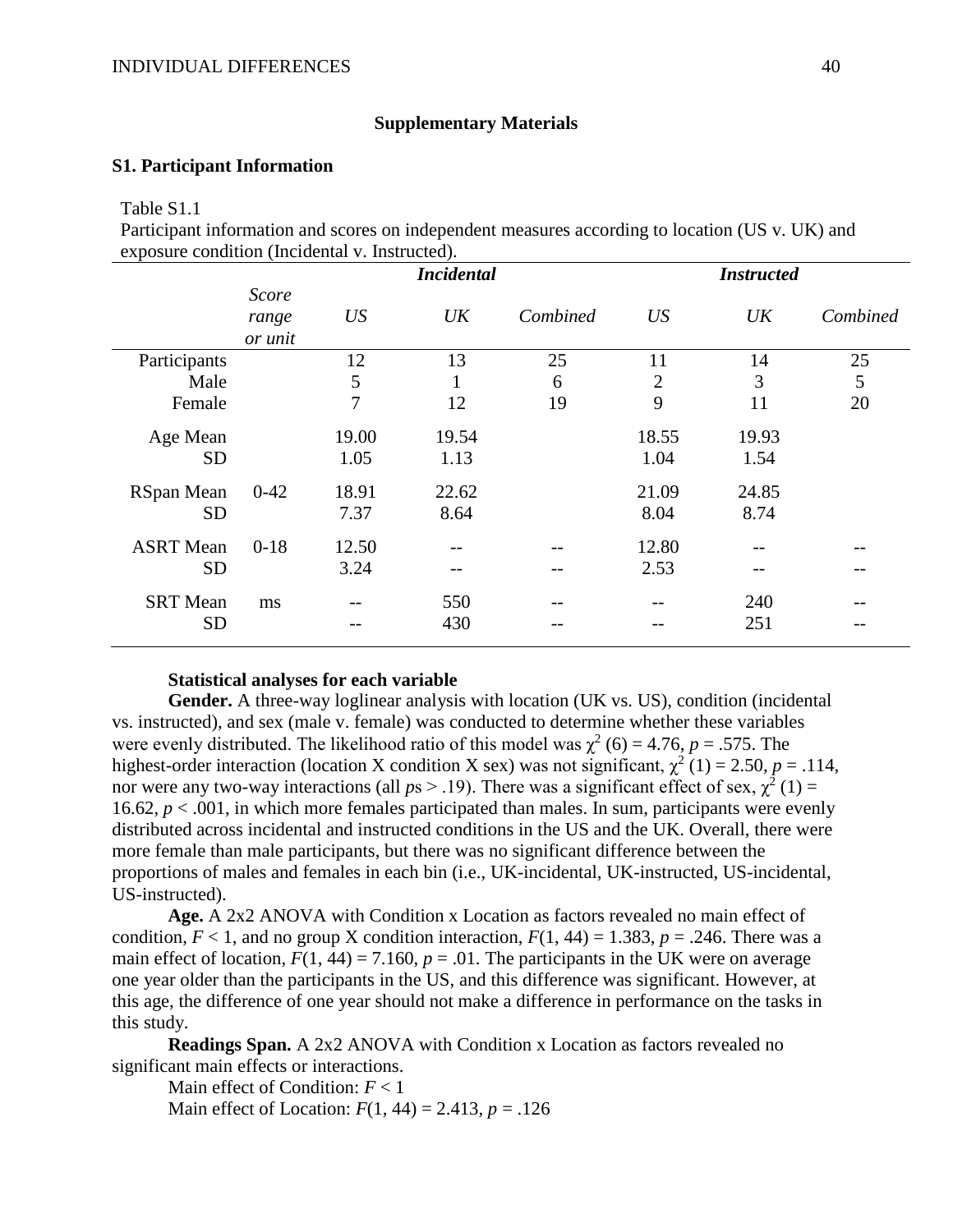Condition X Location Interaction: *F* < 1

**(A)SRT.** An independent samples *t*-test revealed no differences between conditions,  $t <$ 

1.

**SRT.** An independent samples *t*-test revealed significant differences between conditions,  $t(24) = 2.248$ ,  $p = .034$ . However, tests of skewness and kurtosis for each group and variance between groups (Levene's Test of Equality of Variance) are all nonsignificant (*p* > .05), which demonstrate that the scores are normally distributed and have similar variance between groups, so correlational analyses can be conducted.

Based on the above analyses, we judged that it was appropriate to collapse participants from the US and UK, within their respective conditions. Additionally, there were no differences between conditions that should influence their performance on the GJT, independent of the variable that we manipulated, which was type of exposure.

## **Language Background**

All participants were native speakers of English, but their additional language experience was quite varied. Two participants reported additional second languages, Russian and Mandarin. All but three participants had studied at least one second language (*range* = 0-4, *mean* = 1.41, *SD* = 0.85). Second languages spoken by the participants included French (*n* = 31), Spanish (*n* = 19), Mandarin ( $n = 9$ ), Arabic ( $n = 3$ ), Japanese ( $n = 2$ ), Italian ( $n = 2$ ), Welsh ( $n = 2$ ), and Latin ( $n = 1$ ) 2).

## **S.2 Definitions for Source Attributions**

Participants were asked to select the guess category when they believed the judgment to be based on a guess, i.e. they might as well have flipped a coin. If they were somewhat confident in their decision but did not know why it was right, they were supposed to select the intuition category. The memory category was designated for judgments based on the conscious recollection of entire sentences (or parts of sentences) from the training phase. Finally, participants were asked to select the rule category if the judgment was based on a rule that was acquired during the training phase and that they would be able to verbalize at the end of the experiment. All participants were provided with these definitions before starting the testing phase.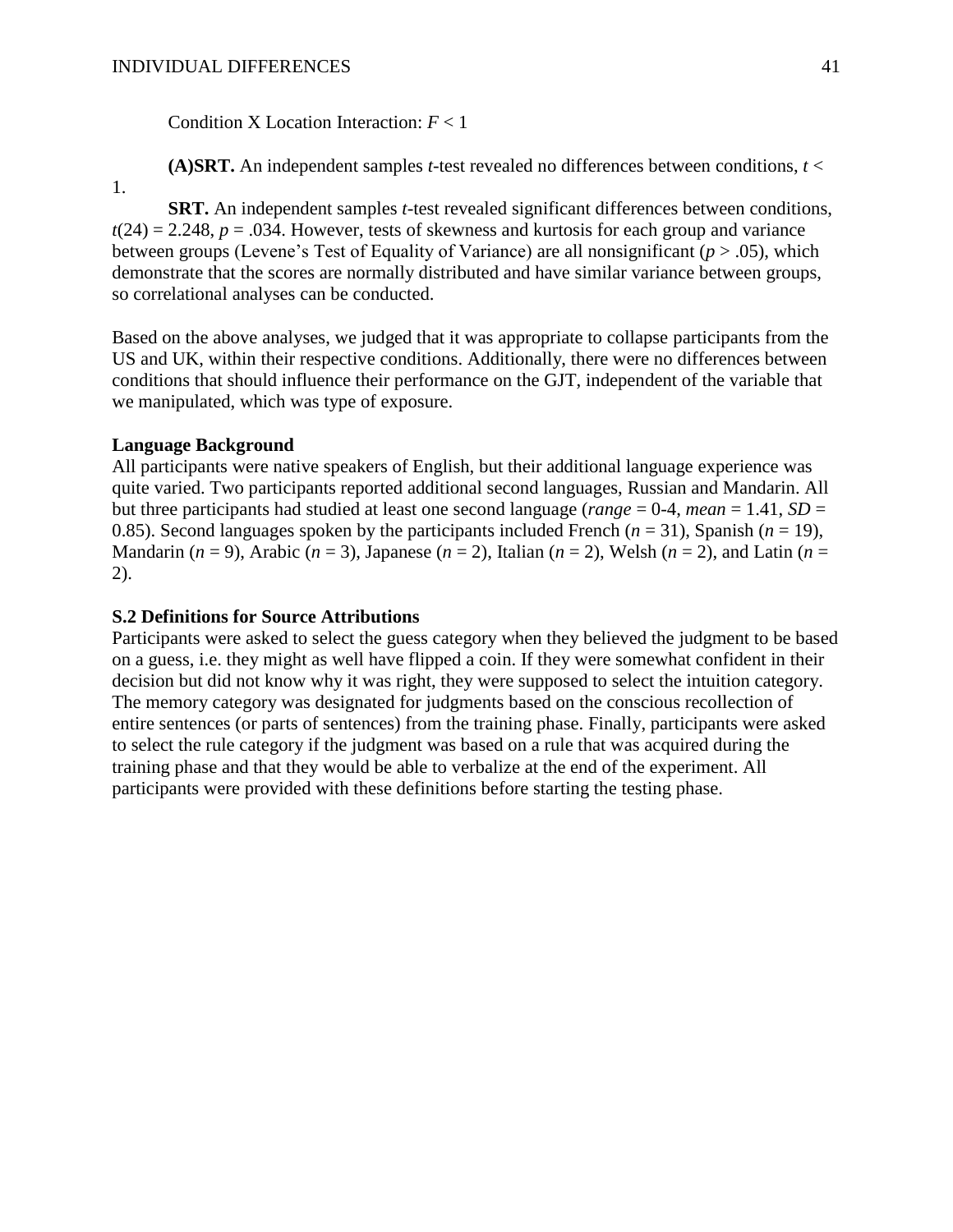## INDIVIDUAL DIFFERENCES 42

# **S3. Subjective measures of awareness**

## *Table S3.1*

Accuracy and proportions (%) across source attributions for all sentence types

|                   |           | Guess | <i>Intuition</i> | Memory | Rule    |
|-------------------|-----------|-------|------------------|--------|---------|
| <i>Incidental</i> |           |       |                  |        |         |
| Accuracy          | Mean      | 49.1  | $56.8*$          | 50.9   | 50.7    |
|                   | <b>SD</b> | 29.2  | 13.9             | 34.7   | 21.1    |
| Proportion        |           | 12.5  | 41.5             | 15.5   | 30.5    |
|                   |           |       |                  |        |         |
| <i>Instructed</i> |           |       |                  |        |         |
| Accuracy          | Mean      | 50.0  | 53.6             | 55.9   | 68.8*** |
|                   | <b>SD</b> | 32.3  | 19.9             | 30.8   | 26.9    |
| Proportion        |           | 6.1   | 26.3             | 24.2   | 43.5    |

Significance from chance: \*  $p < .05$ , \*\*\*  $p < .005$ , \*\*\*\*  $p < .001$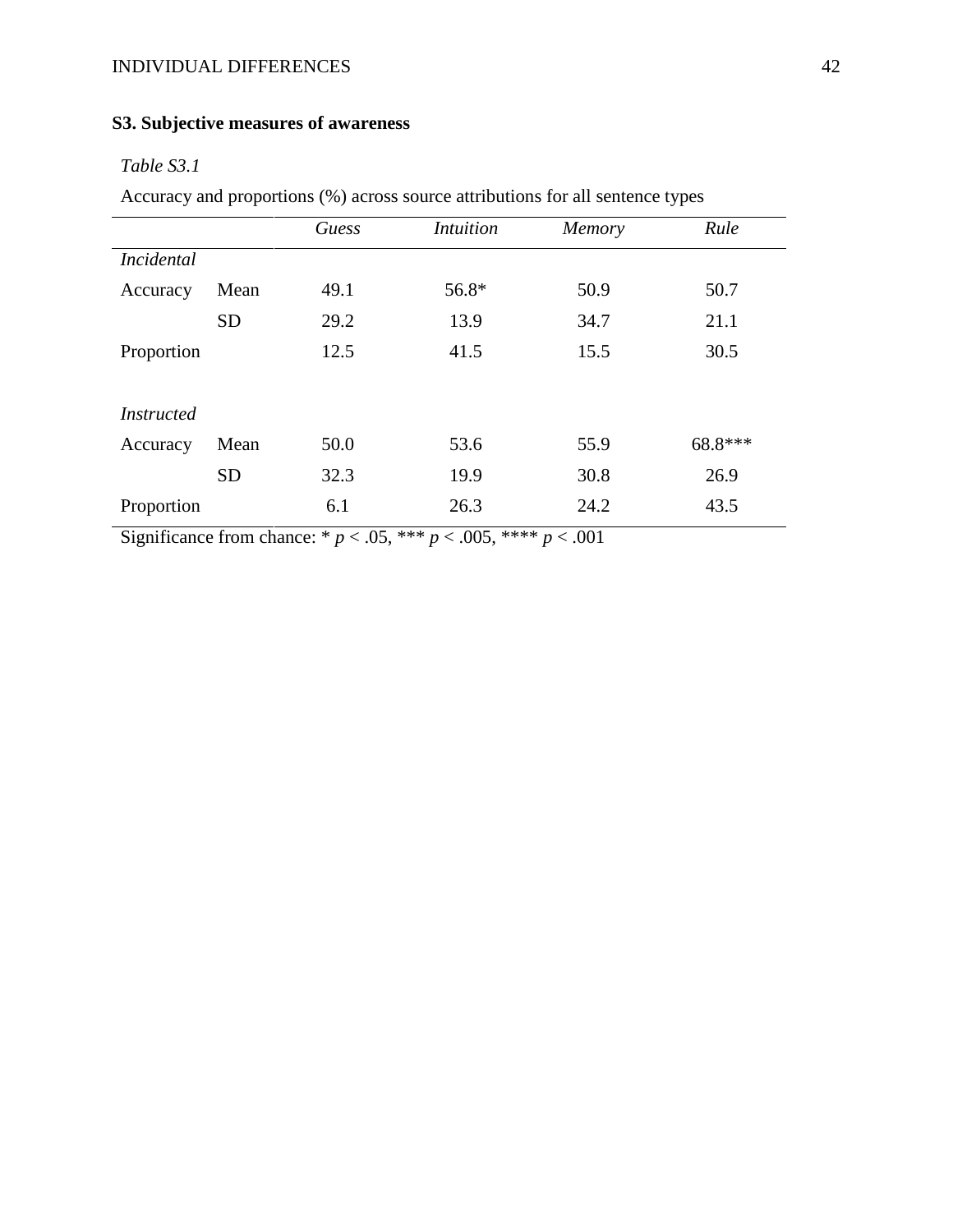#### INDIVIDUAL DIFFERENCES 43

| Accuracy and proportions (%) across source attributions by complexity |           |       |           |         |                |  |  |
|-----------------------------------------------------------------------|-----------|-------|-----------|---------|----------------|--|--|
|                                                                       |           | Guess | Intuition | Memory  | Rule           |  |  |
| <b>Incidental</b>                                                     |           |       |           |         |                |  |  |
| Simple 1                                                              |           |       |           |         |                |  |  |
| Accuracy                                                              | Mean      | 19.0  | 80.6      | 53.9    | 47.2           |  |  |
|                                                                       | <b>SD</b> | 18.8  | 17.3      | 50.4    | 41.1           |  |  |
| Proportion                                                            |           | 10.8  | 39.2      | 13.8    | 36.2           |  |  |
| Complex 1                                                             |           |       |           |         |                |  |  |
| Accuracy                                                              | Mean      | 23.0  | 50.0      | 63.0    | 52.6           |  |  |
|                                                                       | <b>SD</b> | 22.3  | 16.7      | 37.5    | 19.4           |  |  |
|                                                                       |           |       |           |         |                |  |  |
| Proportion                                                            |           | 10.6  | 38.2      | 19.0    | 32.2           |  |  |
| Complex 2                                                             |           |       |           |         |                |  |  |
| Accuracy                                                              | Mean      | 42.0  | $90.5*$   | 67.0    | 42.9           |  |  |
|                                                                       | <b>SD</b> | 36.7  | 16.5      | 57.7    | 51.5           |  |  |
| Proportion                                                            |           | 16.0  | 47.2      | 13.8    | 23.0           |  |  |
| <b>Instructed</b><br>Simple 1                                         |           |       |           |         |                |  |  |
| Accuracy                                                              | Mean      | 50.0  | 66.7*     | 87.5    | $100***$       |  |  |
|                                                                       | <b>SD</b> | 7.1   | 0.0       | 17.7    | $\overline{0}$ |  |  |
|                                                                       |           |       |           |         |                |  |  |
| Proportion                                                            |           | 7.0   | 24.4      | 23.4    | 45.2           |  |  |
| Complex 1                                                             |           |       |           |         |                |  |  |
| Accuracy                                                              | Mean      | 25.0  | 26.8      | 55.0    | $54.2*$        |  |  |
|                                                                       | <b>SD</b> | 35.4  | 2.5       | 7.1     | 5.9            |  |  |
| Proportion                                                            |           | 5.6   | 26.5      | 26.0    | 41.9           |  |  |
| Complex 2                                                             |           |       |           |         |                |  |  |
| Accuracy                                                              | Mean      | 17.0  | 60.0      | 90.0*** | $90.0^{+}$     |  |  |
|                                                                       | <b>SD</b> | 23.6  | 56.6      | 14.1    | 14.1           |  |  |
|                                                                       |           |       |           |         |                |  |  |
| Proportion                                                            |           | 5.6   | 28.0      | 23.0    | 43.4           |  |  |

*Table S3.2*

Significance from chance:  $^+p < 0.1$ ,  $^*p < 0.05$ ,  $^{***}p < 0.005$ ,  $^{***}p < 0.001$ 

Mixed-effects repeated measures ANOVA to determine the effect of condition, sentence group, and source attribution on accuracy:

## **Main effects:**

No main effect of Sentence Group:  $F(2, 6) = 2.064$ ,  $p = .208$ , partial  $\eta^2 = .408$ , observed power = .276.

Main effect of SA:  $F(3, 9) = 7.674$ ,  $p = .008$ , partial  $\eta^2 = .719$ , observed power = .910.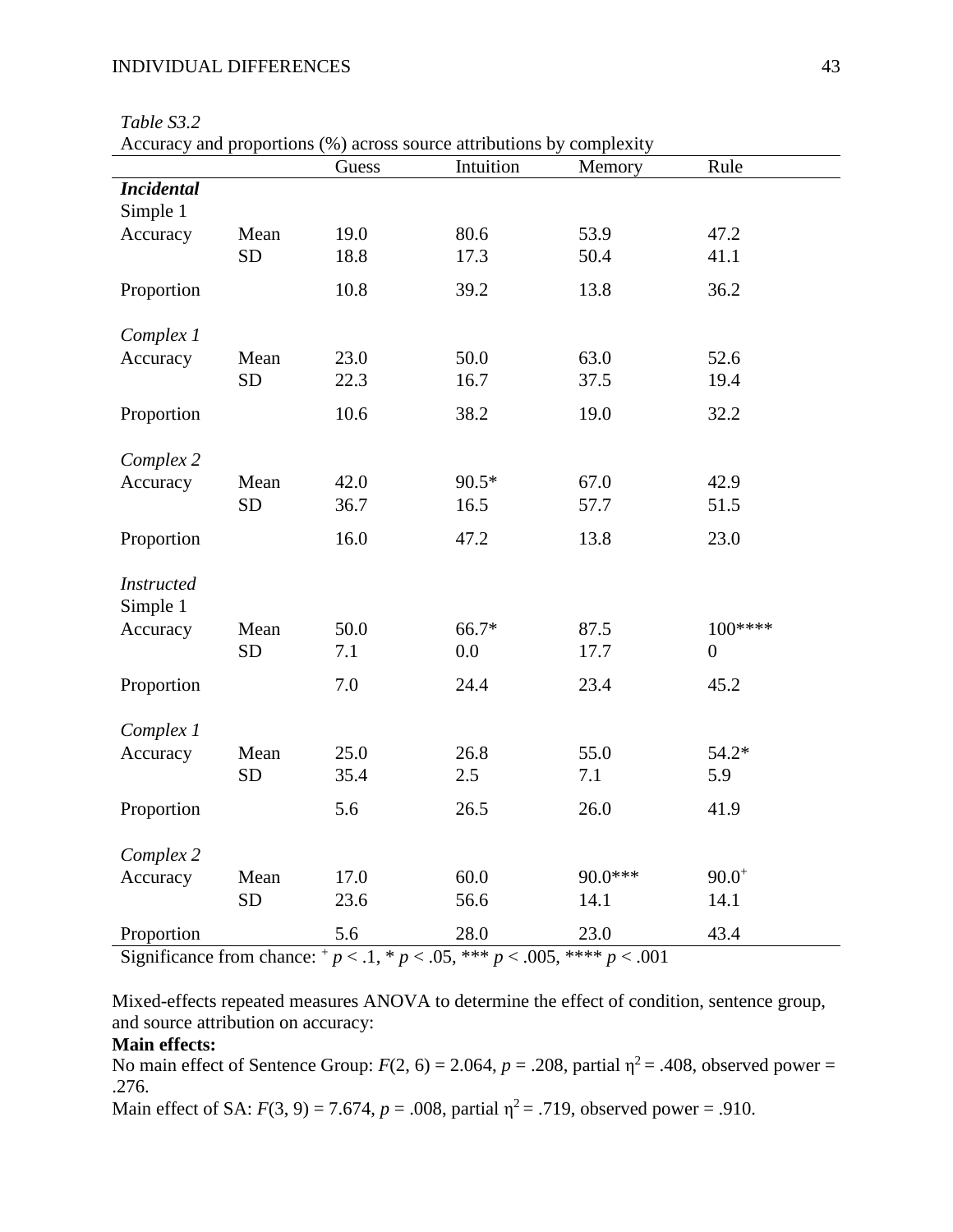No main effect of Condition: *F* < 1

## **Interactions**:

No Sentence Group X Condition interaction:  $F(2, 6) = 1.182$ ,  $p = .369$ , partial  $\eta^2 = .283$ , observed power  $= .175$ . No Sentence Group X SA interaction: *F* < 1 Trending SA X Condition interaction:  $F(3, 9) = 3.273$ ,  $p = .073$ , partial  $\eta^2 = .522$ , observed power = .548. (large effect size/power) No 3-way interaction:  $F < 1$ 



Figure S3.1. (a) Distribution of all source attributions across the two exposure conditions and (b) distribution of source attributions collapsed into implicit (guess and intuition) and explicit (memory and rule) categories.

*Table S3.3*

| Accuracy and proportions (%) across confidence ratings over all sentence groups |  |
|---------------------------------------------------------------------------------|--|
|                                                                                 |  |

|                   |           | Not at all | Somewhat   | Quite     | Extremely |
|-------------------|-----------|------------|------------|-----------|-----------|
|                   |           | confident  | confident  | Confident | Confident |
| <i>Incidental</i> |           |            |            |           |           |
| Accuracy          | Mean      | 54.2       | $54.1^{+}$ | $57.8*$   | 52.3      |
|                   | <b>SD</b> | 31.8       | 11.2       | 15.3      | 24.7      |
| Proportion        |           | 6.5        | 40.9       | 37.9      | 14.7      |
| <i>Instructed</i> |           |            |            |           |           |
| Accuracy          | Mean      | 49.4       | 54.8       | 66.3****  | $70.7***$ |
|                   | <b>SD</b> | 37.5       | 21.9       | 21.2      | 25.6      |
| Proportion        |           | 4.5        | 26.7       | 39.0      | 29.9      |

Significance from chance:  $^+p < 0.1$ ,  $^*p < 0.05$ ,  $^{***}p < 0.005$ ,  $^{***}p < 0.001$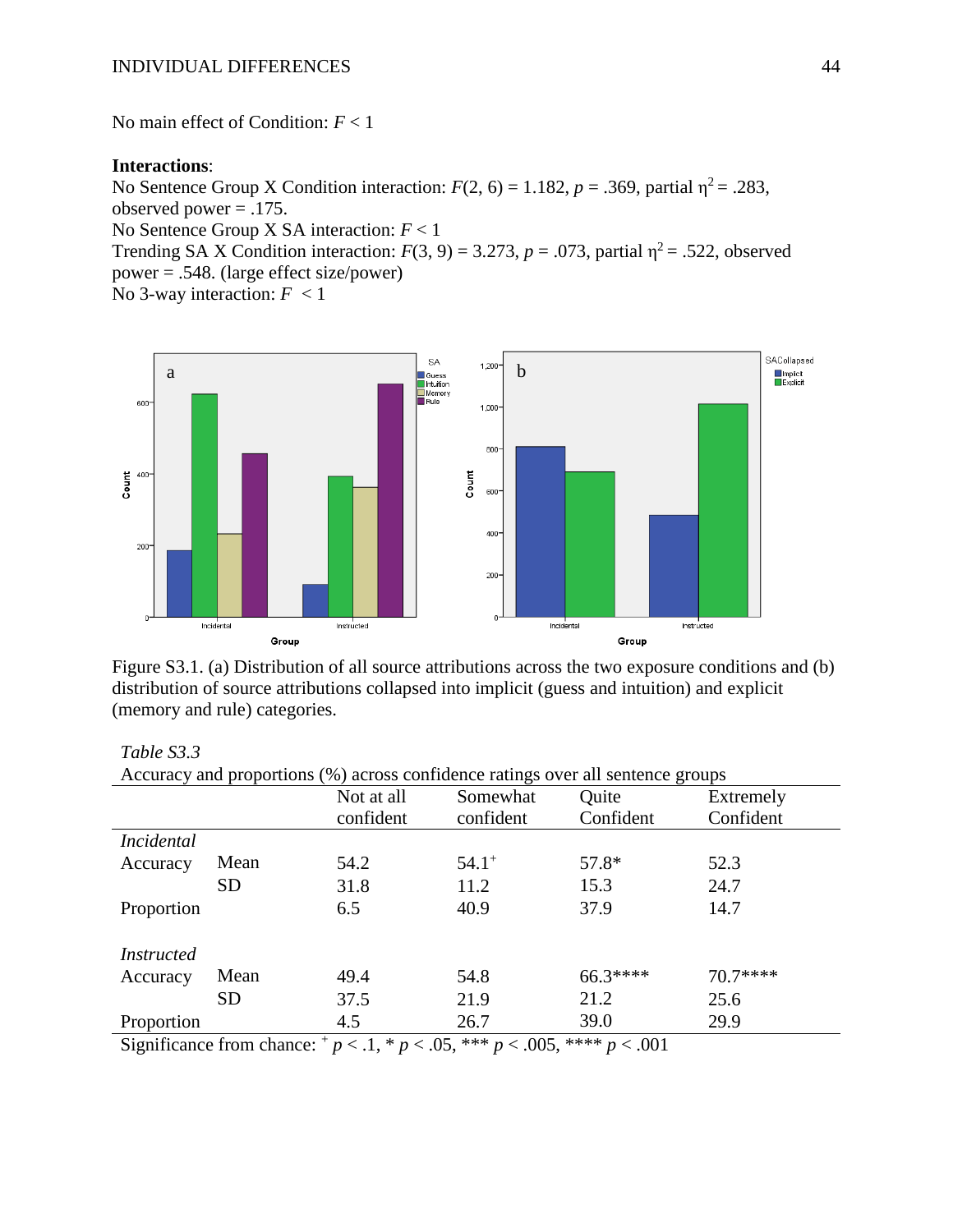Mixed-effects repeated measures ANOVA to determine the effect of condition and confidence rating on overall accuracy:

No main effect of CJ on Accuracy: *F*(3, 84) = 1.152, *p* = .333 No main effect of Group on Accuracy: *F*(1, 28) = 1.626, *p* = .213 No CJ X Group interaction: *F*(3, 84) = 1.578, *p* = .201



Figure S3.2. (a) Distribution of all confidence ratings across the two exposure conditions and (b) distribution of confidence ratings collapsed into implicit (guess and intuition) and explicit (memory and rule) categories.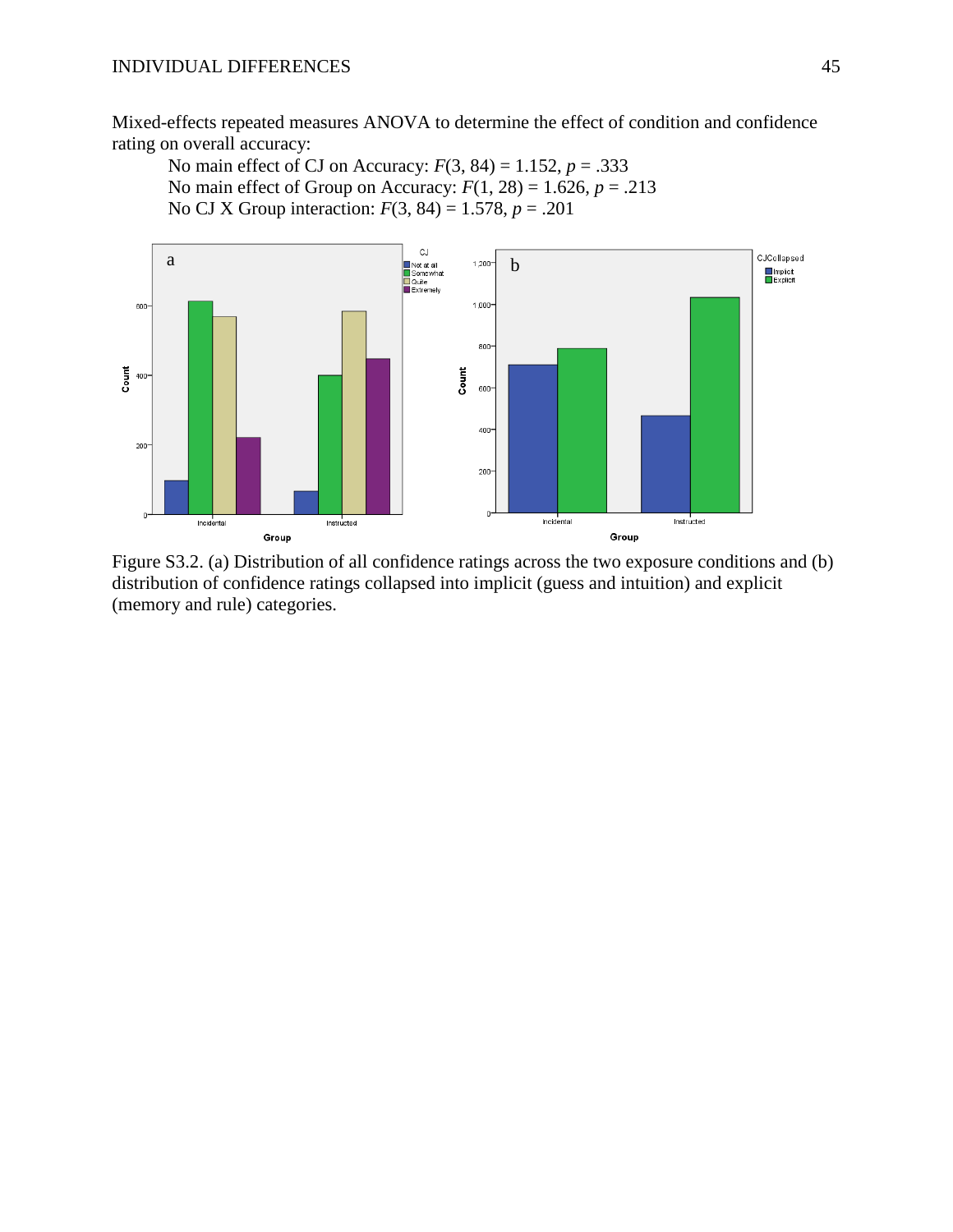#### INDIVIDUAL DIFFERENCES 46

|                   |           | $A$ ccuracy and proportions (70) across commetrice ratings by complexity<br>Not at all | Somewhat   | Quite      | Extremely  |
|-------------------|-----------|----------------------------------------------------------------------------------------|------------|------------|------------|
|                   |           | confident                                                                              | confident  | Confident  | Confident  |
| <b>Incidental</b> |           |                                                                                        |            |            |            |
| Simple 1          |           |                                                                                        |            |            |            |
| Accuracy          | Mean      | 42.0                                                                                   | 43.2       | 69.7****   | 70.4       |
|                   | <b>SD</b> | 41.9                                                                                   | 17.0       | 14.0       | 27.1       |
| Proportion        |           | 6.8                                                                                    | 35.4       | 37.6       | 20.2       |
|                   |           |                                                                                        |            |            |            |
| Complex 1         |           |                                                                                        |            |            |            |
| Accuracy          | Mean      | 50.0                                                                                   | 73.7       | 55.8       | 75.0       |
|                   | <b>SD</b> | 40.1                                                                                   | 23.9       | 23.3       | 50.0       |
| Proportion        |           | 4.8                                                                                    | 40.0       | 41.0       | 14.2       |
|                   |           |                                                                                        |            |            |            |
| Complex 2         |           |                                                                                        |            |            |            |
| Accuracy          | Mean      | 13.0                                                                                   | $63.8^{+}$ | $61.7^{+}$ | 62.5       |
|                   | <b>SD</b> | 25.0                                                                                   | 29.2       | 37.6       | 47.9       |
| Proportion        |           | 7.8                                                                                    | 47.2       | 35.2       | 9.8        |
|                   |           |                                                                                        |            |            |            |
| <b>Instructed</b> |           |                                                                                        |            |            |            |
| Simple 1          |           |                                                                                        |            |            |            |
| Accuracy          | Mean      | 33.0                                                                                   | $68.5*$    | 87.5****   | 97.0****   |
|                   | <b>SD</b> | 28.9                                                                                   | 27.4       | 21.7       | 5.2        |
| Proportion        |           | 4.4                                                                                    | 25.2       | 37.8       | 32.6       |
|                   |           |                                                                                        |            |            |            |
| Complex 1         |           |                                                                                        |            |            |            |
| Accuracy          | Mean      | 19.0                                                                                   | 62.5       | $50.0^{+}$ | $72.2*$    |
|                   | <b>SD</b> | 33.0                                                                                   | 23.2       | 22.0       | 19.2       |
| Proportion        |           | 6.2                                                                                    | 26.5       | 43.0       | 24.3       |
|                   |           |                                                                                        |            |            |            |
| Complex 2         |           |                                                                                        |            |            |            |
| Accuracy          | Mean      | 11.0                                                                                   | 49.8       | 66.7*      | $48.9^{+}$ |
|                   | <b>SD</b> | 19.2                                                                                   | 14.6       | 33.3       | 42.9       |
| Proportion        |           | 2.6                                                                                    | 28.4       | 35.7       | 33.3       |

*Table S3.4*

Accuracy and proportions (%) across confidence ratings by complexity

Significance from chance:  $^+p < 0.1$ ,  $^*p < 0.05$ ,  $^{***}p < 0.005$ ,  $^{***}p < 0.001$ 

Mixed-effects repeated measures ANOVA to determine the effect of condition, sentence group, and confidence rating on accuracy:

## **Main effects:**

No main effect of Sentence Group:  $F(2, 10) = 1.843$ ,  $p = .208$ , partial  $\eta^2 = .269$ , observed power  $=.296.$ 

Main effect of CJ:  $F(3, 15) = 9.415$ ,  $p = .001$ , partial  $\eta^2 = .653$ , observed power = .983. No main effect of Condition: *F*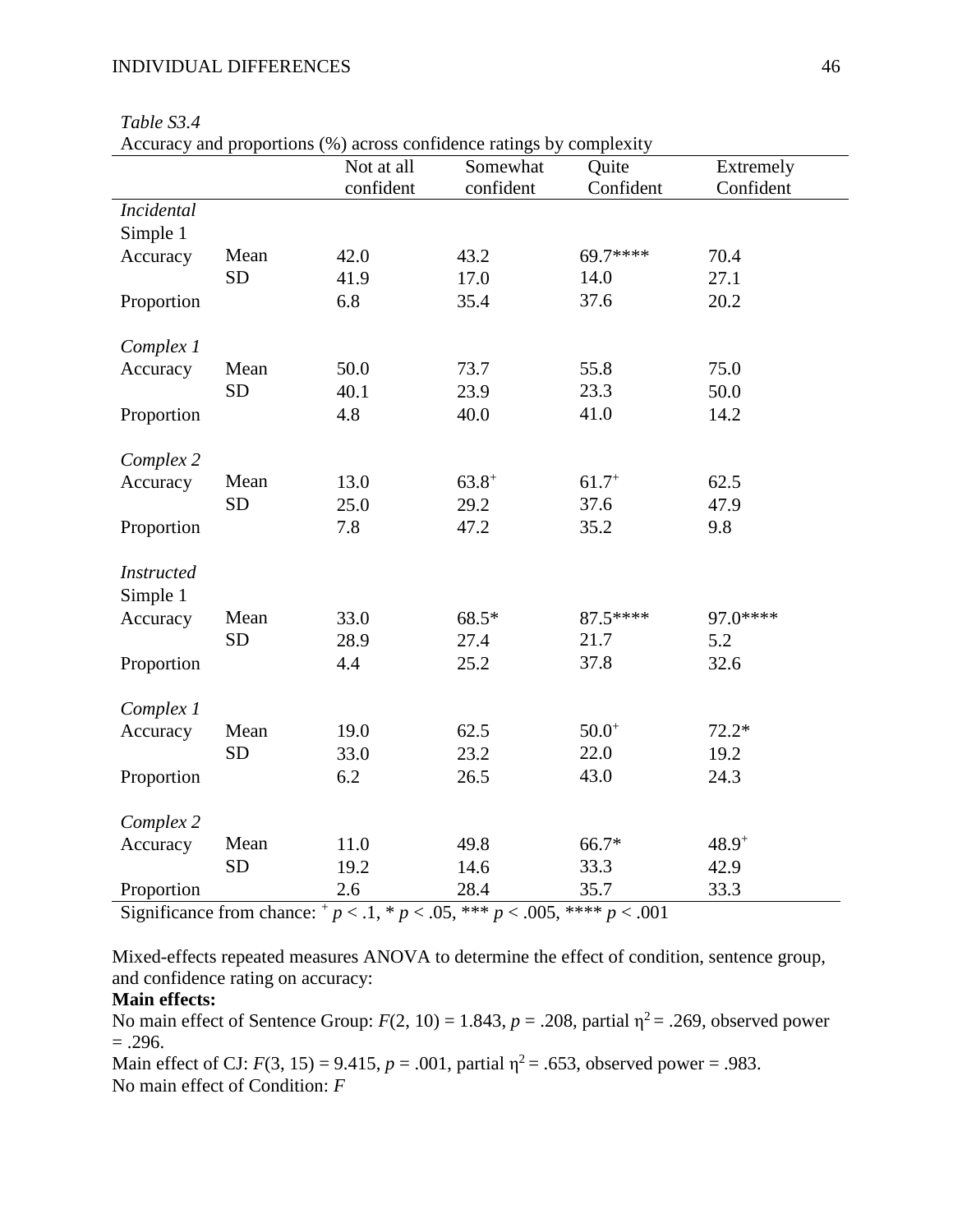## **Interactions:**

No Sentence Group X Condition interaction:  $F(2, 10) = 1.395$ ,  $p = .292$ , partial  $\eta^2 = .218$ , observed power  $= .233$ . No CJ X Condition interaction: *F* < 1 No Sentence Group X CJ interaction: *F* < 1 No 3-way interaction:  $F < 1$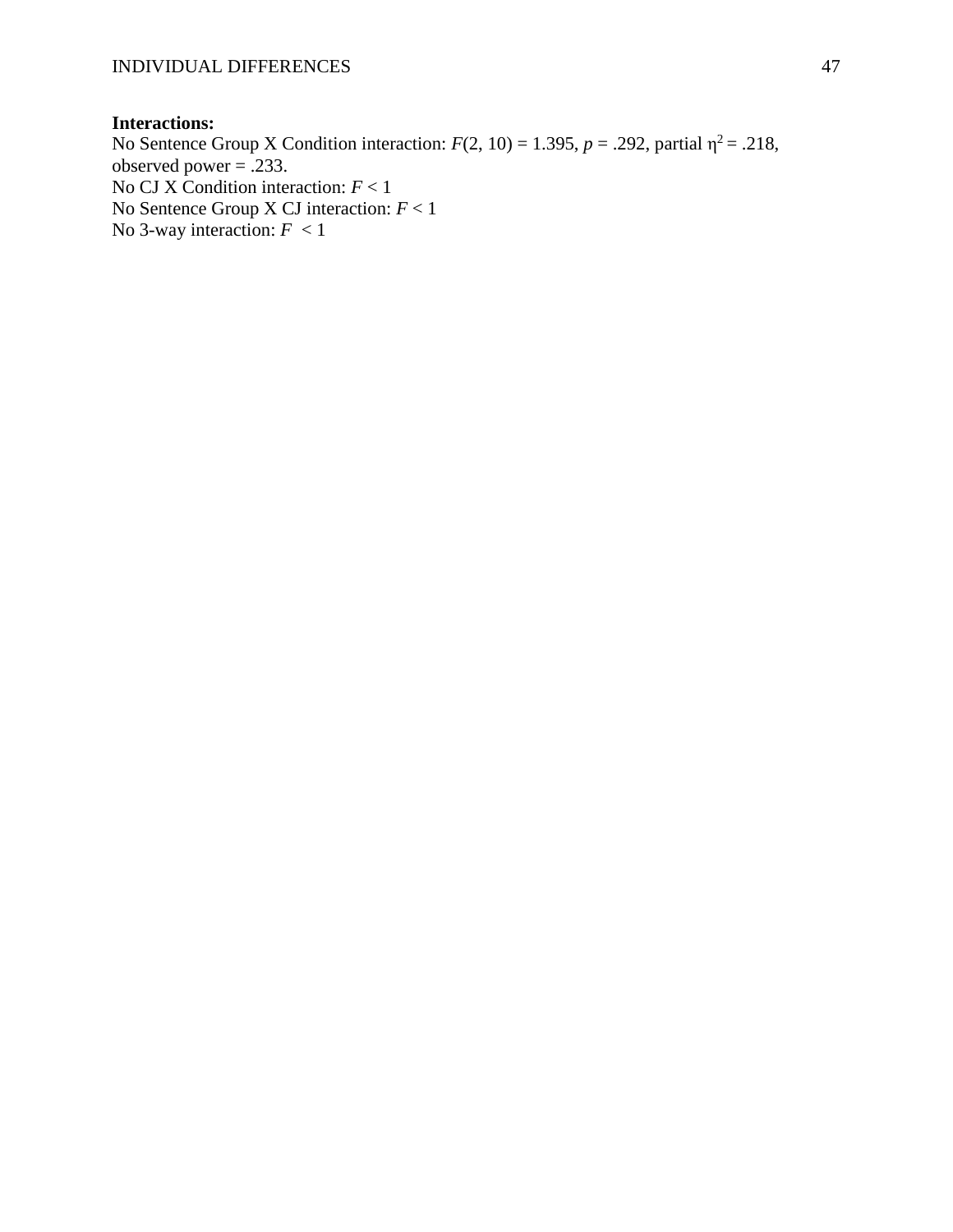*Table S4.1*

| Average scores and standard deviations for each condition on the RSpan and SRT,   |                                                   |          |               |          |                |  |  |  |  |
|-----------------------------------------------------------------------------------|---------------------------------------------------|----------|---------------|----------|----------------|--|--|--|--|
| and significance of independent samples <i>t</i> -tests comparing the conditions. |                                                   |          |               |          |                |  |  |  |  |
|                                                                                   | <b>SRT</b><br><b>ASRT</b><br>RSpan<br><b>SRTz</b> |          |               |          |                |  |  |  |  |
| Incidental                                                                        | Mean                                              | 20.92    | 550           | 12.50    | 0.21           |  |  |  |  |
|                                                                                   | <i>SD</i>                                         | 8.13     | 430           | 3.24     | 1.13           |  |  |  |  |
|                                                                                   | Range                                             | $7 - 35$ | $-260 - 1440$ | $7 - 18$ | $-1.99 - 2.76$ |  |  |  |  |
| Instructed                                                                        | Mean                                              | 23.13    | 239           | 12.80    | $-.20$         |  |  |  |  |
|                                                                                   | <i>SD</i>                                         | 8.47     | 251           | 2.52     | .77            |  |  |  |  |
|                                                                                   | Range                                             | $10-39$  | $-220 - 640$  | $8-16$   | $-1.64 - 1.18$ |  |  |  |  |
|                                                                                   |                                                   | .361     | .034          | .820     | .156           |  |  |  |  |

## **S4. Correlations between GTJ and ID measures**

*Note.* Scores for each task were computed as follows: RSpan = total number of items in correctly recalled sets, maximum of 42; SRT = reaction time in milliseconds in the random block minus in the last sequence block; ASRT = total number of blocks in which reaction time for sequence trials was less than reaction time for random trials, maximum of 18; SRTz = z-scores of SRT and ASRT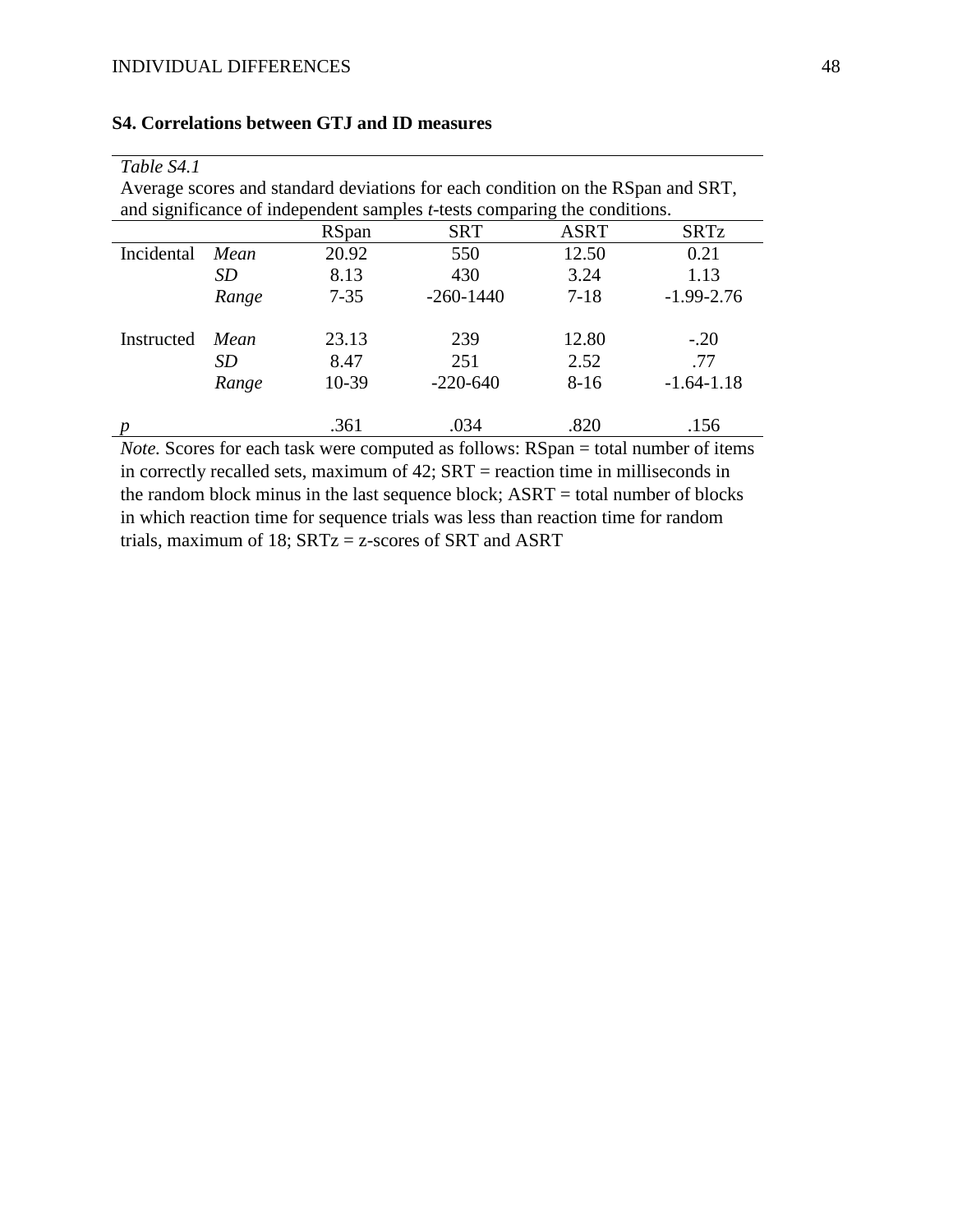*Table S4.2*

Correlations between *d'* scores on the GJT (overall, and for Simple, Complex 1, and Complex 2 sentence groups) and individual difference measures (RSpan, SRTz).

|                                                                                                           | <b>Simple</b> | Complex 1 | Complex 2  | <b>RSpan</b> | <b>SRTz</b> |
|-----------------------------------------------------------------------------------------------------------|---------------|-----------|------------|--------------|-------------|
| <b>Both Groups</b>                                                                                        |               |           |            |              |             |
| All                                                                                                       | .752 ****     | .744****  | $.710***$  | .192         | $-.348*$    |
| <b>Simple</b>                                                                                             |               | .488****  | $.277^{+}$ | .085         | $-.242$     |
| Complex 1                                                                                                 |               |           | $.256^{+}$ | .224         | $-.173$     |
| Complex 2                                                                                                 |               |           |            | .190         | $-.337*$    |
| <b>RSpan</b>                                                                                              |               |           |            |              | $-.307*$    |
| <i>Incidental</i>                                                                                         |               |           |            |              |             |
| All                                                                                                       | .635****      | $.411*$   | .723****   | .176         | $-.586**$   |
| Simple                                                                                                    |               | .037      | .179       | $-.061$      | $-.244$     |
| Complex 1                                                                                                 |               |           | .019       | $-.062$      | $-.205$     |
| Complex 2                                                                                                 |               |           |            | $.431*$      | $-.543**$   |
| <b>RSpan</b>                                                                                              |               |           |            |              | $-.501*$    |
| <b>Instructed</b>                                                                                         |               |           |            |              |             |
| All                                                                                                       | .757****      | $.804***$ | $.710***$  | .152         | $-154$      |
| Simple                                                                                                    |               | $.606***$ | .242       | .113         | $-.120$     |
| Complex 1                                                                                                 |               |           | .298       | $.346^{+}$   | $-.061$     |
| Complex 2                                                                                                 |               |           |            | $-.035$      | $-.076$     |
| <b>RSpan</b>                                                                                              |               |           |            |              | $-.051$     |
| $N_{0}t_{2}$ + n $\geq 1$ * n $\geq 0.5$ ** n $\geq 0.1$ *** n $\geq 0.05$ **** n $\geq 0.01$ uncorrected |               |           |            |              |             |

Note:  $^+p < 0.1$ ,  $^*p < 0.05$ ,  $^{**}p < 0.01$ ,  $^*$ *p* < .1, \* *p* < .05, \*\* *p* < .01, \*\*\* *p* < .005, \*\*\*\* *p* < .001, uncorrected Bonferroni corrected  $\alpha = .003$  for each group.